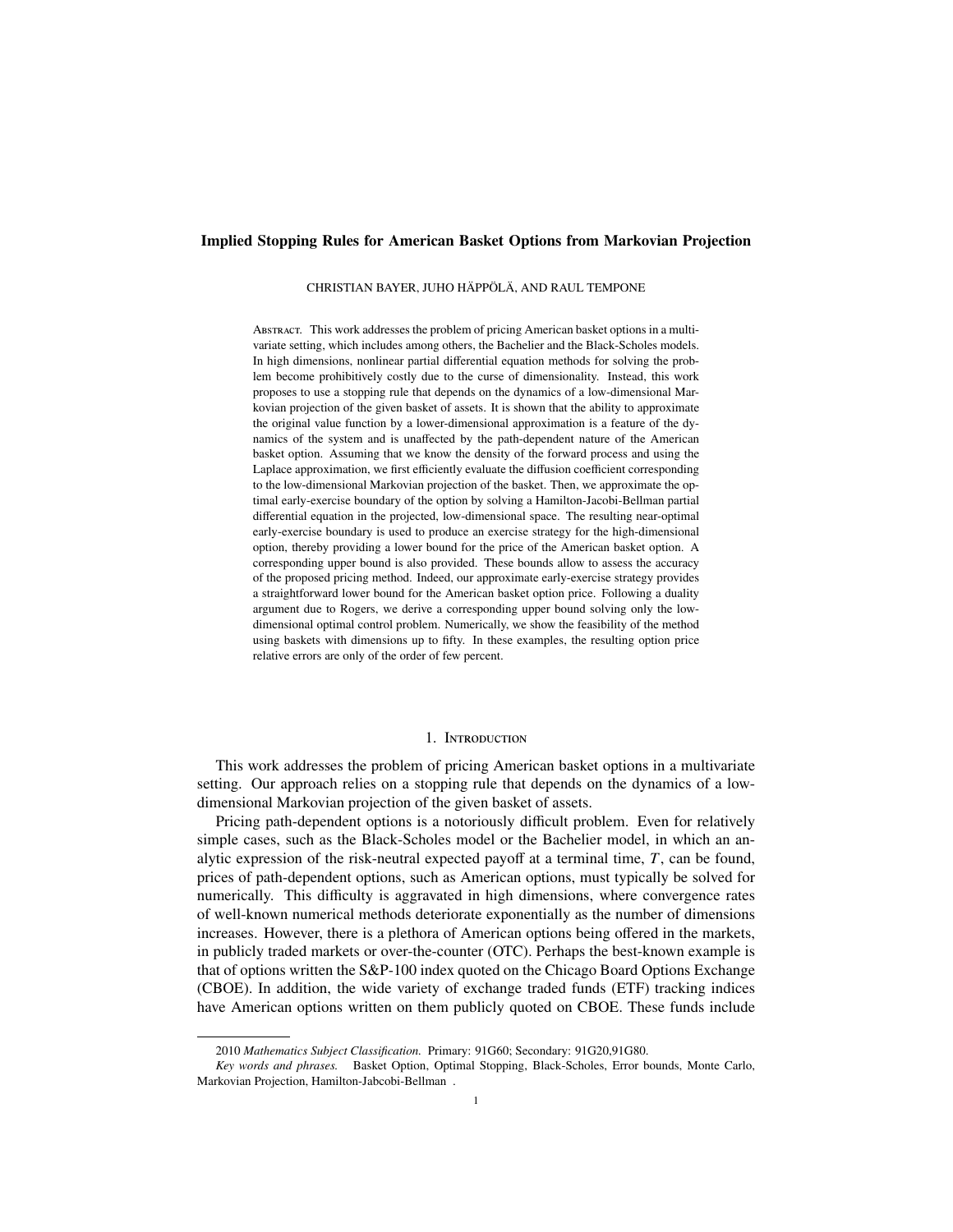many prominent indices such as Euro Stoxx 50 and the Dow Jones Industrial average, as well as many regional indices.

The two most widely used approaches to pricing path-dependent options, binomial tree methods and partial differential equation (PDE) methods, both suffer from the so-called curse of dimensionality. In the case of the probability trees or lattices, the size of the probabilistic trees, even in the case of recombining trees, already becomes prohibitively large in moderate dimensions. The other popular method requires solving the Black-Scholes equation using finite difference (FD) or finite element (FEM) methods. Both methods involve discrete differential operators whose size also scales exponentially in the number of dimensions.

In Monte Carlo simulation, the rate of convergence of weak approximations does not explicitly depend on the number of dimensions. With early-exercise options like American ones, however, Monte Carlo methods become more complicated. Although well suited for forward-propagation of uncertainties in a wide range of models, traditional Monte Carlo methods do not offer a straightforward way to construct an exercise strategy. Such a strategy typically needs to be obtained through backward induction. Because the price of an American option is based on assuming optimal execution of the option, any solution scheme needs to produce the optimal stopping strategy as a by-product of the pricing method. Many methods have been developed to produce a near-optimal execution strategy. Broadie and Glasserman (1997) introduced a pair of schemes that evaluate upper and lower bounds of the prices of American options. Longstaff and Schwartz (2001) used least-squares regression in conjunction with Monte Carlo simulation to evaluate the price of American options. Their popular method has been widely implemented in various pricing engines, for example in the QuantLib library by Ametrano and Ballabio (2003).

In the least-squares Monte Carlo methodology, the value of holding an option is weighed against the cash flow captured by exercising the option. The intrinsic value of an option is, of course, known. However, the holding price is the discounted expectation of possible future outcomes. This expectation is estimated based on a Monte Carlo sample by regressing the holding price of the option to a few of decision variables or basis functions. Naturally, the choice of the appropriate basis functions has a crucial effect on the quality of the outcome, and also the number of basis functions should be much smaller than the size of the Monte Carlo sample to avoid overfitting(Glasserman *et al.*, 2004; Zanger, 2013, 2016). For work on the reduction of the computational complexity in the regression methods, we refer the reader to Belomestny *et al.* (2013, 2015).

Another method to approximate option prices in high dimensions is the optimal quantizer approach of Bally *et al.* (2005). In this method the diffusion process is projected to a finite mesh. This mesh is chosen optimally to minimize projection error, the conditional expectation describing the holding price is then evaluated at each of the mesh points. The quantization tree approach gives accurate approximations of the option price in moderate dimension. Here, we present methods for selected parametrisations of the Black-Scholes model over twice the dimension presented in (Bally *et al.*, 2005) For work with rather large number of dimensions, we refer the reader to the stratified state aggregation along payoff (SSAP) method of (Barraquand and Martineau, 1995). In the SSAP method, one solves for an exercise strategy through stratifying possible values of the intrinsic value of the option.

Here, we propose and analyze a novel method for pricing American options written on a basket of assets. Like the SSAP, the pricing method in this work relies on using the intrinsic value, or the value of the underlying asset as a state variable. On the other hand, our method is based on the Markovian projection of the underlying asset, does not rely on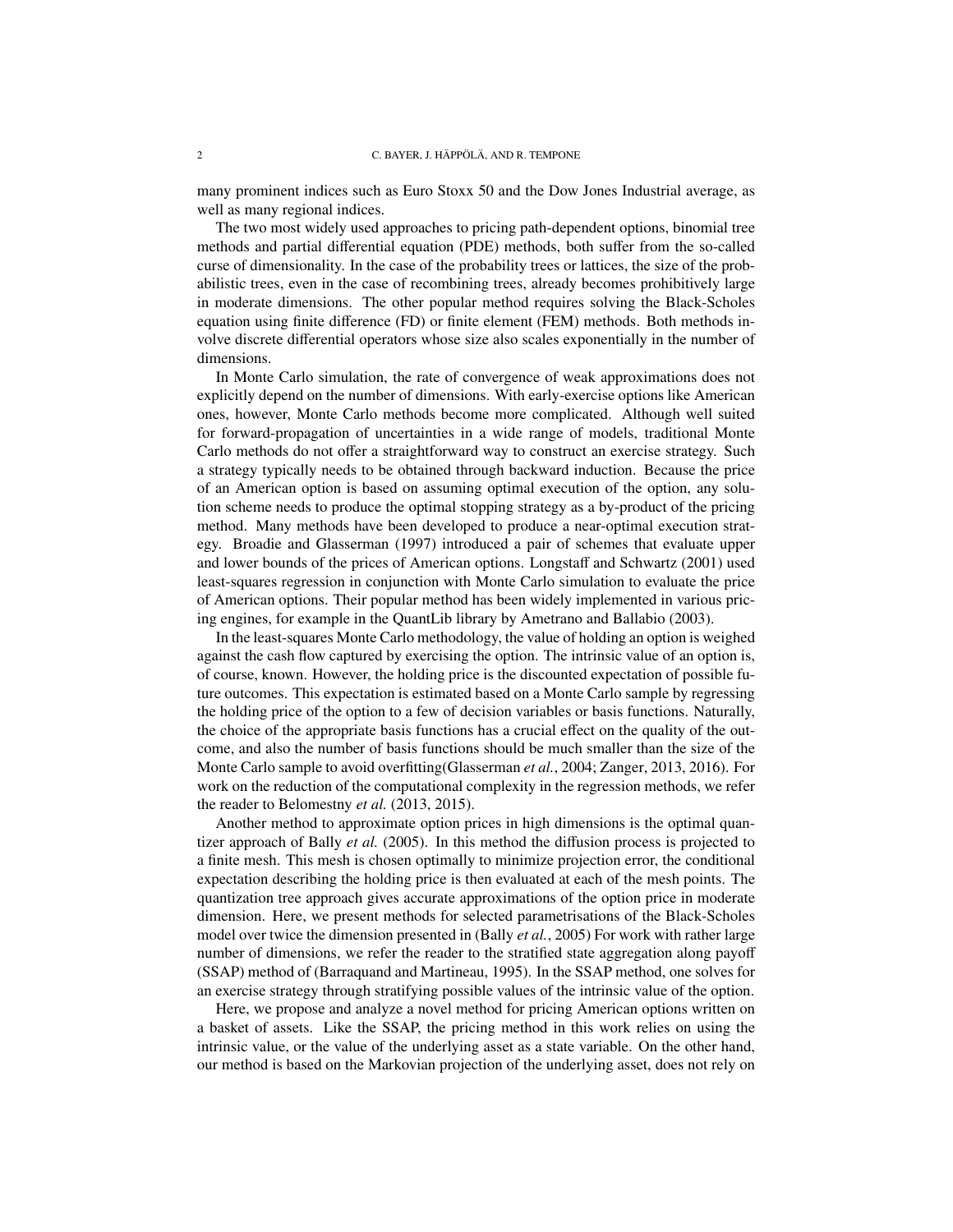the use of basis functions and provides upper and lower bounds for the option price. These bounds are useful to assess the accuracy of our methodology.

In this exploratory work, we computationally study the feasibility of using stopping rules based on a simplified surrogate process in pricing American options written on a basket of assets. The method offers an efficient approximation to pricing and hedging American options written on an index, or a security tracking such index. Instead of the full-dimensional process, we use a lower-dimensional process obtained through Markovian projection. Even though the evolution of the multiple assets involved in a given basket is usually assumed Markovian, the SDE describing the evolution of a linear combination or a basket of assets, is rarely Markovian in the basket value. We address this issue by means of Markovian projection, which provides a low-dimensional Markovian SDE that is suited to dynamic programming (DP) methods that solve the relevant Hamilton-Jacobi-Bellman (HJB) equation. Markovian projection techniques have been previously applied to a range of financial applications, see, for example, (Piterbarg, 2003, 2005; Djehiche and Lofdahl, ¨ 2014).

Outline. The remainder of this work is organized as follows. In Section 2, we describe the Markovian projection in the context of projecting high-dimensional SDEs into lower dimensions. We show how the low-dimensional HJB equation gives rise to a stopping rule that in general is sub-optimal but provides a lower bound for the American option price. Using a duality approach from Rogers (2002), we give an upper bound for the option price using the solution of the low-dimensional HJB equation. We show that in the Bachelier model, the lower and upper bounds coincide and provide an exact option valuation. We prove how the question of whether the cost-to-go function of an American option can be approximated using a low-dimensional approximation reduces to the corresponding question of European options, which are simpler to analyze. It is known that the Bachelier model is a close approximation to the Black-Scholes model in the realm of European option pricing (Schachermayer and Teichmann, 2008). We motivate that this approximation has a beneficial effect when pricing American basket options with our methodology since our method is exact for the Bachelier model. In Section 3, we detail the numerical implementation of the ideas developed in the preceding section and experiment with multivariate Bachelier and Black-Scholes models. Reporting results of numerical experiments, we verify the accuracy of our method with the Bachelier model and give supporting results to justify the use of our method in cases where neither the European or American option prices can be precisely represented using a low-dimensional approximation. Using the Black-Scholes model as an example, we show that the approximation error of our method is few per cent, comparable to the bid-ask spread of even the more liquid openly traded options and well within the spread of more illiquid index options or options quoted on an ETF. Finally, we offer concluding remarks in Section 4.

## 2. Markovian projections and implied stopping times

In this section, we revisit the essential equations that describe risk-neutral option pricing of American options in a multivariate setting. We present in Section 2.1 how these equations have corresponding low-dimensional projections that can be obtained using the Markovian projection. In Section 2.2, we show how the projected PDEs give rise to lower and upper bounds for the solution of the original high-dimensional pricing problem.

Following the introduction of the relevant bounds, we discuss in Section 2.3 classes of models that are of particular interest in reduced-dimension evaluation. First, we recall in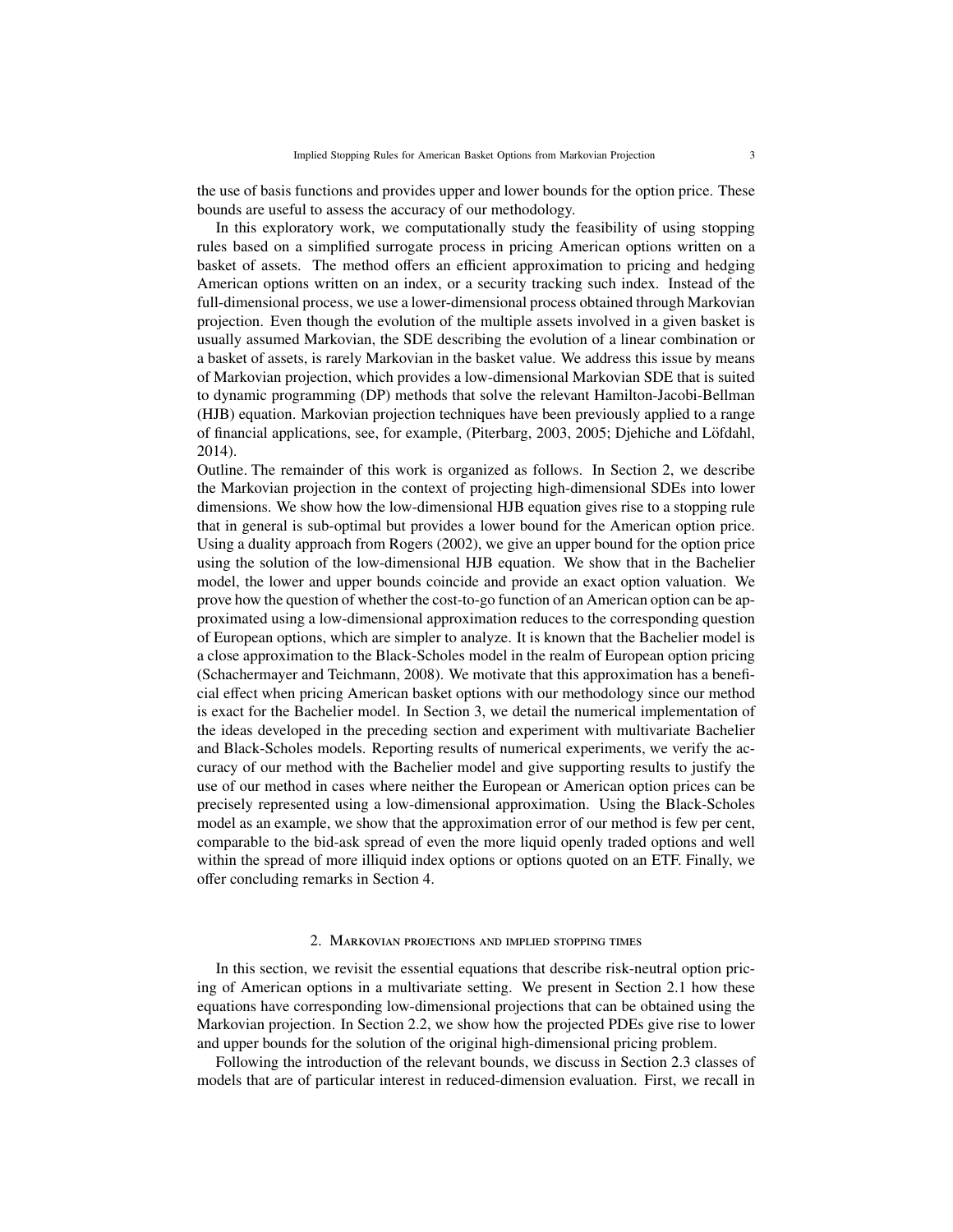Lemma 2.7 how the Gaussian Bachelier model has the feature that the Markovian projection produces a one-dimensional SDE whose solution coincides in law with the underlying high-dimensional portfolio. We also show in Corollary 2.8 how this one-dimensional approximation property is preserved if the Bachelier model is generalized through the appropriate introduction of a stochastic clock. Secondly, we provide auxiliary results to characterize some Itô SDEs that have this exact reduced dimension structure that our proposed method exploits. Among these ancillary results, we have Lemma 2.12, which we use to reduce the discussion of dimension reduction of American options into the problem of analyzing low-dimensional approximations of the corresponding European option. Furthermore, we give a motivation for using the Markovian projection even for models that do not have the exact reduced dimension property.

2.1. Markovian projections and approximate stopping times. Assume that the time evolution of the asset prices in the basket is given by a stochastic process in  $\mathbb{R}^d$ ,  $X(t, \omega)$ , that is the unique strong solution to an Itâ SDE that is the unique strong solution to an Itô SDE,

(1) 
$$
dX(t) = a(t, X(t)) dt + b(t, X(t)) dW(t), 0 < t < T,
$$

$$
X(0) = x_0,
$$

which is driven by a *k*-dimensional Wiener process with independent components, *W*. We work under the risk-neutral measure and due to a no arbitrage assumption, the drift in (1) is a linear function,

$$
a(t,x)=rx,
$$

where  $r \in \mathbb{R}$  is the short rate. Most of the discussion can also be generalized with minimal modifications to a time-dependent, stochastic, short rate when the short rate process is independent of the dynamics of the underlying assets, see Remark 2.11. For  $1 \le i \le d$  and  $1 ≤ j ≤ k$  the diffusion coefficients,  $b_{ij}$ , are at least second order differentiable functions and such that the pdf of  $X(t)$  exists for  $0 < t \leq T$  and is a univariate, smooth function, cf. Assumption 3.1. Furthermore, we denote the canonical filtration generated by  $X(t)$  as  $\mathcal{F}_t = \sigma\left\{X(q): 0 \leq q \leq t\right\}.$ 

In the numerical examples in the subsequent section, we directly deal with the models of Bachelier (Sullivan and Weithers, 1991) and Black-Scholes (Black and Scholes, 1973), acknowledging possible extensions to the constant elasticity of variance (CEV) model (see Cox (1975)) that can in a certain sense be understood as a compromise between the Bachelier and Black-Scholes models. Many other extensions are also possible, and we discuss some of them in Section 2.3. Note the time-homogeneous structure of the examined models and recognize possible extensions to time-inhomogeneous models, for instance by using temporal reparametrization.

Furthermore, we assume for simplicity that the underlying pays no dividends. This work focuses extensively on models of Bachelier and Black-Scholes type. They are defined by their respective volatilities, namely

(3) 
$$
\mathbf{b}_{\text{Bachelier}}(t, \mathbf{x}) = \Sigma,
$$

(4) 
$$
b_{\text{Black-Scholes},ij}(t,\mathbf{x}) = x_i \Sigma_{ij}.
$$

with  $\Sigma \in \mathbb{R}^{d \times k}$  in both models.

We focus on a portfolio of assets,  $S_1$ , given by weights  $P_1$ ,

(5) 
$$
S_1(t) = \mathbf{P}_1 X(t),
$$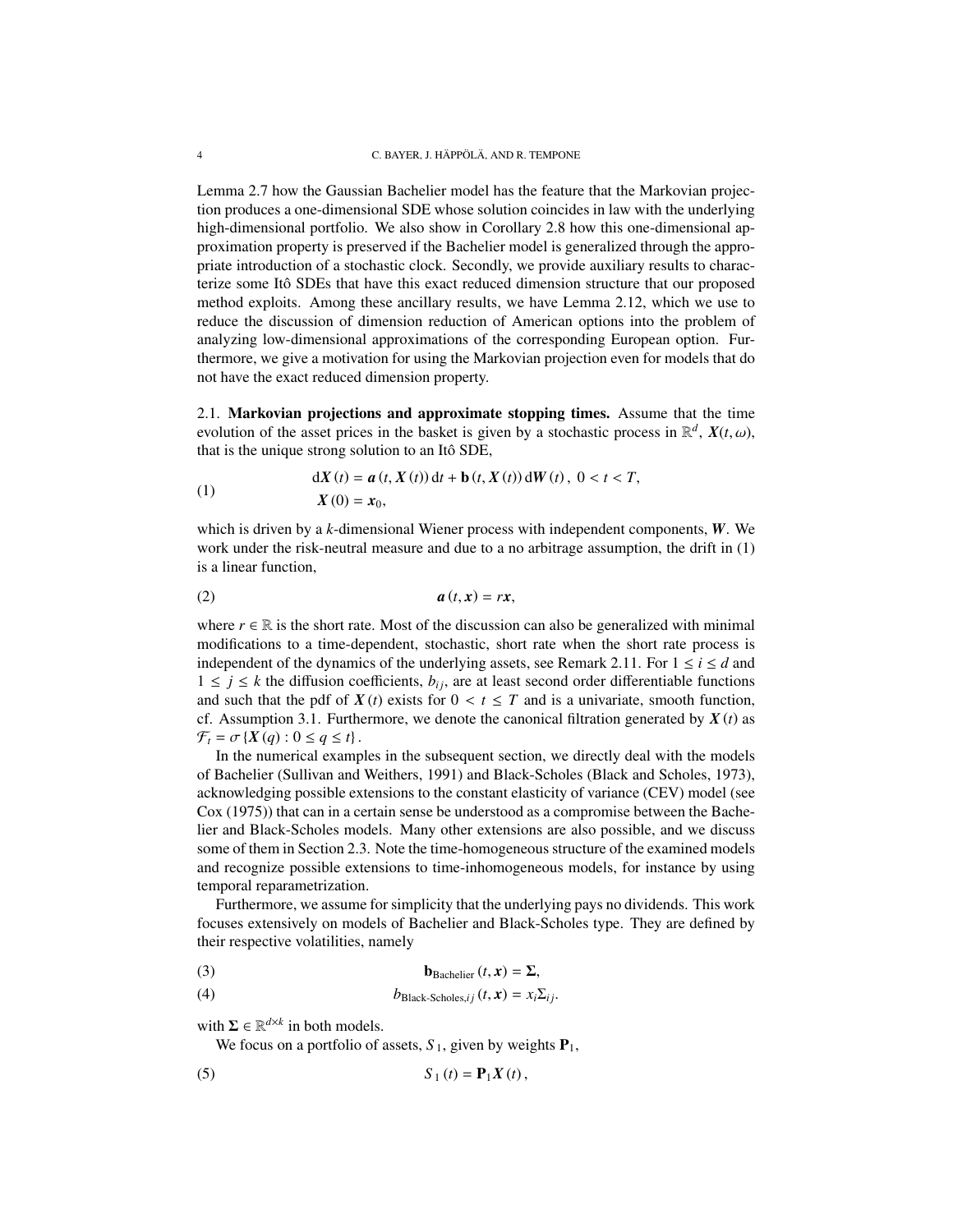as the underlying security, for  $P_1 \in \mathbb{R}^{1 \times d}$ , with non-zero elements, possibly some but not all negative. We seek to price options with the payoff functional  $g : \mathbb{R} \to \mathbb{R}$ . Arguably, the most interesting example is that of the put option,  $g(s) = (K - s)^{+}$  for some  $K \in \mathbb{R}$ .

The price of the European option written on the portfolio  $P_1$  with expiry at *T* is given by

(6) 
$$
u_E(t, x) = E \left[ exp(-r(T - t)) g(P_1 X(T)) | X(t) = x \right].
$$

In contrast, when pricing American options, we seek to solve for

(7) 
$$
u_A(t, x) = \sup_{\tau \in \mathcal{T}_t} E[\exp(-r(\tau - t)) g(P_1 X(\tau)) | X(t) = x],
$$

$$
\mathcal{T}_q = \{\tau : \Omega \to [q, T] | \{\tau \le t\} \in \mathcal{F}_t, \ \forall t \in [q, T] \}.
$$

The European option price  $u_E$  given by (6) also satisfies the Black-Scholes equation in  $(t, x) \in [0, T] \times D$ ,

(8) 
$$
-\partial_t u_E(t, \mathbf{x}) = -r u_E(t, \mathbf{x}) + \sum_i a_i(t, \mathbf{x}) \partial_{x_i} u_E(t, \mathbf{x}) + \frac{1}{2} \sum_{ij} (\mathbf{b} \mathbf{b}^T)_{ij}(t, \mathbf{x}) \partial_{x_i x_j}^2 u_E(t, \mathbf{x})
$$

$$
u_E(T, \cdot) = g(\mathbf{P}_1 \cdot),
$$

with the appropriate domain  $D \subset \mathbb{R}^d$ . For example, in the Black-Scholes model, we have  $D = D_{BS}^d = \mathbb{R}_+^d$  with the appropriate Dirichlet boundary condition at hyperplanes at which one or more components of  $X(t)$  are zero. The boundary value is given by a lowerdimensional version of (8). Defining the second order linear differential operator

$$
\left(\mathcal{L}\nu\right)(t,\mathbf{x})=\left(-r+\sum_i a_i\partial_{x_i}+\frac{1}{2}\sum_{ij}\left(\mathbf{b}\mathbf{b}^{\mathrm{T}}\right)_{ij}\partial_{x_ix_j}^2\right)(t,\mathbf{x})\,\nu\left(t,\mathbf{x}\right),\,
$$

we can write the corresponding non-linear HJB equation. Following the presentation of Achdou and Pironneau (2005, equation (6.2)), the American option price, *uA*, satisfies

$$
(\mathcal{L}u_A + \partial_t u_A)(t, \mathbf{x}) \le 0, \qquad (t, \mathbf{x}) \in [0, T] \times D,
$$
  
\n
$$
u_A(t, \mathbf{x}) \ge g(\mathbf{P}_1 \mathbf{x}), \qquad (t, \mathbf{x}) \in [0, T] \times D,
$$
  
\n
$$
((\mathcal{L}u_A + \partial_t u_A)(t, \mathbf{x})) (u_A(t, \mathbf{x}) - g(\mathbf{P}_1 \mathbf{x})) = 0, \qquad (t, \mathbf{x}) \in [0, T] \times D.
$$

Introducing the Hamiltonian,

(9)  $(\mathcal{H}u_A)(t, \mathbf{x}) = (\mathcal{L}u_A)(t, \mathbf{x}) \mathbf{1}_{\max((\mathcal{L}u_A)(t, \mathbf{x}), u_A(t, \mathbf{x}) - g(\mathbf{P}_1 \mathbf{x})) > 0},$ 

we write the HJB equation for  $u_A$  shortly as

(10) 
$$
-\partial_t u_A(t, \mathbf{x}) = (\mathcal{H} u_A)(t, \mathbf{x}), (t, \mathbf{x}) \in [0, T] \times D,
$$

$$
u_A(t, \cdot) = g(\mathbf{P}_1 \cdot).
$$

For the Bachelier model, *D* is unbounded. For the Black-Scholes model, one or more components of  $X(t)$  vanish at the boundary  $\partial D$ . Since both the drift (2) and the volatility (4) are linear in their arguments, the drift and the volatility vanish at the boundary. Resulting boundary value is thus given by a lower-dimensional variant of equation (10) where one or more of the components of  $X(t)$  are fixed to zero.

Instead of trying to solve (10) directly, we first turn our attention to a low-dimensional approximation of the portfolio process  $S_1$  introduced in (5). This approximation is the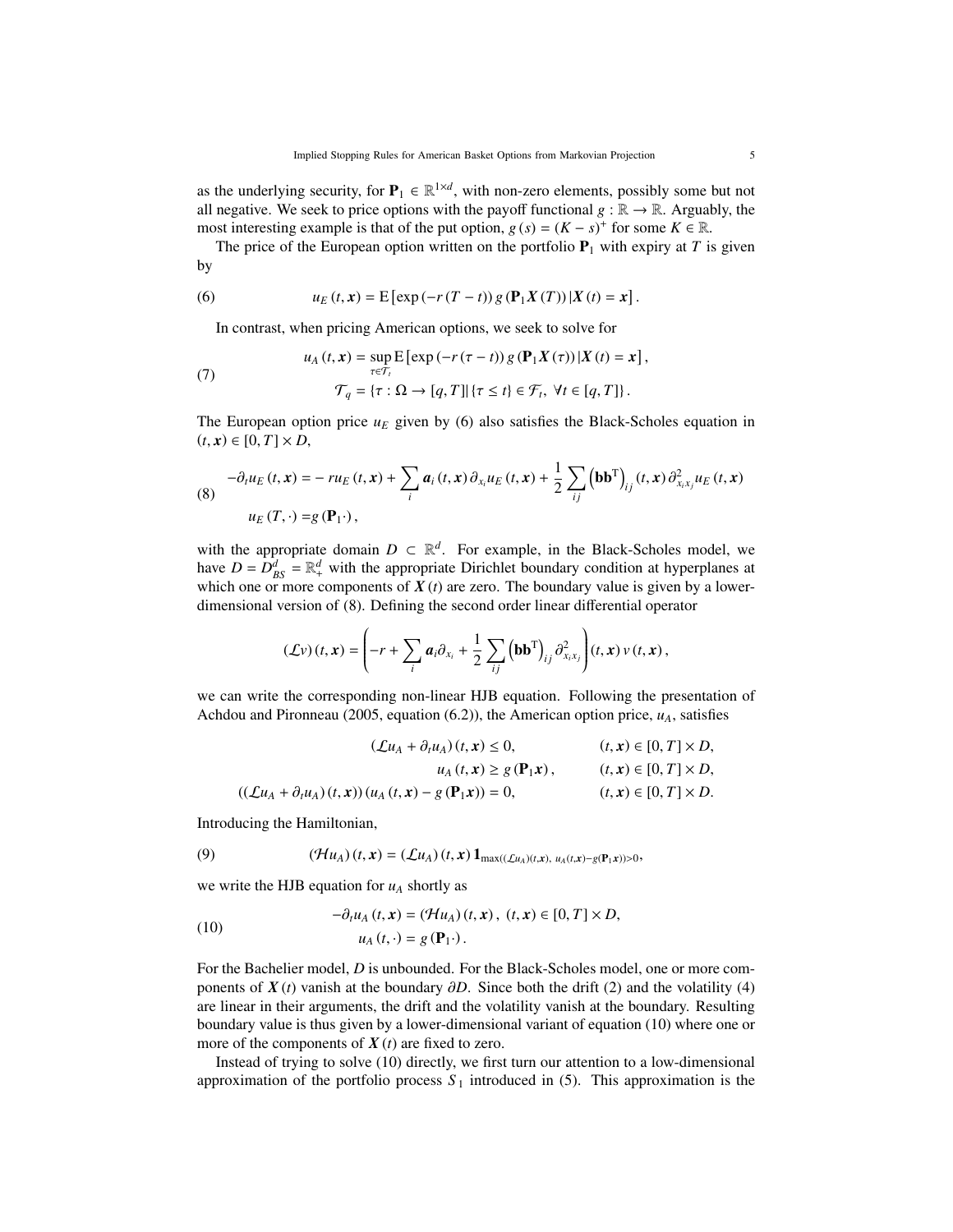Markovian projection of *S*<sub>1</sub> (Gyöngy, 1986; Piterbarg, 2006). Indeed, we approximate the non-Markovian evolution of  $S_1$  by the following surrogate process,

(11) 
$$
d\overline{S}^{(x_0)}(t) = \overline{a}^{(x_0)}(t, \overline{S}^{(x_0)}(t)) dt + \overline{b}^{(x_0)}(t, \overline{S}^{(x_0)}(t)) dW(t), t \in [0, T],
$$
  

$$
\overline{S}^{(x_0)}(0) = P_1 x_0,
$$

The drift and volatility coefficients in (11) are evaluated through conditional expectations, namely

(12) 
$$
\overline{a}^{(x_0)}(t,s) = E[\mathbf{P}_1 a(t, X(t)) | \mathbf{P}_1 X(t) = s, X(0) = x_0],
$$

(13) 
$$
\left(\overline{b}^{(x_0)}\right)^2 (t,s) = E\left[\left(\mathbf{P}_1 \mathbf{b} \mathbf{b}^T \mathbf{P}_1^T\right) (t, X(t)) | \mathbf{P}_1 X(t) = s, X(0) = x_0\right].
$$

The Markovian projection (11) generates its canonical filtration,  $\overline{\mathcal{F}}_t = \sigma \left\{ \overline{S}^{(x_0)}(q) : 0 \le q \le t \right\}$ 

Observe that the surrogate process,  $\overline{S}^{(x_0)}(t)$  in (11), has, due to the proper selection of the drift and volatility functions and the appropriate initial value, the same marginal density as *S* (*t*) =  $P_1X(t)$  for all  $t \in [0, T]$  (Gyöngy, 1986). For any given payoff function *g* that yields a finite price in (6), this implies the identity

$$
(14)
$$

$$
E\left[\exp\left(-rT\right)g\left(\mathbf{P}_1X\left(T\right)\right)|X\left(0\right)=\mathbf{x}_0\right]=E\left[\exp\left(-rT\right)g\left(\overline{S}^{(x_0)}\left(T\right)\right)|\overline{S}^{(x_0)}\left(0\right)=\mathbf{P}_1\mathbf{x}_0\right],
$$

which means that we can price European options on the basket using only our knowledge of the Markovian process  $\overline{S}^{(x_0)}$ .

Assuming that we know the dynamics (11), we can evaluate the right-hand side of equation (14) using the Feynman-Kac Formula. By denoting

(15) 
$$
\overline{u}_E(t,s) = \mathbb{E}\left[\exp\left(-r(T-t)\right)g\left(\overline{S}^{(x_0)}(t)\right)\left|\overline{S}^{(x_0)}(t)\right| = s\right],
$$

we have that  $\overline{u}_E$  solves a corresponding linear backward PDE in one space dimension only, (16)

$$
-\partial_t \overline{u}_E(t,s) = -r\overline{u}_E(t,s) + \overline{a}^{(x_0)}(t,s)\partial_s \overline{u}_E(t,s) + \frac{\left(\overline{b}^{(x_0)}\right)^2(t,s)}{2}\partial_{ss}^2 \overline{u}_E(t,s), \ t \in [0,T], \ s \in \overline{D},
$$
  

$$
\equiv (\overline{\mathcal{L}u}_E)(t,s)
$$

 $\overline{u}_E(T, \cdot) = g(\cdot).$ 

Remark 2.1 (Interpretation of projected PDEs). We have defined the projected PDE (16) that is of Black-Scholes type. Furthermore, the coefficients  $\overline{a}^{(x_0)}$  and  $\overline{b}^{(x_0)}$  of the equation are constructed through conditioning to the initial value of the SDE (1). Here, we use the the PDE (16) as a mathematical construct to evaluate the expectation (14). We do not interpret the solution of equation (16), or its extensions defined in the remainder of this work as tradeable option prices.

Note that the procedure above can be generalized to cases where the Markovian projection is carried out onto a space of dimension  $d > 1$ . This is done simply by introducing<br>additional portfolios and their weights,  $\mathbf{P}^T = [\mathbf{P}_1^T, \mathbf{P}_2^T, \mathbf{P}_3^T, \dots, \mathbf{P}_d^T]$ , and defining the multidimensional dynamics for  $\overline{S}^{(x_0)}$  via the projected volatility coefficients as

$$
(17) \qquad \left(\mathbf{b}\mathbf{b}^{\mathrm{T}}\right)_{ij}^{(x_0)}(t,s) = \mathbf{E}\left[\left(\mathbf{P}_i^{\mathrm{T}}\mathbf{b}\mathbf{b}^{\mathrm{T}}\mathbf{P}_j\right)(t,X\left(t\right))|\mathbf{P}X\left(t\right) = s,\ X\left(0\right) = x_0\right],\ 1 \le i,j \le \overline{d}.
$$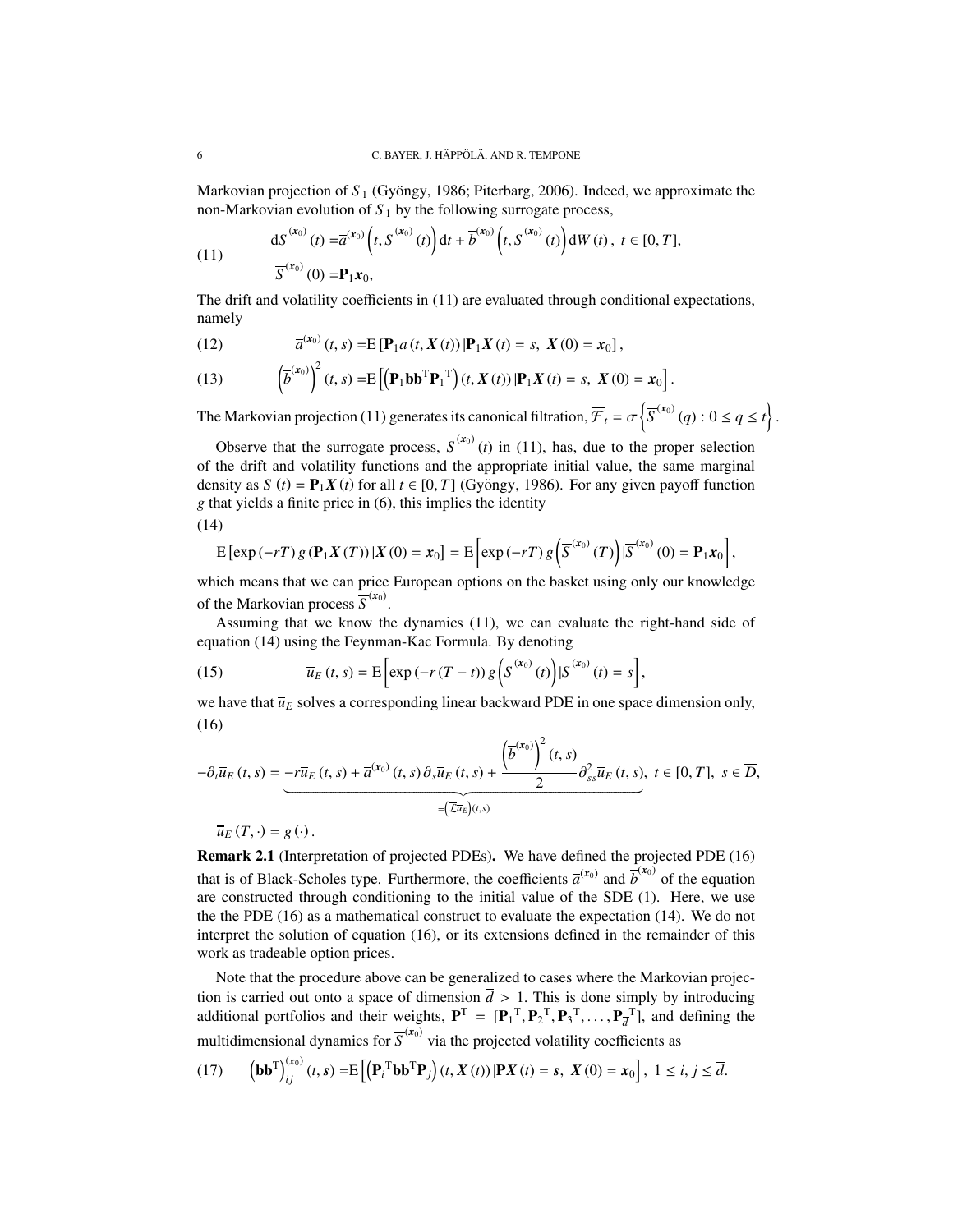Summing up, as long as we can efficiently evaluate the coefficients in the SDE (11), it is possible to solve the low-dimensional equation (16) instead of equation (8) that suffers from the curse of dimensionality. Obviously, the efficient evaluation of the coefficients in the SDE of  $\overline{S}^{(x_0)}$  via conditional expectation as in (13) is in principle a daunting task. Section 3.1.1 proposes an efficient approximation to carry out this evaluation.

Remark 2.2 (Computational domains and boundary conditions). Instead of using the full unbounded domain of the PDE (16) in the numerical part of this work, we use a modified, computational domain, on which we impose an artificial boundary condition as follows.

First, note that the appropriate domain, *D*, for (8) depends on the model of choice. For the *d*-dimensional Black-Scholes model, we have  $D = D_{Black-Scholes}^d = \mathbb{R}^d_+$  and correspondingly for the Bachelier model,  $D = D_{\text{Bachelier}}^d = \mathbb{R}^d$ . When numerically solving the full, *d*-dimensional equation (8), one often truncates the domain into a compact one and imposes artificial boundary conditions on the boundary of the localized computational domain. Here, we also truncate the projected domain,  $\overline{D}$ , into a localized computational domain. At the boundary of the computational domain, we impose the artificial boundary condition  $\bar{u}(t, s) = g(s)$ . In addition to the truncation, we note that the coefficients of the equation (16) are defined only for regions where the density  $\phi$  of process  $P_1X(t)$  has support. We extend artificially the domain of (16) to the rectangle [0, *T*]  $\times$  [*s*<sub>min</sub>, *s*<sub>max</sub>] by support. We extend artificially the domain of (16) to the rectangle  $[0, T] \times [s_{\min}, s_{\max}]$  by extrapolating the relevant coefficients  $\overline{a}^{(x_0)}$  and  $(\overline{b}^{(x_0)})^2$ . For  $(\overline{b}^{(x_0)})^2$  we also set a lower bound to guarantee numerical stability and well-posedness.

In all our numerical examples, we make sure that our truncated and extrapolated computational domain is sufficiently large to make the corresponding domain truncation error negligible. For more in-depth discussions on this matter, we refer the reader to (Kangro and Nicolaides, 2000; Choi and Marcozzi, 2001; Matache *et al.*, 2004; Hilber *et al.*, 2004).

Furthermore, to maintain brevity of notation, we will refrain from writing explicitly the artificial boundary conditions. All relevant PDEs in this work are understood to be numerically solved using Dirichlet boundary conditions implied by the intrinsic value of the option.

Just as the Black-Scholes equation, (8) has a corresponding HJB equation (10), we may use the corresponding HJB to the projected Black-Scholes equation (16). The resulting HJB equation describes the cost-to-go function  $\bar{u}_A$  of an American option written on the portfolio that has the projected dynamics of equation (11):

$$
(18)
$$

$$
-\partial_t \overline{u}_A(t,s) = \left(\overline{\mathcal{L}u}_A\right)(t,s) \mathbf{1}_{\max\left(\left(\overline{\mathcal{L}u}_A\right)(t,s),\ \overline{u}_A(t,s)-g(s)\right)>0} = \left(\overline{\mathcal{H}u}_A\right)(t,s) \ (t,s) \in [0,T] \times \overline{D},
$$

$$
\overline{u}_A(T,\cdot) = g(\cdot).
$$

However, for American option prices, there is no identity corresponding to equality (14). As a result, the magnitude of the difference  $|\overline{u}_A(0, P_1x_0) - u_A(0, x_0)|$  may not necessarily be small. Also, the boundary conditions of equation (18) are subject to the same ambiguity as the ones of equation (16) discussed in Remark 2.2. The main focus of this work is to address these issues and to estimate the difference between the computed value of  $\bar{u}_A$  and the sought *uA*, which is assumed beyond our reach being too costly to compute.

We note in passing that the processes *X* and  $\overline{S}^{(x_0)}$  live in different probability spaces. Likewise, the stopping times corresponding to the full-dimensional and projected SDE are adapted to  $\mathcal{F}_t$  and  $\mathcal{F}_t$ , respectively.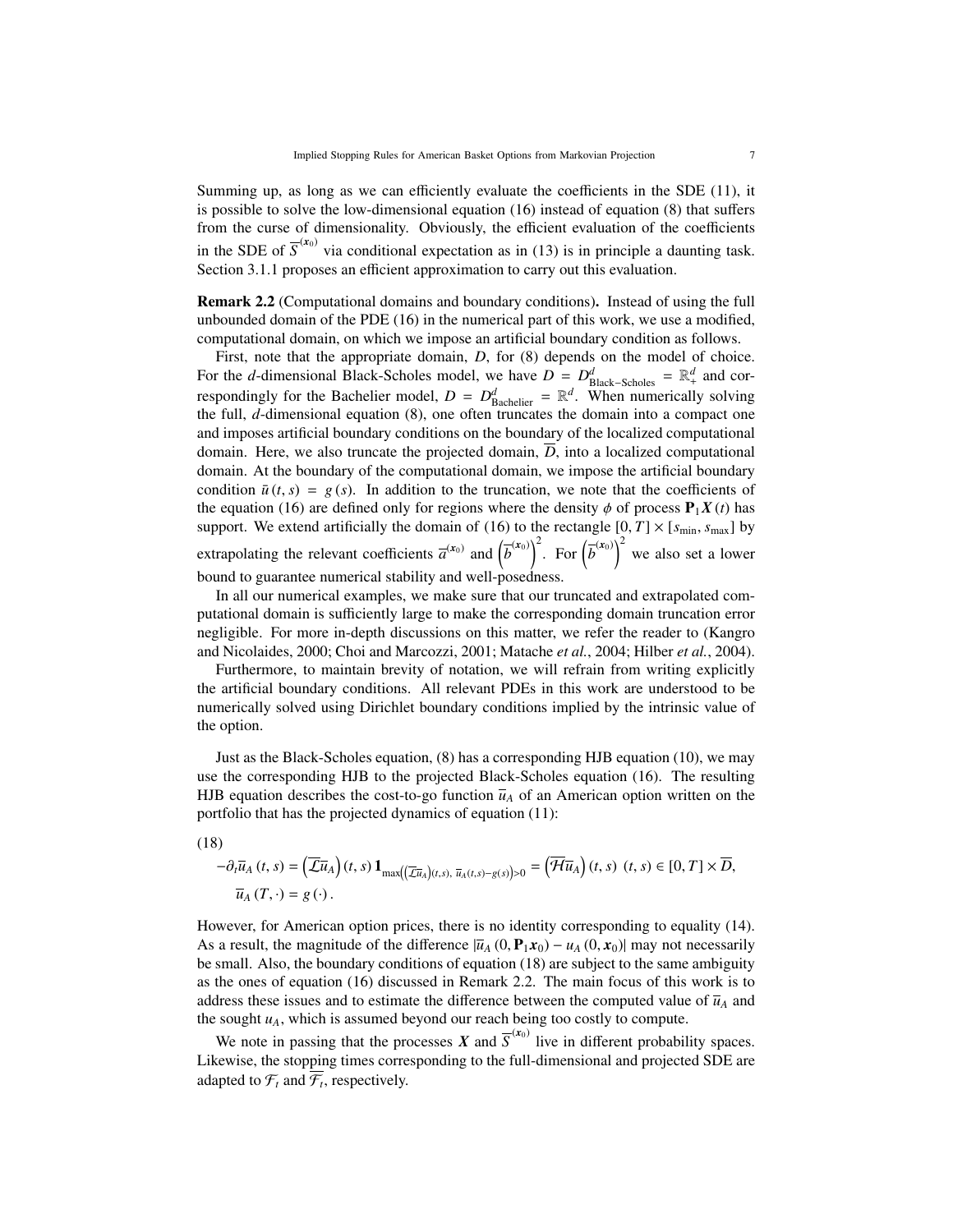2.2. Implied stopping time and price bounds. Above we have laid out the question of the feasibility of using the projected dynamics  $\overline{S}^{(x_0)}$  in pricing American options, we now show below in Section 2.2.1 how the solution of the projected problem  $\overline{u}_A$  gives rise to an exercise strategy that is sub-optimal. This sub-optimal exercise strategy gives a lower bound for the option price. We complement this lower bound with a corresponding upper bound in Section 2.2.2.

2.2.1. *Lower bound.* In the full American option pricing problem (7), the optimal stopping time,  $\tau^* \in \mathcal{T}_0$ , such that

$$
u_A(0, x_0) = \mathbb{E} [\exp(-r\tau^*) g(\mathbf{P}_1 X(\tau^*)) | X(0) = x_0],
$$

is given by

(19) 
$$
\tau^* = \inf \{ t \in [0, T] : u_A(t, X(t)) = g(\mathbf{P}_1 X(t)) \}.
$$

Any stopping time  $\tau \in \mathcal{T}_0$  gives a lower bound for the option price. We do not have access to the full cost-to-go function  $\mu_k$ , and hence a natural replacement is given by the access to the full cost-to-go function,  $u_A$ , and hence a natural replacement is given by the projected cost-to-go function  $\bar{u}_A$ . Indeed, the projected cost-to-go function  $\bar{u}_A$  gives rise to two hitting times:

$$
\overline{\tau}^* \equiv \inf \left\{ t \in [0,T] : \overline{u}_A \left( t , \overline{S}^{(x_0)} \left( t \right) \right) = g \left( \overline{S}^{(x_0)} \left( t \right) \right) \right\},\,
$$

where the dynamics of  $\overline{S}$  is given by (11) and

(20) 
$$
\overline{\tau}^{\dagger} \equiv \inf \left\{ t \in [0, T] : \overline{u}_A \left( t, \mathbf{P}_1 X \left( t \right) \right) = g \left( \mathbf{P}_1 X \left( t \right) \right) \right\}.
$$

We note that due to the terminal condition on  $\bar{u}_A$  in equation (18) all hitting times are bounded by *T*.

We conclude the discussion on the lower bound of the option value by stating the lower bound implied by the hitting time  $\overline{\tau}^{\dagger} \in \mathcal{T}_0$ ,

(21) 
$$
u_A(0, x_0) \geq E\left[\exp\left(-r\overline{\tau}^{\dagger}\right)g\left(\mathbf{P}_1X\left(\overline{\tau}^{\dagger}\right)\right)|X(0) = x_0\right].
$$

We emphasize that we have not made a comparison between  $u_A(0, x_0)$  and  $\overline{u}_A(0, P_1x_0)$ .

Remark 2.3 (On least-squares Monte Carlo). The approach we have adopted shares some similarities with the least-squares Monte Carlo approach. However, there are key differences: In the least-squares Monte Carlo method, the stopping time can be understood as a hitting time into a region where the holding value of the option, as estimated through regression to a set of basis functions, is exceeded by the early exercise price. The hitting time (20) is likewise defined as a comparison between the estimated cost-to-go function,  $\bar{u}_A$ , and the early exercise price. However, the estimated cost-to-go function,  $\bar{u}_A$ , does not depend on a choice of basis functions, only on the direction of the projection. On the other hand,  $\bar{u}_A$  is constructed using the Markovian projection  $\bar{S}^{(x_0)}$  instead of the true forward model *X*.

2.2.2. *Upper bound.* To assess the accuracy of approximating the process with a lowdimensional Markovian projection, we want to devise a corresponding upper bound. For this, we use the dual representation due to Rogers (2002).

The dual representation of the pricing problem is as follows. The price of the American option is given by:

(22) 
$$
u_A(0, x_0) = \inf_{R \in H_0^1} E\left[\sup_{0 \le t \le T} (\tilde{Z}(t) - R(t)) | X(0) = x_0\right],
$$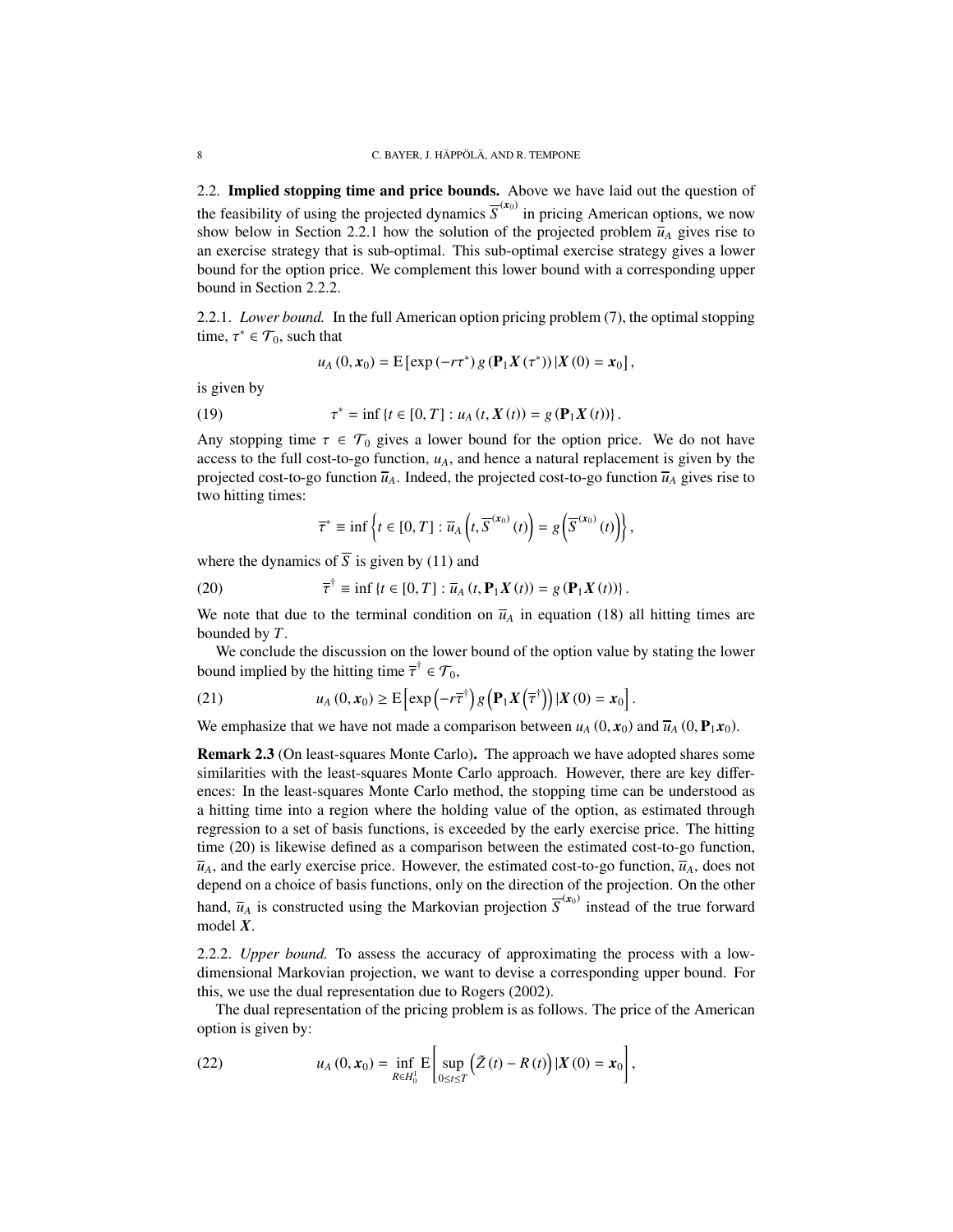where  $H_0^1$  denotes the space of all integrable martingales *R*, *t* ∈ [0, *T*] such that for *R* ∈  $H_0^1$ 

$$
\sup_{0 \le t \le T} |R(t)| \in L^1,
$$
  

$$
R(0) = 0.
$$

 $\tilde{Z}(t)$  denotes the discounted payoff process

(23) 
$$
\tilde{Z}(t) = \exp(-rt) g(X(t)), \ t \in [0, T].
$$

Naturally, evaluating the statement within the infimum of equation (22) with any martingale,  $R(t) \in H_0^1$ , will give an upper bound to the option price. A martingale,  $R^*(t)$ , reaching the infimum is called an optimizing martingale. In general, finding an optimizing martingale is as complex as finding the solution to the pricing problem. In fact, when the cost-to-go function,  $u_A(t, x)$ , is known, the optimizing martingale can be written out following the approach in Haugh and Kogan (2004):

(24) 
$$
dR^*(t) = \exp(-rt) \left( (\nabla u_A)^T \mathbf{b} \right) (t, X(t)) dW(t), t \in [0, T],
$$

$$
R^*(0) = 0.
$$

We construct a near-optimal martingale  $M^* \in H_0^1$  by replacing in (24) the exact *u<sub>A</sub>* with the approximate cost-to-go function,  $\overline{u}_A$ . This yields the explicit upper bound

(25) 
$$
u_A(0, x_0) \leq E \left[ \sup_{0 \leq t \leq T} (\tilde{Z}(q) - R^{\star}(t)) | X(0) = x_0 \right],
$$

where

(26) 
$$
dR^{\star}(t) = \exp(-rt) \left( (\nabla \overline{u}_A)^T (t, \mathbf{P}_1 X(t)) \right) \mathbf{P}_1 \mathbf{b}(t, X(t)) dW(t), t \in [0, T],
$$

$$
R^{\star}(0) = 0.
$$

In other words, we evaluate the sensitivity, or delta, of the projected, approximate value function using the projected, non Markovian, version of the true stochastic process. We also note that the sensitivity of the projected, approximate value function can be used as an approximate sensitivity of the option value with regard to the value of the underlying portfolio. (Rogers, 2002, chapter 3)

2.3. Dimension reduction for models relevant to quantitative finance. We have established a lower as well as an upper bound for the American basket option prices using Markovian projection. The question of which models feature tight bounds is naturally of interest for the applicability of our methodology. Thus, this section focuses on the domain of applicability of the Markovian projection. Below, we demonstrate that the procedure of Markovian projection produces exact results for the Bachelier Model. This is a consequence of the Gaussian returns in the model. In fact, it turns out that due to the constant volatility (3) of the Bachelier model, the coefficients of the relevant low-dimensional PDEs can be evaluated without Laplace approximation.

Following our discussion about the Bachelier model, we then concentrate on the Black-Scholes model, which is known to produce option prices that are well approximated by the Bachelier model. Finally, we state conditions under which the Black-Scholes model also satisfies the property that the value function of the option depends only on a single state variable *s*, namely the portfolio value  $P_1 x$ .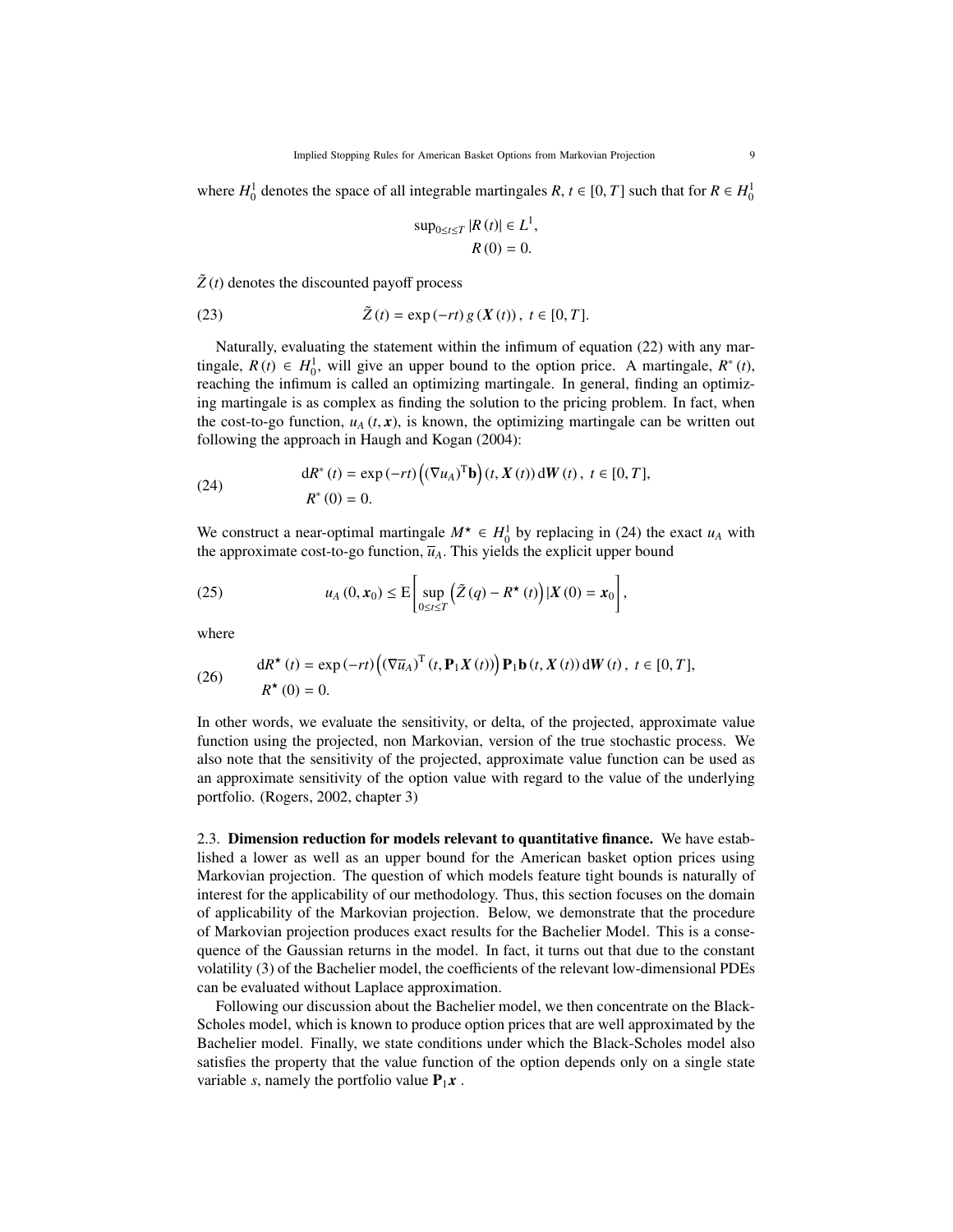2.3.1. *Definitions.* First, let us define some terminology. Let  $1 \le n < d$  and  $D \subset \mathbb{R}^d$  be a convex set with piecewise smooth boundary. convex set with piecewise smooth boundary.

**Definition 2.4.** We call a function  $v : D \to \mathbb{R}$  *essentially n-dimensional* if there exist a function  $\zeta : \mathbb{R}^n \to \mathbb{R}$  and a matrix  $\mathbf{N} \in \mathbb{R}^{n \times d}$  with orthogonal rows such that  $v : \mathbb{R}^d \to \mathbb{R}$  is given by given by

$$
v(x)=\zeta(\mathbf{N}x).
$$

**Definition 2.5.** By extension, we call a differential operator  $K$  essentially *n*-dimensional if the following backward PDE is well posed

(27) 
$$
-\partial_t w(t, x) = \mathcal{K}w(t, x), (t, x) \in [0, T) \times D,
$$

$$
w(T, \cdot) = w_T(\cdot),
$$

and it has an unique essentially *n*-dimensional solution for any essentially *n*-dimensional terminal value,  $w_T$ . Here we specifically mean that the function  $\zeta$  may depend on time, that is

$$
w(t, x) = \zeta(t, \mathbf{N}x),
$$

but the matrix N does not.

Remark 2.6 (Time independence of lower dimensional subspaces). The definition above rules out solutions to (27) that are essentially lower-dimensional in each instant of time although the directions along which such functions have non-vanishing partial derivatives change over time. We also tacitly assume in this definition that the allowed terminal values make the problem (27) well posed. We later exploit this structure when proving Lemma 2.12 that allows us to reduce the analysis of essentially low-dimensional models to the study of European value functions only, disregarding the possibility for early exercise.

2.3.2. *Bachelier model.* First, we prove that the Markovian projection gives exact results even for American options pricing when used on the Bachelier model. This arises from the fact that the Markovian-projected basket  $\overline{S}^{(x_0)}$  coincides in law with the true basket  $P_1X$ . After discussing the one-dimensional nature of the Bachelier model, we propose possible extensions introducing a stochastic clock.

Lemma 2.7 (Dimension reduction in the Bachelier model). *Let X* (*t*) *solve* (1) *and the drift and volatility be given by* (2) *and* (3) *respectively. Furthermore, let*  $\overline{S}^{(x_0)}$  (*t*) *be the Markovian projection defined by eqs.* (11), (12) *and* (13) *for*  $P_1X$  (*t*)*. Then*  $\overline{S}^{(x_0)}$  (*t*) *and*  $P_1X(t)$  *coincide in law.* 

*Proof.* The proof is direct.

We have established that the multivariate Bachelier model has an essentially one-dimensional generator.

However, we know that the model does not feature fat-tailed distribution for returns or clustering of volatility. Both features have been observed in the markets (see Fama (1965) Melino and Turnbull (1991), Mandelbrot (1997) and Cont (2001)). In the following Corollary, we address these issues through the introduction of a stochastic clock. In this way, we introduce a larger class of arbitrage-free dynamics for which the price distribution conditioned to the value of the stochastic clock reduces to the one from the Bachelier model.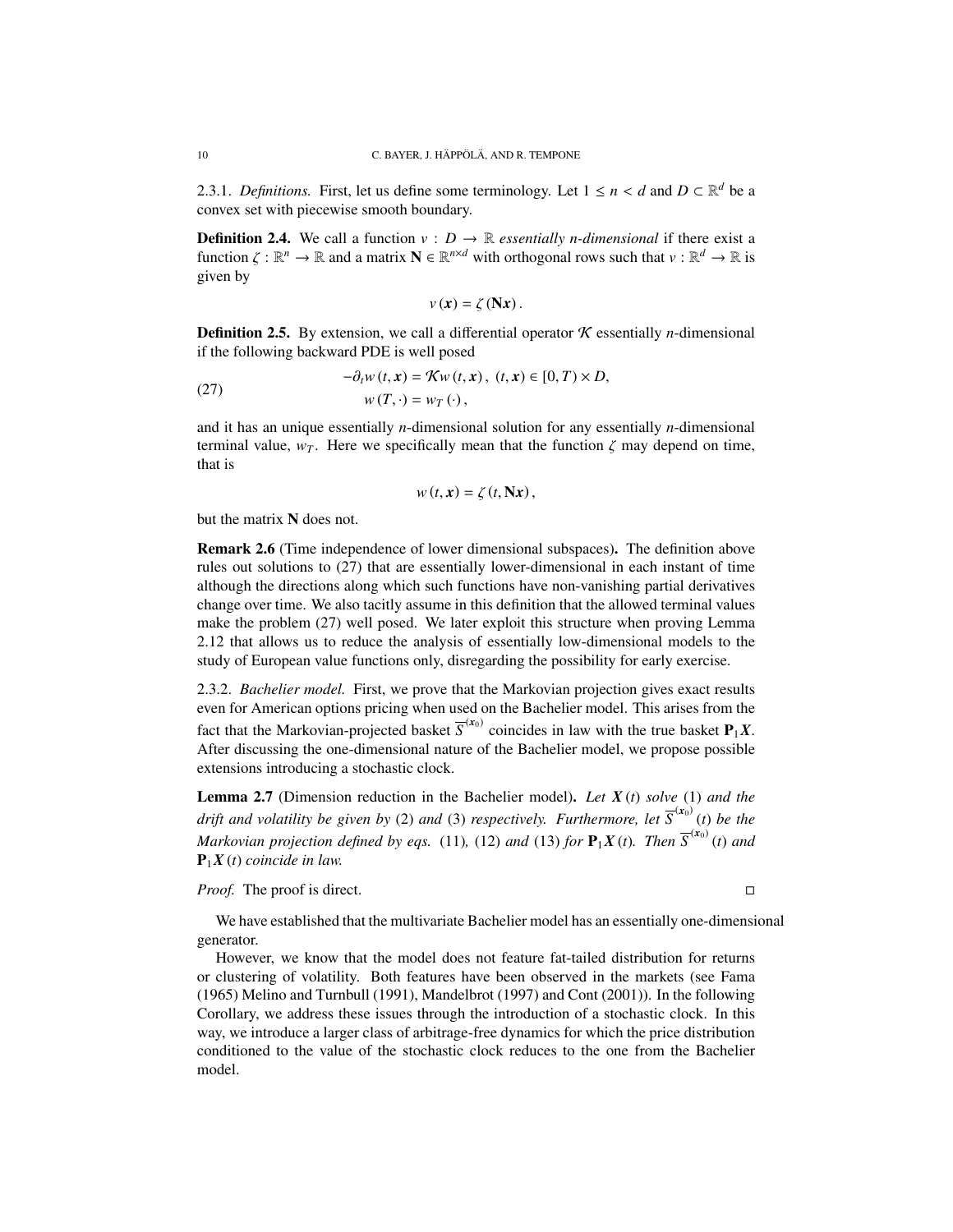Corollary 2.8 (Stochastic time change in the Bachelier model). *Let X be given by the Bachelier model (2, 3) and let U* (*t*) *be an almost surely increasing process, or a stochastic clock, independent of*  $X$  *in*  $\mathbb{R}^+$ *, with*  $U(0) = 0$ *. Let the discounted process corresponding to X be*

(28) 
$$
\boldsymbol{R}_X(t) = \exp(-rt) X(t),
$$

*then a related stock price process Y, given by*

$$
Y(t) = \exp(rt) \exp(-rU(t)) X(U(t)) = \exp(rt) R_X(U(t))
$$

*has an essentially one-dimensional generator.*

*Proof.* The proof is divided into two steps.

Step 1. The combination of (28) and (1) yields that  $\mathbf{R}_X$  is a martingale with respect to its canonical filtration. We show that the same holds for  $R_Y(t) = \exp(-rt)Y(t) = R_X(U(t))$ . We take  $0 \le s < t \le T$  and consider the conditional expectation

$$
E\left[\boldsymbol{R}_{Y}(t)|\boldsymbol{R}_{Y}(s)\right] = E\left[\boldsymbol{R}_{X}\left(U(t)\right)|\boldsymbol{R}_{X}\left(U(s)\right)\right]
$$
  
\n
$$
= E\left[E\left[\boldsymbol{R}_{X}\left(U(t)\right)|\boldsymbol{R}_{X}\left(U(s)\right), U(t), U(s)\right]| \boldsymbol{R}_{X}\left(U(s)\right)\right]
$$
  
\n
$$
= E\left[\boldsymbol{R}_{X}\left(U\left(s\right)\right)|\boldsymbol{R}_{X}\left(U\left(s\right)\right)\right]
$$
  
\n
$$
= \boldsymbol{R}_{Y}\left(s\right).
$$

Step 2. Verify the claim of essentially one-dimensionality.

Our goal now is to represent the European option price on the basket  $P_1Y(T)$ , *w*, in terms of a weighted average of European options, each of them written on the basket  $P_1X$ .

We have, recalling that  $Y(t) = \exp(rt) \exp(-rU(t))X(U(t)),$ 

(29)  
\n
$$
w(t, y) = \exp(-r(T - t))E[g(P_1Y(T))|Y(t) = y]
$$
\n
$$
= \exp(-r(T - t))E[E[g(P_1Y(T))|U(T), U(t), Y(t)]|Y(t) = y]
$$
\n
$$
= \exp(-r(T - t))E[T|Y(t) = y]
$$

with

$$
\Pi = \mathbb{E}\left[g\left(\exp(-r(U(T)-T))\mathbf{P}_1X(U(T))\right)|U(T), U(t), X(U(t))\right]
$$

being the price of a European option written on the basket  $P_1X$  with maturity time  $U(T)$ and time to maturity  $U(T) - U(t)$ . Then, due to Lemma 2.7,  $\Pi$  is essentially one dimensional and depends only on the basket value

$$
\mathbf{P}_1 X(U(t)) = \exp(-r(t-U(t))) \mathbf{P}_1 \mathbf{y},
$$

namely

(30) 
$$
\Pi = h(\mathbf{P}_1 \mathbf{y}, U(t) - t, U(T) - T).
$$

The combination of (29) and (30) thus implies that

$$
w(t, y) = \exp(-r(T - t))E[h(P_1y, U(t) - t, U(T) - T)],
$$

meaning that *w* only depends on  $P_1 y$ , which is what we wanted to prove.

Remark 2.9 (On the generality of the Stochastic Clock). We note that in proving Corollary 2.8, we allow the stochastic clock *U* to be quite general.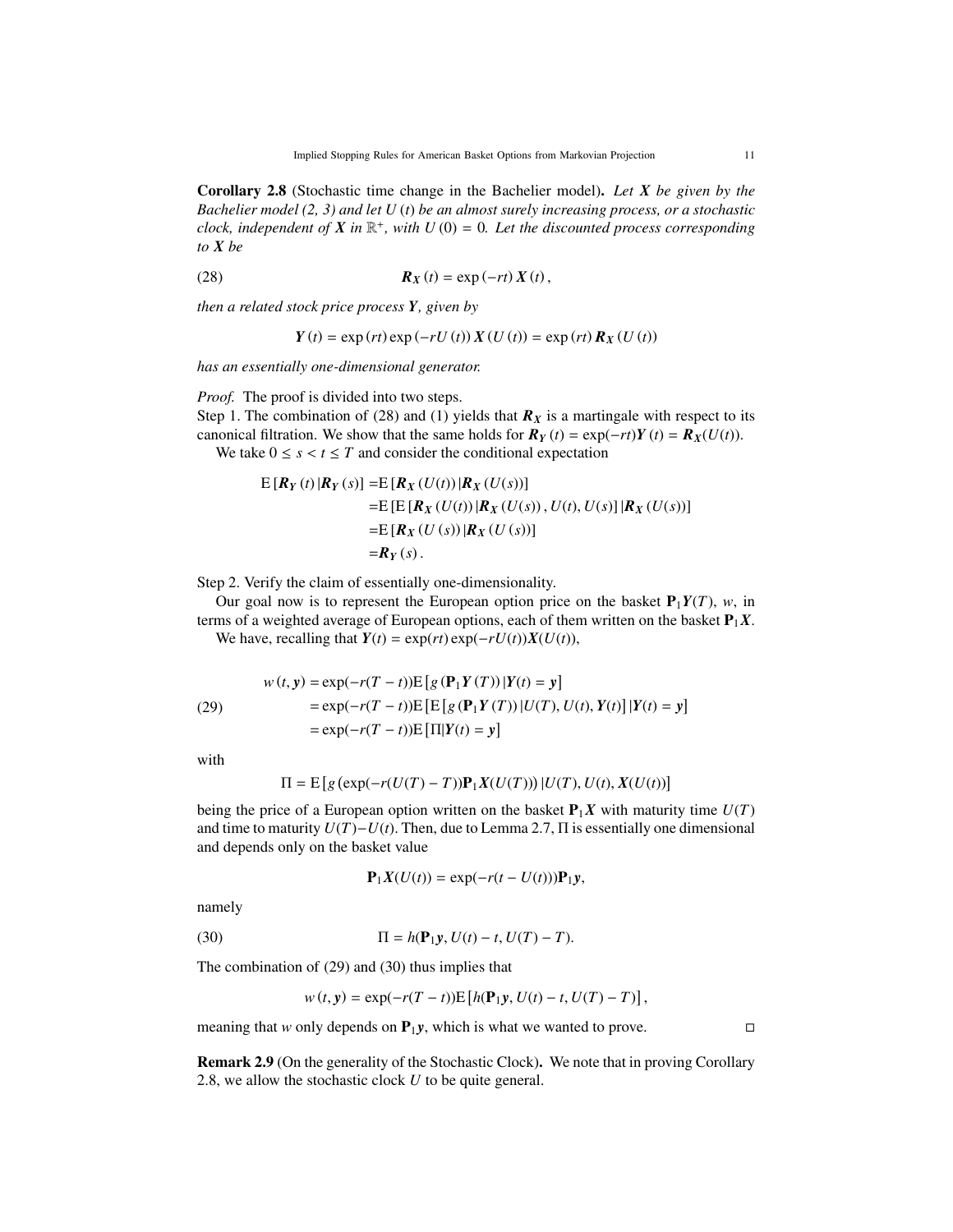However, we note that for stochastic clocks with discontinuous trajectories, the dynamics of *Y* becomes discontinuous and thus the Gyöngy lemma no longer holds. An example of *U* with continuous trajectories is simply

$$
dU(t) = (c + V^2(t)) dt,
$$
  

$$
U(0) = 0
$$

both where *<sup>c</sup>* > 0 and *<sup>V</sup>* is a one-dimensional Ornstein-Uhlenbeck process.

Remark 2.10 (On the density of Bachelier model augmented by stochastic clock). In the preceding discussion above, we have assumed the density of the forward process to be known. For most choices of the stochastic clock process, this assumption will be violated. However, we still have access to the density conditioned on the value of the stochastic clock process. As a result, one may still evaluate the value of the projected volatility, introducing one additional quadrature and integrating over the possible values of the stochastic process.

Remark 2.11 (Stochastic interest rates). For time dependent, stochastic interest rates independent of the price process, one may adopt essentially the same procedure as for the stochastic clock in Corollary 2.8, essentially averaging over possible values for the independent interest rate process.

For other models, such as the Black-Scholes model, there is no guarantee that Markovian projection method for pricing American basket options is exact. However, the similarity of the Black-Scholes and Bachelier models has been pointed out in the simpler European setting in earlier works by Teichmann and others. (Schachermayer and Teichmann, 2008; Grunspan, 2011; Thomson, 2016)

2.3.3. *Other models in reduced dimension.* We have demonstrated that the value function of an American basket option depends only on time and one state variable in the Bachelier model. Here, we present some particular cases in which this property holds for a more general stochastic model. We first show that the reducibility in dimension is a phenomenon, that arises purely from the dynamics of the system, not the early exercise property of the option.

Using this result, we characterize certain parametrizations of the Black-Scholes model that reproduce the reduced dimension behavior familiar from the Bachelier model discussed in the preceding section.

Lemma 2.12 (Decoupling of dimension reduction and early exercise). *If a d-dimensional SDE has a generator* L *that is essentially one dimensional, then the corresponding backward operator,* H*, for the American value function,*

$$
(\mathcal{H}v)(t,\mathbf{x}) = (\mathcal{L}v)(t,\mathbf{x})\mathbf{1}_{\max((\mathcal{L}v)(t,\mathbf{x}),\ v(t,\mathbf{x})-\mathbf{g}(\mathbf{x}))>0} \qquad (t,\mathbf{x}) \in [0,T] \times D
$$

*is essentially one dimensional.*

*Proof.* First, define a coordinate rotation,  $Q$ ,  $Q^TQ = 1$ , such that the portfolio value is given by the first coordinate in the transformed coordinates  $y = Qx$ , with Q chosen so that the first row of **Q** and  $P_1^T$  are collinear. In these coordinates, denote the Black-Scholes equation for the European value function as

(31) 
$$
-\partial_t u(t, y) = \mathcal{L}_y(t, y) u(t, y), (t, \mathbf{Q}^T y) \in [0, T] \times D,
$$

$$
u(T, y) = g(y_1), \mathbf{Q}^T y \in D.
$$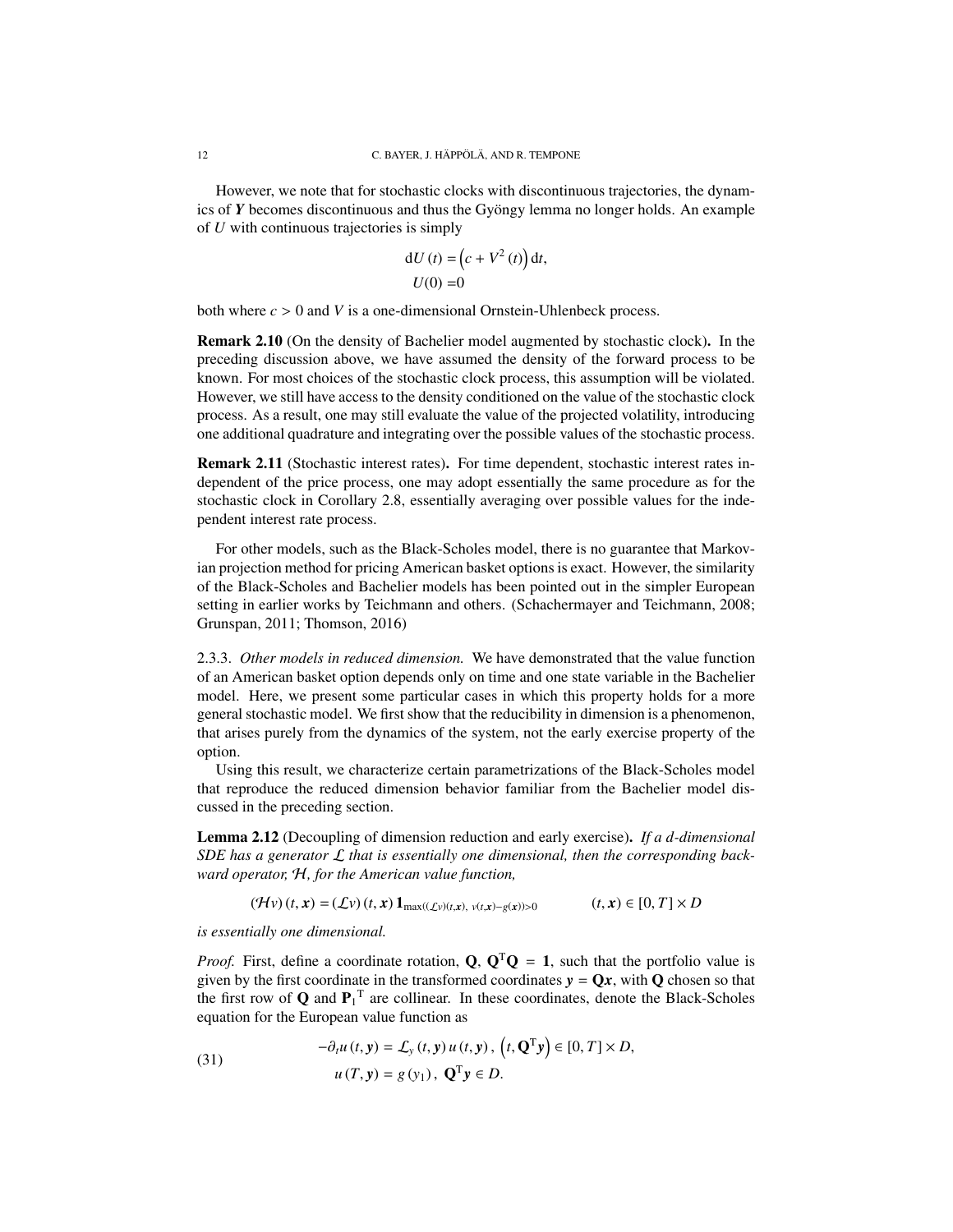To continue the proof, let us consider a Bermudan value function,  $v_N$ , with discrete equispaced monitoring times,  $t_j = \frac{jT}{N}$  $\frac{M}{N}$ ,  $0 \le j \le N$ , which solves (Barraquand and Martineau, 1995)

$$
-\partial_t v_N(t, \mathbf{y}) = \mathcal{L}_y(t, \mathbf{y}) v_N(t, \mathbf{y}), (t, \mathbf{Q}^T \mathbf{y}) \in (t_i, t_{i+1}) \times D, 0 \le i \le N,
$$

(32) 
$$
v_N(T, y) = g(y_1), Q^T y \in D
$$
,

$$
v_N(t_i, y) = \max (v_N(t_i^+, y), g(y_1)), 0 \le i \le N, Q^T y \in D.
$$

The terminal value  $g(y_1)$  is essentially one dimensional, and by the assumption on  $\mathcal{L}$ , we know that  $v_N(t, y)$  is essentially one dimensional for  $t \in (t_{N-1}, t_N)$ . Thus, the function  $v_N(t_{N-1}, y)$  is the maximum of two essentially one-dimensional functions that depend only on the *y*<sup>1</sup> coordinate. Therefore, we can conclude that

(33) 
$$
\partial_{y_j} v_N(t_{N-1}, y) = 0,
$$
  $j > 1, Q^T y \in D$ 

and, by using the same argument for all the subsequent intervals  $(t_{i-1}, t_i)$ , we have that

(34) 
$$
\partial_{y_j} v_N(t, \mathbf{y}) = 0, \qquad j > 1, \ \mathbf{Q}^{\mathrm{T}} \mathbf{y} \in D, \ \forall t \in [0, T].
$$

The American option value function, *v*, solves

$$
-\partial_t v(t, y) = \mathcal{H}_y(t, y) v(t, y), \qquad (t, \mathbf{Q}^T y) \in [0, T] \times D, \n v(T, y) = g(y_1), \qquad \mathbf{Q}^T y \in D,
$$

where  $H_y$  is the *y*-coordinate representation of the operator defined in equation (9). *v* is given as the limit of Bermudan value functions as the number of exercising times, *N*, tends to infinity:

(35) 
$$
v(t, y) = \lim_{N \to \infty} v_N(t, y), \qquad \qquad \left(t, \mathbf{Q}^{\mathrm{T}} y\right) \in [0, T] \times D.
$$

The combination of (34) and (35) yields

$$
\partial_{y_j} v(t, \mathbf{y}) = 0, \qquad j > 1, \ \mathbf{Q}^{\mathrm{T}} \mathbf{y} \in D, \ \forall t \in [0, T],
$$

which concludes the proof.

We have already seen that the Bachelier model is one example, in which the Hamiltonian operator,  $H$ , is essentially one-dimensional. Next, we proceed to other examples of stochastic models where the generator  $\mathcal L$  is essentially one-dimensional, guaranteeing dimension reduction in the American option value function.

2.3.4. *Black-Scholes model.* Next, we turn our focus to the Black-Scholes model itself and examine how it behaves under Markovian projection and whether there exist parametrizations of the model that are essentially one dimensional.

First, let us state the relevant Black-Scholes PDE (6) corresponding to the Black-Scholes model:

(36)

$$
-\partial_t w(t, x) = -rw(t, x) + r \sum_i x_i \partial_{x_i} w(t, x) + \sum_{ij} \Omega_{ij} x_i x_j \partial_{x_i x_j}^2 w(t, x), t \in [0, T], x \in D_{BS}^d,
$$
  

$$
= (\mathcal{L}_{BS} w)(t, x)
$$

 $w(T, \cdot) = g(P_1 \cdot),$ 

where the symmetric matrix,  $\Omega \in \mathbb{R}^{d \times d}$ , is understood as the quadratic form corresponding to a volatility matrix,  $\Sigma \in \mathbb{R}^{d \times k}$ , of equation (4),  $\Omega = \frac{\Sigma \Sigma^{T}}{2}$ . The domain is given as  $D = D_{BS}^d = \mathbb{R}^d_+$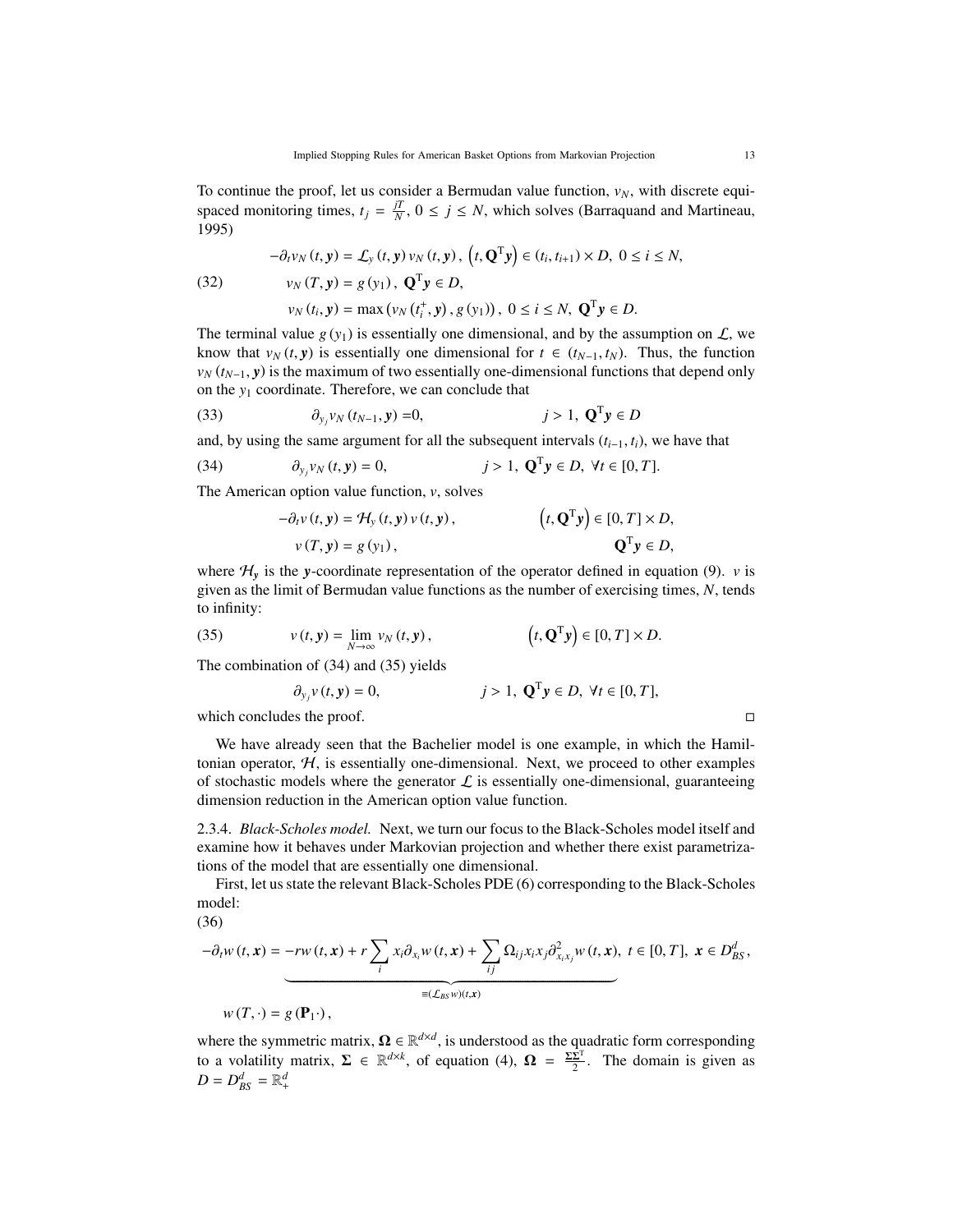Remark 2.13. A trivial example of a parametrization of the Black-Scholes model for which the value function is essentially one-dimensional is the case when portfolio weights vanish except for one,  $P_1 = [1, 0, 0, \dots, 0, 0]$ . For such a portfolio, we can write a onedimensional PDE describing the cost-to-go function.

For an arbitrary set of portfolio weights,  $P_1$ , of the Black-Scholes model Remark 2.13 certainly does not apply. However, we may apply a coordinate transformation to transform the portfolio weights to the particular choice in Remark 2.13. If the resulting transformed PDE is of the form (36), this is sufficient to show that the value function is essentially one-dimensional.

Below, we demonstrate this and give a particular class of parametrizations, for which the transformation is possible. For other parametrizations, we note that these parametrizations can be approximated by ones where portfolio returns are log-normal. For a discussion of approximating the linear combination of variables from a multivariate log-normal, we refer the reader to Mehta *et al.* (2007).

We rotate the coordinates of the Black-Scholes equation (36) using the coordinate transformation, Q, from the proof of Lemma 2.12. We have

$$
\mathcal{L}_{BS,y}u(t,y) = -ru(t,y)
$$
  
+  $r \sum_{ikl} Q_{ki}Q_{il}y_k \partial_{y_l}u(t,y)$   
+  $\sum_{ijklmn} \Omega_{ij}Q_{ki}Q_{lj}Q_{jm}Q_{in}y_k y_l \partial_{y_m y_n}^2 u(t,y), \qquad t \in [0,T], \mathbf{Q}^T \mathbf{y} \in D_{BS}^d.$ 

Thanks to the orthogonality of the transformation matrix  $Q$ , the first-order operator simplifies to

$$
\sum_{ikl}\underbrace{Q_{kl}Q_{il}}_{=\delta_{ik}}y_k\partial_{y_l}u(t,\mathbf{y})=\sum_i y_i\partial_{y_i}u(t,\mathbf{y}).
$$

However, the transformed second-order term does not take the form given in (36) in the general case. By writing in a tensorized form

(37) 
$$
\sum_{ijklmn} \Omega_{ij} Q_{ki} Q_{lj} Q_{jm} Q_{in} y_k y_l \partial_{y_m y_n}^2 u(t, y) = \Gamma_{klmn} y_k y_l \partial_{y_m y_n}^2 u(t, y)
$$

we have that **Γ** has in general non-diagonal terms that couple  $y_k$  and  $y_l$  to  $\frac{\partial^2}{\partial y_m y_n} u$  for  $\frac{1}{k} h + \frac{1}{k} m$   $n!$  Another way to write the second-order term is  ${k, l} \neq {m, n}$ . Another way to write the second-order term is

$$
\text{Tr}\left(\mathbf{\Omega}\text{diag}\left(\mathbf{Q}^{\text{T}}\mathbf{y}\right)\left(\mathbf{Q}^{\text{T}}\left(\mathbf{H}u\right)\mathbf{Q}\right)\text{diag}\left(\mathbf{Q}^{\text{T}}\mathbf{y}\right)\right).
$$

Using this notation, we give a particular example of a class of parametrizations of the Black-Scholes model for which the second-order term has the diagonal structure such that the generator  $\mathcal{L}_{BS}$  is essentially one-dimensional.

Corollary 2.14 (Effective one-dimensionality of Black-Scholes model when the quadratic form has equal elements). *A Black-Scholes model such that the quadratic form in equation* (36) *satisfies*  $\Omega_{ij} = C$  *for*  $1 \le i, j \le d$  *has an essentially one-dimensional generator.*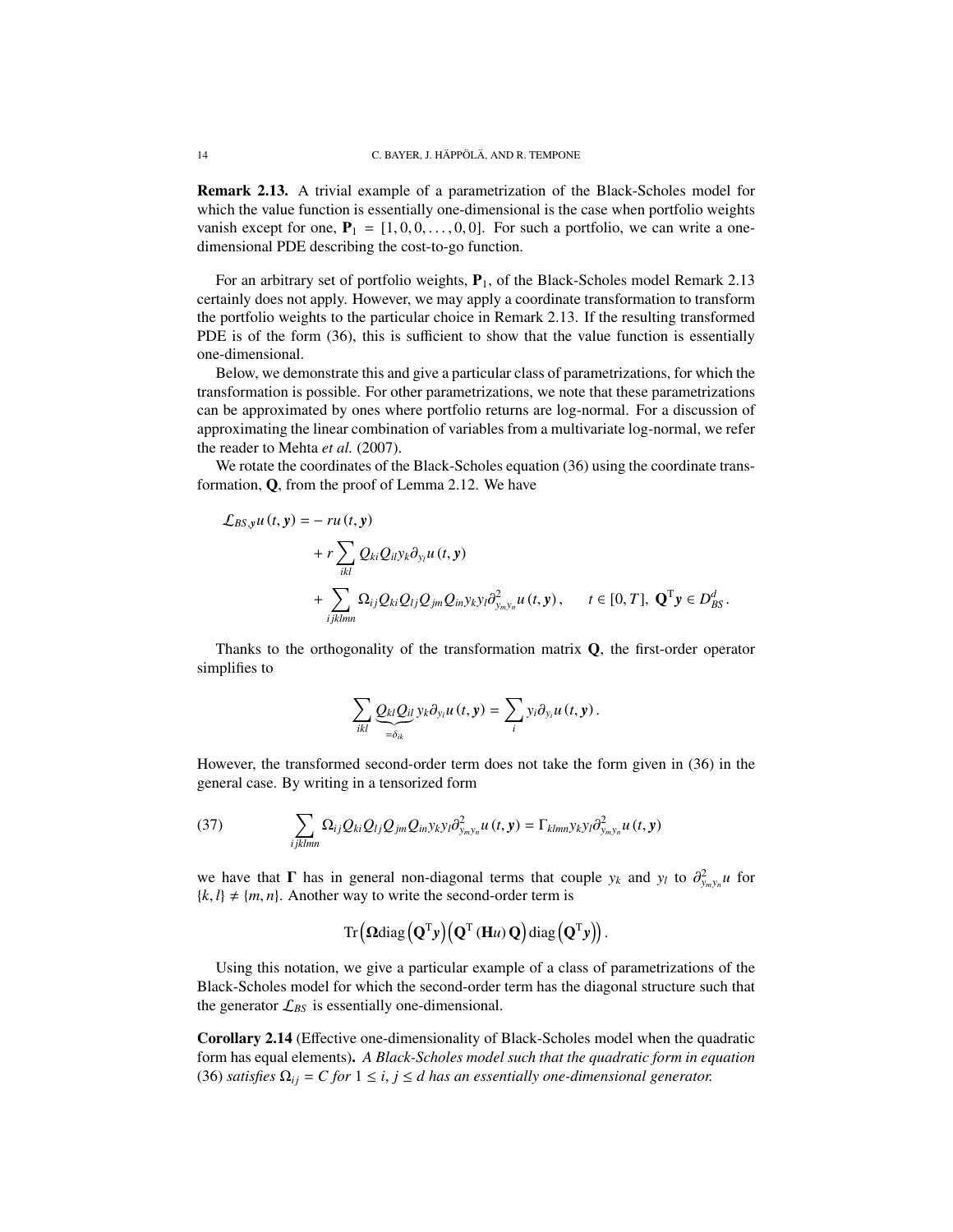*Proof.* The proof is direct. Writing out the second-order term (37) we get

$$
\sum_{ijklmn} \Omega_{ij} Q_{ki} Q_{lj} Q_{jm} Q_{in} y_k y_l \partial_{y_m y_n}^2 u(t, y)
$$
\n
$$
= C \sum_{iklmn} Q_{ki} \underbrace{\left(\sum_j Q_{lj} Q_{jm}\right)}_{\delta_{lm}} Q_{in} y_k y_l \partial_{y_m y_n}^2 u(t, y)
$$
\n
$$
= C \sum_{klmn} \delta_{lm} \underbrace{\left(\sum_i Q_{ki} Q_{in}\right)}_{\delta_{kn}} y_k y_l \partial_{y_m y_n}^2 u(t, y)
$$
\n
$$
= C \sum_{klmn} \delta_{kn} \delta_{lm} y_k y_l \partial_{y_m y_n}^2 u(t, y)
$$
\n
$$
= C \sum_{kl} y_k y_l \partial_{y_k y_l}^2 u(t, y).
$$

We have demonstrated that there is a non-trivial set of parametrizations of the Black-Scholes model such that their corresponding generators  $\mathcal{L}_{BS}$  are essentially one-dimensional.

For parametrizations that are not essentially one-dimensional, we still note that the upper and lower bounds (21) and (25) still hold. However, there is no a priori reason to believe that they coincide. In the next section, we evaluate the bound for a range of parametrizations and argue that these bounds are often close enough to get a practical estimate of the option price. This is expected due to the Multivariate Black-Scholes model being well approximated by an univariate Black-Scholes model on the one hand and the multivariate Bachelier model on the other. We have established above that the Markovian projection works for pricing in both the multivariate Bachlier model as well as the univariate Black-Scholes model. We demonstrate that this property carries over to the multivariate Black-Scholes model as a good approximation.

## 3. Numerical implementation

Here, we present a numerical implementation of our proposed method. First, we describe in Section 3.1 the methods used to evaluate the coefficients of the relevant PDE (18) in  $\overline{D}$ . We briefly introduce the solution of the projected HJB equation in Section 3.2 and proceed in Section 3.3 to describe the evaluation of the lower and upper bounds using forward-Euler Monte Carlo simulation. We finally discuss the errors arising in the numerical methods in Section 3.4 and apply the proposed methods to Bachelier and Black-Scholes models of relevance in Section 3.5

3.1. Evaluation of local volatility. So far, we have bypassed the issue of how to evaluate the local projected volatility  $\overline{b}^{(x_0)}$  in equation (13). In this section we first describe in Section 3.1.1 how we may efficiently evaluate the high-dimensional integrals involved in the definition of the projected volatility  $\overline{b}^{(x_0)}$ . This discussion is followed by an interpolation scheme for extending pointwise evaluations of  $\overline{b}^{(x_0)}$  into the projected domain  $\overline{D}$  in Section 3.1.2.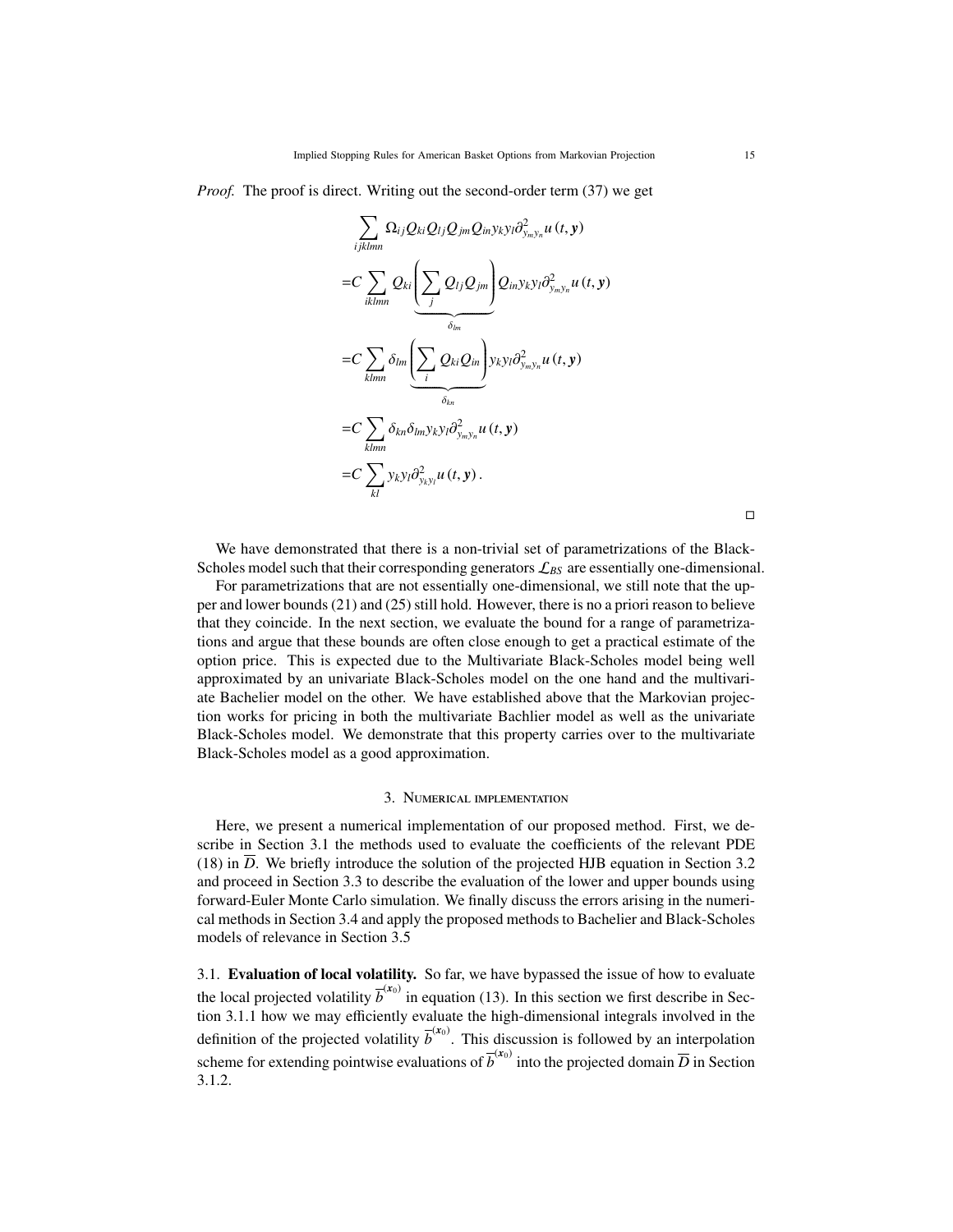3.1.1. *Laplace approximation*. To approximate  $u_A$  with  $\overline{u}_A$ , we must efficiently evaluate the conditional expectations (12) and (13) that involve high-dimensional integrals. For the risk-neutral case (2) that is of most interest in financial applications and options pricing, the drift part will trivially project as

$$
\overline{a}^{(x_0)}(t,s) = E[\mathbf{P}_1 a(t, X(t)) | \mathbf{P}_1 X(t) = s, X(0) = x_0]
$$
  
= E[\mathbf{P}\_1 (rX(t)) | \mathbf{P}\_1 X(t) = s, X(0) = x\_0]  
= rs.

For the volatility,  $\overline{b}^{(x_0)}$ , we employ the Laplace approximation, by essentially finding an extremal point of the relevant unimodal integrands and applying a second-order approximation around that extremal point. Along this line, we make the following assumption.

**Assumption 3.1.** We assume that the transition density from  $x_0$  to  $y \phi(y; x_0) \phi : \mathbb{R}^d \to \mathbb{R}$ <br>corresponding to the process (1) is a smooth function for  $0 \le t \le T$  and it is known corresponding to the process (1) is a smooth function for  $0 \le t \le T$  and it is known explicitly.

The precise implementation of this approximation can be done in various ways, but the underlying principle remains the same. Some of these approaches allow to relax Assumption 3.1. Below we outline the Laplace approximation for the case where the assumption holds. For a more detailed account of the use of Laplace approximation, we refer the reader to Shun and McCullagh (1995) and Goutis and Casella (1999).

Let

$$
\gamma(s) = E[\Psi(X(t)) | \mathbf{P}_1 X(t) = s, X(0) = x_0],
$$

with  $\Psi(X(t)) \in L^2(\mathbb{R})$ . Then, this conditional expectation satisfies

(*x*0)

(38) 
$$
E[\Psi(X(t))\theta(\mathbf{P}_1 X(t))|X(0) = x_0] = E[\gamma(\mathbf{P}_1 X(t))\theta(\mathbf{P}_1 X(t))|X(0) = x_0],
$$

for all  $\theta$  such that  $\theta(\mathbf{P}_1 \cdot) \in L^2(\mathbb{R})$ . Taking in (38)  $\theta_h(x) = \frac{1}{h} \mathbf{1}_{2|x-s| for  $h > 0$  and letting  $h \to 0^+$  the left-hand of the previous identity becomes a surface integral over a hyperplane$  $h \to 0^+$  the left-hand of the previous identity becomes a surface integral over a hyperplane

$$
\lim_{h\to 0^+}E[\Psi(X(t))\theta_h(\mathbf{P}_1X(t))] = \int_{\mathbf{P}_1x=s}\Psi(x)\phi(x;x_0) dA(x),
$$

where d*A* denotes the differential element of the hyperplane. For the right-hand side we have similarly

$$
\lim_{h\to 0^+} \mathbb{E}\left[\gamma\left(\mathbf{P}_1 X\left(t\right)\right) \theta_h\left(\mathbf{P}_1 X\left(t\right)\right)\right] = \gamma(s) \int_{\mathbf{P}_1 x=s} \phi\left(x; x_0\right) dA\left(x\right).
$$

Setting  $\Psi(\cdot) = \mathbf{P}_1 \mathbf{b} \mathbf{b}^T \mathbf{P}_1^T(t, \cdot)$  and solving for  $\gamma(s)$  in (38), we have

(39) 
$$
\left(\overline{b}^{(x_0)}\right)^2(t,s)=\frac{\int_{\mathbb{R}^{d-1}}\phi\left(\mathbf{x}\left(z\right);x_0\right)\left(\mathbf{P}_1\mathbf{b}\mathbf{b}^{\mathrm{T}}\mathbf{P}_1^{\mathrm{T}}\right)(t,\mathbf{x}\left(z\right))\,\mathrm{d}z}{\int_{\mathbb{R}^{d-1}}\phi\left(\mathbf{x}\left(z\right);x_0\right)\mathrm{d}z},
$$

where we treat the first variable of x above as the dependent variable,

$$
x_i(z) = z_i, \forall i > 1,
$$
  

$$
x_1(z) = (P_{11})^{-1} \left( s - \sum_{j=2}^d P_{1j} z_j \right)
$$

Emphasizing that we work in  $\mathbb{R}^d$ , rather than the possibly bounded domain *D*, we approximate the integrals in equation (39), using Laplace approximation. We replace the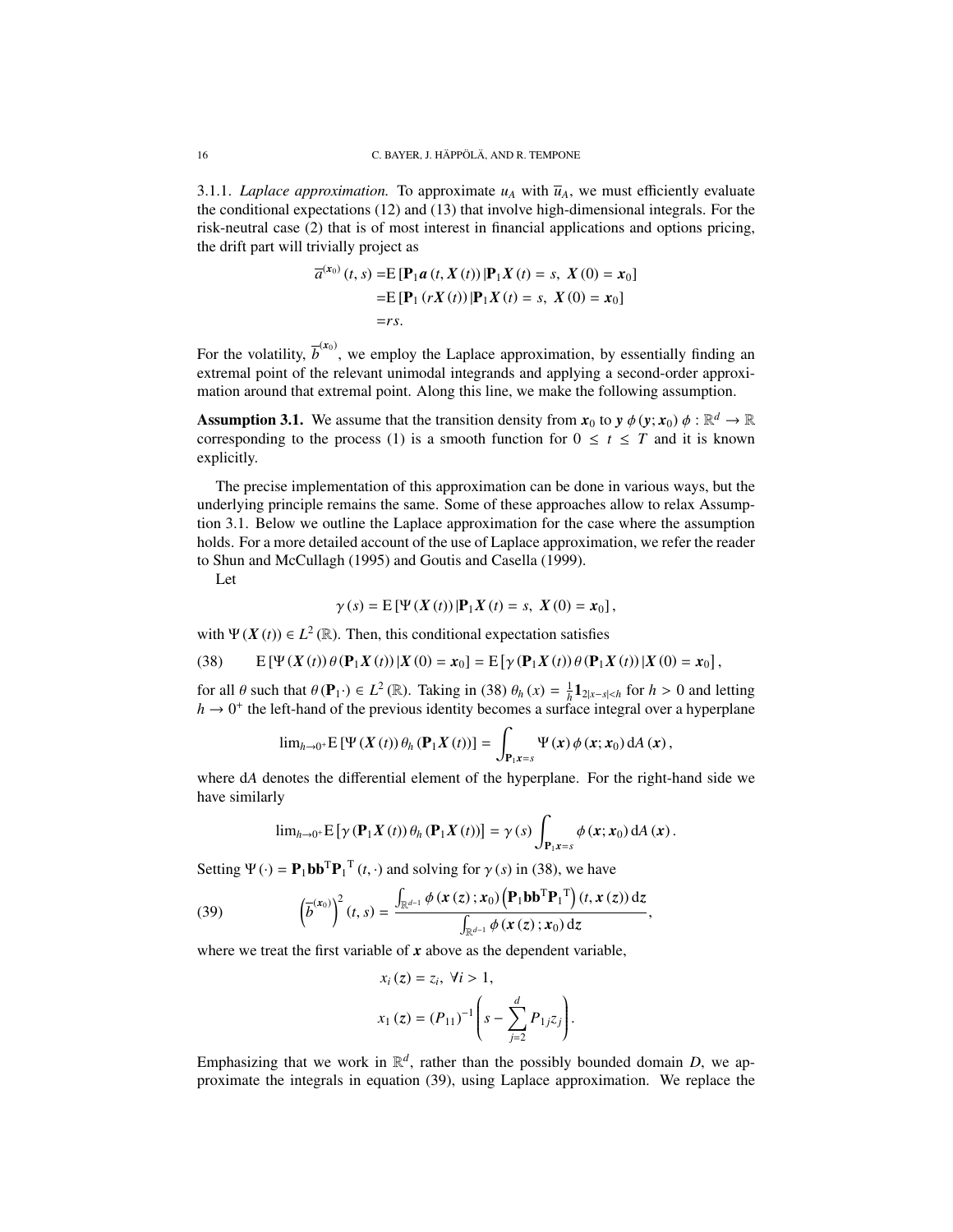unimodal integrands by suitable Gaussian functions centered at their maximizing configurations,  $z^* \in \mathbb{R}^{d-1}$  and  $z^* \in \mathbb{R}^{d-1}$ .

Denoting the integrand by  $exp(f)$  and exploiting the negative-definiteness of the Hessian  $Hf$ , we may then approximate the integrand by expanding its logarithm  $f$  as follows.

(40) 
$$
\int_{\mathbb{R}^{d-1}} \exp(f(z)) dz \approx \int_{\mathbb{R}^{d-1}} \exp\left(f(z^*) + \frac{(z - z^*)^T (\mathbf{H}f)(z^*)(z - z^*)}{2}\right) dz
$$

$$
= \exp(f(z^*)) \sqrt{\frac{(2\pi)^{d-1}}{\det[(\mathbf{H}f)(z^*)]}}.
$$

We employ the same approximation for both the denominator and the numerator of equation (39) and get

(41) 
$$
\frac{\int_{\mathbb{R}^{d-1}} \exp(f(z)) dz}{\int_{\mathbb{R}^{d-1}} \exp(\tilde{f}(z)) dz} \approx \exp(f(z^*) - \tilde{f}(z^*)) \sqrt{\frac{\det[(\mathbf{H}\tilde{f})(z^*)]}{\det[(\mathbf{H}f)(z^*)]}} \equiv \tilde{b}_1^2(t,s),
$$

where

$$
\tilde{f}(z) = \log (\phi(x(z); x_0))
$$

$$
f(z) = \log (\phi(x(z); x_0) \mathbf{P}_1 \mathbf{b} \mathbf{b}^{\mathrm{T}} \mathbf{P}_1^{\mathrm{T}} (t, x(z)) )
$$

and  $z^*$  and  $z^*$  are the critical points for  $\tilde{f}$  and  $f$  respectively.

In practice, the critical configurations can be found rapidly by expanding the known integrand, *f*, to second order and applying the Newton's iteration scheme,

(42) 
$$
z^{(n+1)} = \left(\mathbf{H}f\left(z^{(n)}\right)\right)^{-1} \nabla f\left(z^{(n)}\right).
$$

The iteration quickly converges to an extremal point, typically within a few dozens of iterations allowing fast evaluation. Note that in the case of the Black-Scholes model, the density  $\phi$  contains a quadratic term, which makes the Newton iteration very robust to the choice of initial configuration  $z^{(0)}$  in (42).

We note that the approximation is rather simple for the case where the density of the process is normal or log-normal, i.e. the original process (1) corresponds to Bachelier or Black-Scholes model. Bayer and Laurence (2014) consider the CEV model using the heat kernel approximation (see, for example, Yosida (1953)) for the transition density.

For numerical results on the accuracy of the Laplace approximation, we refer the reader to Appendix A, where the alternate choices of coordinates for the second-order expansion are discussed, along with their respective accuracies.

3.1.2. *Extrapolation-interpolation to projected domain.* To solve for the projected cost-togo function,  $\overline{u}_A(t, s)$  in equation (18), we use the Laplace approximation introduced above to evaluate the projected local volatility in a few points in the domain, *D*. We extend these values to a truncated domain in which we solve the low dimensional equation (18). Thanks to the smooth behavior of the the projected volatility,  $\overline{b}^{(x_0)}$ , we only need a relatively low number of evaluations to achieve high accuracy.

However, to verify that the resulting projected cost-to-go function  $\bar{u}_A$  is indeed a good approximation of *u<sup>A</sup>* using the lower and upper bounds requires Monte Carlo simulation, which is typically costly compared to the solution of the projected backward problem (44).

To evaluate the projected volatility,  $\overline{b}^{(x_0)}$ , we generate a small Monte Carlo forward-Euler sample of trajectories of the original process (1), as  $X(t_n, \omega_i)$ ,  $0 \le t_n \le N_t$  and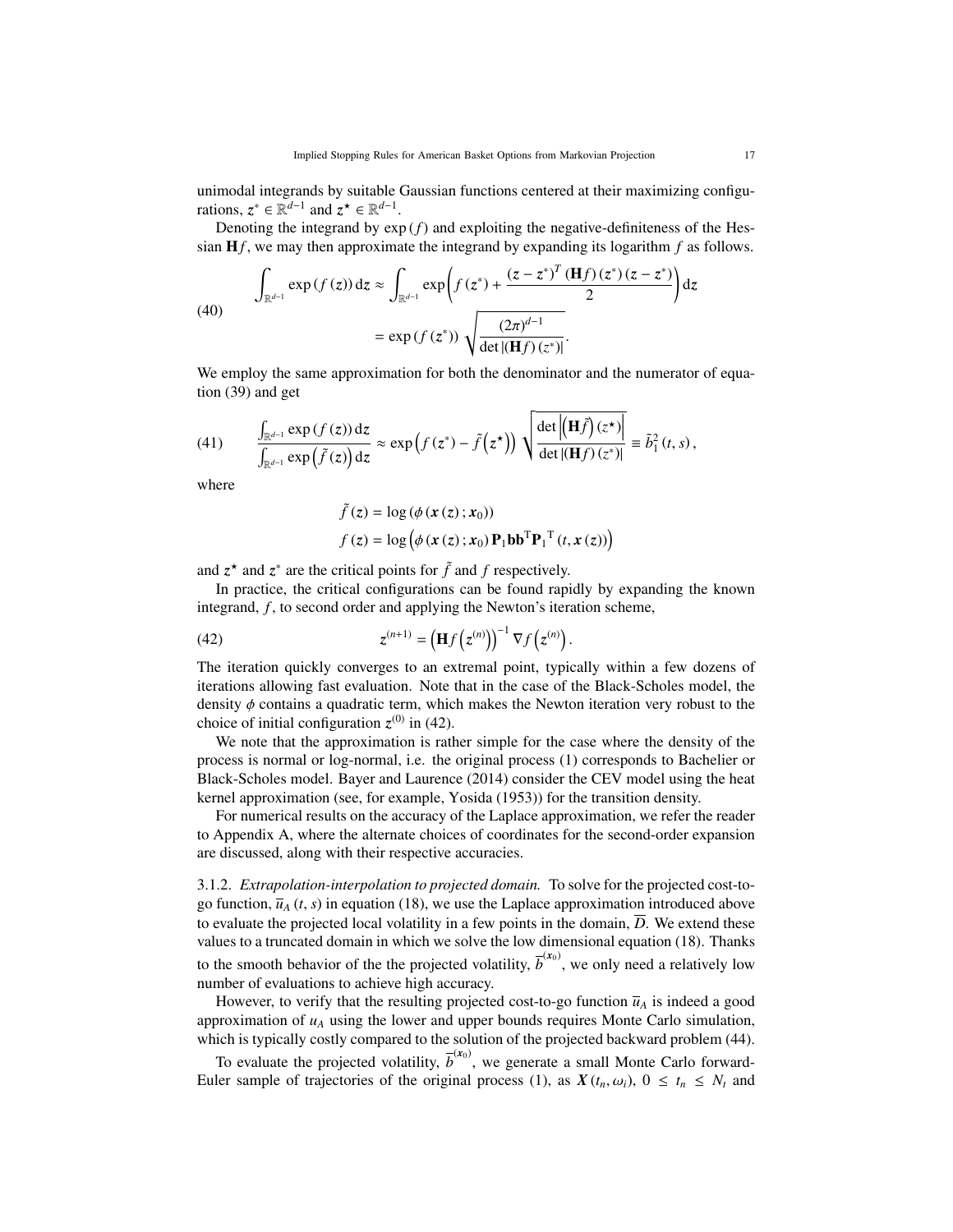



(a) Third-order polynomial interpolation for the threedimensional Black-Scholes model. Each red line corresponds to an instant of time from 0 to  $T = \frac{1}{2}$  and is obtained through regression of a corresponding set of evaluations indicated through blue crosses.

(b) Local volatility for the projected dynamics in the high likelihood region of the 3-to-1 dimension equation (56). For the corresponding implied volatilities, see Figure 2(b)

FIGURE 1. Projected volatility  $\tilde{b}_1(t, s)$  of equation (41) and its interpolation in space and time for the 3-to-1 dimensional Black-Scholes model (56). In both the figures, the plots time for the 3-to-1 dimensional Black-Scholes model (56). In both the figures, the plots are done for the range of essential support of the density, which expands as *t* increases.

 $1 \le i \le M$  for  $M \approx 100$ , and to evaluate the essential support  $[S^-(t_n), S^+(t_n)] \subset \overline{D}$  of the basket process that satisfies basket process that satisfies

(43) 
$$
S^{-}(t_{n}) = \min_{i} \mathbf{P}_{1} X(t_{n}, \omega_{i}) \quad 0 \leq n \leq N_{t}, \ 1 \leq i \leq M,
$$

$$
S^{+}(t_{n}) = \max_{i} \mathbf{P}_{1} X(t_{n}, \omega_{i}) \quad 0 \leq n \leq N_{t}, \ 1 \leq i \leq M.
$$

We select a few dozen points equispaced in the intervals  $[S^-(t_n), S^+(t_n)]$  for each time We select a few dozen points equispaced in the intervals  $[S^-(t_n), S^+(t_n)]$  for the *p*<sup>t</sup><sub>n</sub> and create a polynomial fit for  $\overline{b}^{(x_0)}$  for each of these instances of time.

Remark 3.2. We note that the projected volatility can only be reliably evaluated inside the area where the density for  $P_1X(t)$  is not negligible. At the most extreme case, at the initial time, the density of  $P_1X$  (0) focuses on a single point. In reality, the appropriate domain for  $\overline{D}$  has the schematic shape depicted in Figure 1(b). However, we carry out our evaluation of  $\overline{u}_A$  in a rectangular domain  $[0, T] \times \overline{D}$  and extrapolate the local volatility into the whole rectangle. In carrying out the extrapolation, we set a small minimum value for  $\left(\overline{b}^{(x_0)}\right)^2$  to guarantee numerical stability in the backward solver.

Note that the envelope (43) is only used to get a rough estimate of where the probability mass of  $P_1X(t)$  for  $0 \le t \le T$  lies and has a very indirect effect on the numerical solution as such. The resulting numbers of time steps *N<sup>t</sup>* and samples *M* invested in (43) are small in comparison to the forward-Euler solution of the upper and lower bounds discussed later in Section 3.3.

3.2. Numerical value function. Once we define the interpolated-extrapolated approximate projected volatility  $\tilde{b}$  by interpolating the approximate projected volatility in equation (39), we set to define a finite-difference approximation  $\overline{u}_A$  of the value function  $\overline{u}_A$  that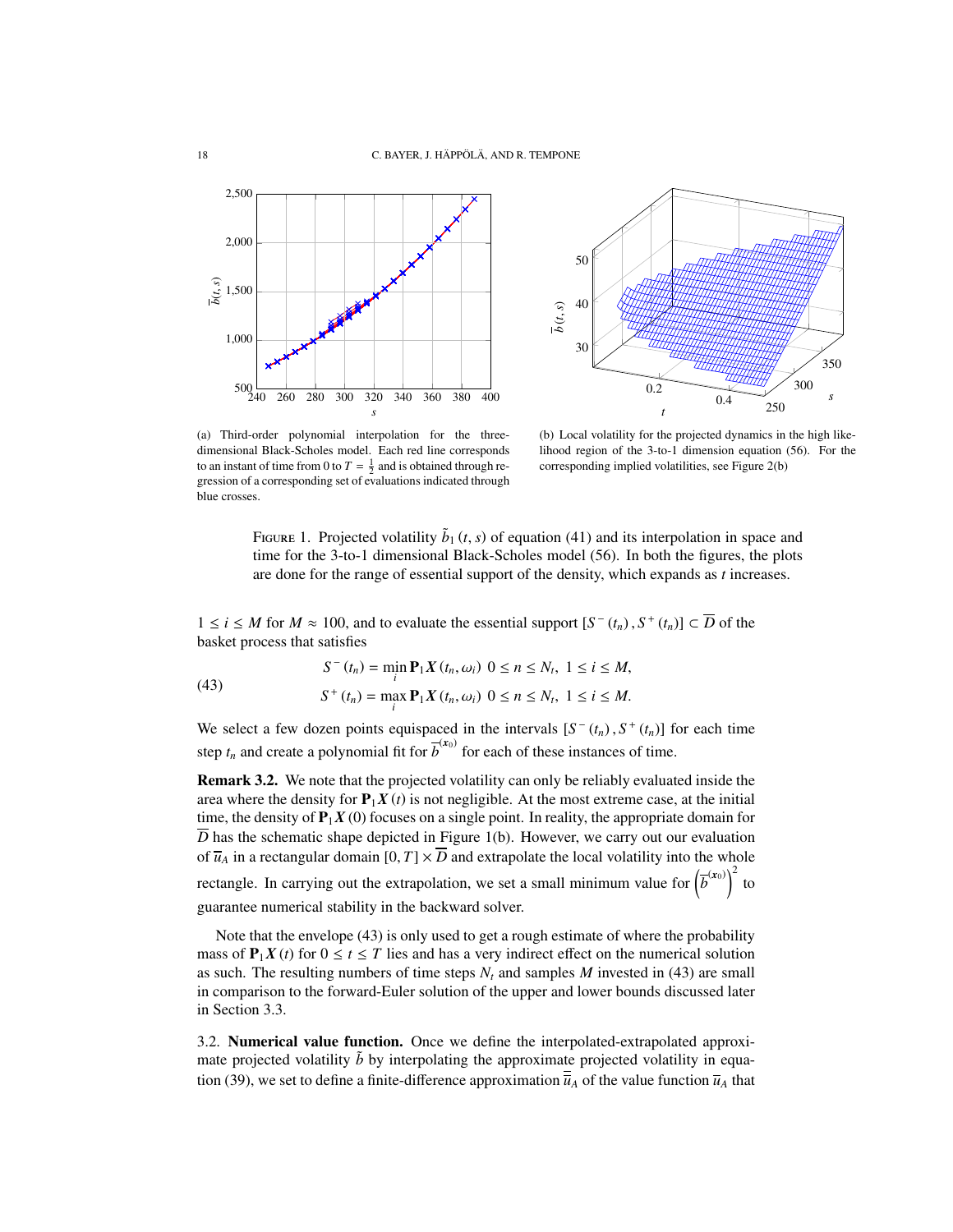solves equation (18). Based on the finite difference operator

$$
\begin{aligned}\n& \left( \overline{\overline{\mathcal{L}}\overline{u}} \right)(t, s_n) \\
& = \left( \frac{\tilde{b}^2(t, s_n)}{2\Delta s^2} + \frac{r s_n}{2\Delta s} \right) \overline{\overline{u}}(t, s_{n-1}) - \left( r + \frac{\tilde{b}^2(t, s_n)}{\Delta s^2} \right) \overline{\overline{u}}(t, s_n) + \left( \frac{\tilde{b}^2(t, s_n)}{2\Delta s^2} - \frac{r s_n}{2\Delta s} \right) \overline{\overline{u}}(t, s_{n+1}), \\
& 1 < n < N_s,\n\end{aligned}
$$

that parallels (Merton *et al.*, 1977, equation (12)) and whose continuous counterpart is  $\overline{\mathcal{L}}$ of equation (16), we use a stable backward Euler scheme,

$$
\overline{\overline{u}}_{A}\left(t_{n-1}^{+}, s_{m}\right) = \overline{\overline{u}}_{A}\left(t_{n}, s_{m}\right) + \left(\overline{\overline{\overline{L}}\overline{u}}\right)\left(t_{n-1}^{+}, s_{m}\right)\Delta t_{n}, \ 1 \leq n \leq N_{t}, \ 1 \leq m \leq N_{s},
$$
\n
$$
\overline{\overline{u}}_{A}\left(t_{n-1}, s_{m}\right) = \max\left(\overline{\overline{u}}_{A}\left(t_{n-1}^{+}, s_{m}\right), g\left(s_{m}\right)\right), \ 1 \leq n \leq N_{t}, \ 1 \leq m \leq N_{s},
$$
\n
$$
\overline{\overline{u}}_{A}\left(t_{N_{t}}, s_{m}\right) = g\left(s_{m}\right) \ 1 \leq m \leq N_{s},
$$

with the artificial Dirichlet-type boundary condition (see Remark 2.2) imposed by the payoff

(45) 
$$
\overline{u}_A(t_n, s_1) = g(s_1),
$$

$$
\overline{u}_A(t_n, s_{N_s}) = g(s_{N_s})
$$

and a homogeneously spaced, time-independent, mesh  $s_m = m\Delta s$ . The choice of the boundary condition has been discussed in the variational setting by (Feng *et al.*, 2007, pp. 316). The upper bound  $s_{N_s}$  has to be chosen based on the magnitude of the drift and the volatility for the problem at hand.

The pointwise value function is later extended to the whole domain  $\overline{D}$  of equation (36) using a low order interpolant, allowing the evaluation of a discrete early exercise region

(46) 
$$
\overline{D}_{\text{Ex}} = \left\{ (t_n, s_m) : 0 \le n \le N_T, 1 \le m \le N_s, \overline{\overline{u}}_A(t_n, s_m) = g(s_m) \right\}
$$

Similarly, for the construction of the dual bound given by equation (26), we approximate derivatives of  $\overline{u}_A$  (eq. (36)) using finite differences of  $\overline{u}_A$  (eq. (44)).

3.3. Forward-Euler approximation. The discrete American put option value  $\overline{u}_A$  that solves the backward-Euler scheme (44) implies a corresponding discrete early exercise region  $\overline{D}_{Ex}$  of equation (46).

To verify the accuracy of the early exercise boundary implied by the discrete option value  $\overline{u}_A$  as an approximation to the exercise boundary in  $u_A$  and to set a confidence interval for the option price, we evaluate the lower and upper bounds in equations (21) and (26) using Monte Carlo simulations based on (Forward) Euler-Maruyama. The numerical timestepping for the asset prices,  $X(t)$ , is done on a uniform mesh. Setting the total number of time steps to coincide with the ones used in the finite difference approximation of  $\bar{u}_A$ defined in (44), avoids the need for temporal interpolation of  $\overline{u}_A$ . As mentioned above, we use the following discretization of equation (1):

(47) 
$$
\overline{\overline{X}}(t_{n+1}) = \overline{\overline{X}}(t_n) + r\overline{\overline{X}}(t_n) \Delta t_n + \mathbf{b}\left(t_n, \overline{\overline{X}}(t_n)\right) \Delta W(t_n), \quad 0 \le n < N_t,
$$
\n
$$
\overline{\overline{X}}(t_0) = \mathbf{x},
$$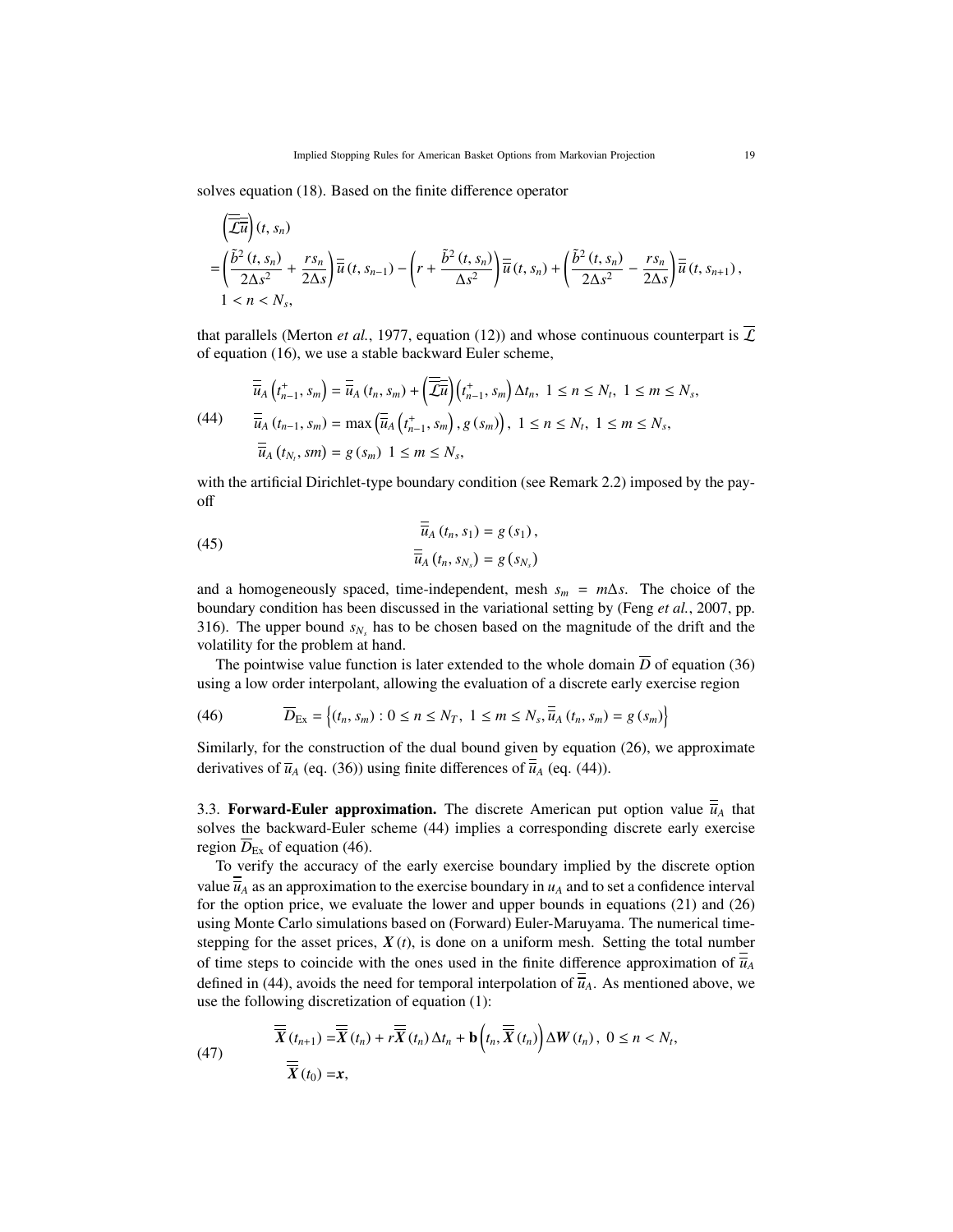*with*  $\Delta t_n = t_{n+1} - t_n$  and  $\Delta W(t_n) = W(t_{n+1}) - W(t_n) \sim N(0, t_{n+1} - t_n)$  and the number of time steps  $N_t$ . Correspondingly, we approximate equation (23) as

(48) 
$$
\overline{\overline{Z}}(t_n) = \exp(-rt_n) g\left(\mathbf{P}_1 \overline{\overline{X}}(t_n)\right), \qquad 0 \leq n < N_t.
$$

We use the same underlying Brownian motion to generate approximate trajectories for both the asset  $\overline{X}$  and the approximation to the martingale *R* in equation (26) used to construct the upper bound for the option price:

(49) 
$$
\overline{\overline{R}}(t_{n+1}) = \overline{\overline{R}}(t_n) + \exp(-rt_n) \left(\overline{\overline{\nabla} \overline{u}_A}\right)^T \left(t_n, \mathbf{P}_1 \overline{\overline{X}}(t_n)\right) \mathbf{b}\left(t_n, \overline{\overline{X}}t\right) \Delta W(t_n),
$$
  
\n
$$
\overline{\overline{R}}(0) = 0.
$$

With the discrete approximations (47) and (49), we can estimate an upper bound,  $A^+$ , and a lower bound,  $A^-$ , for the option price,  $u_A(0, X(0))$ , using sample averages of *M i.i.d* samples, pamely samples, namely

(50)  

$$
A_{M,N_t}^+ = \frac{1}{M} \sum_{i=1}^M u^+ (\omega_i),
$$

$$
u^+ = \max_{0 \le j \le N_t} \left( \overline{Z}(t_j) - \overline{R}(t_j) \right)
$$

and

(51)  
\n
$$
A_{M,N_t}^- = \frac{1}{M} \sum_{i=1}^M u^-(\omega_i),
$$
\n
$$
u^- = \exp(-r\overline{\overline{\tau}}) g\left(\mathbf{P}_1 \overline{\overline{X}}(\overline{\overline{\tau}})\right),
$$
\n
$$
\partial \overline{D}_{\text{Ex.}}(t_n) = \max\left\{1 \le m \le N_s : (t_n, s_m) \in \overline{D}_{\text{Ex.}}\right\}
$$
\n
$$
\overline{\overline{\tau}} = \min\left\{0 \le j \le N_t : \mathbf{P}_1 \overline{\overline{X}}(t_j) \le \partial \overline{D}_{\text{Ex.}(t_n)}\right\}
$$

To estimate the bias in the discretized approximations of the price bounds, we generate Monte Carlo samples corresponding to different values of  $N_t$  and estimate the difference between the resulting estimators,  $|A_{M,2N_t}^+ - A_{M,N_t}^+|$  and  $|A_{M,2N_t}^- - A_{M,N_t}^-|$ . For a discussion on using the forward-Euler scheme for evaluating hitting times as the one in equation (51), we refer the reader to Buchmann (2003); Bayer *et al.* (2010)

In order to accelerate the computations of the bounds, we note the possibility of using multilevel estimators instead of those in (51) and (50) (Giles, 2015). This is out of the scope of this work.

In Section 3.5, we present a selected set of test cases for which we evaluate the estimators (50) and (51). We focus in particular on the multivariate Black-Scholes that is both relevant and non-trivial and satisfies Assumption 3.1. The parametrizations of the Black-Scholes model we study do not feature essentially one-dimensional value functions and thus serve as a test case of our method when the accuracy of the method is not guaranteed a priori. Still, using the lower and upper bounds, we can analyze the accuracy of our method and verify its accuracy. For verification purposes, we include tests on the constantvolatility Bachelier model, for which the Markovian projection reproduces the American option prices exactly.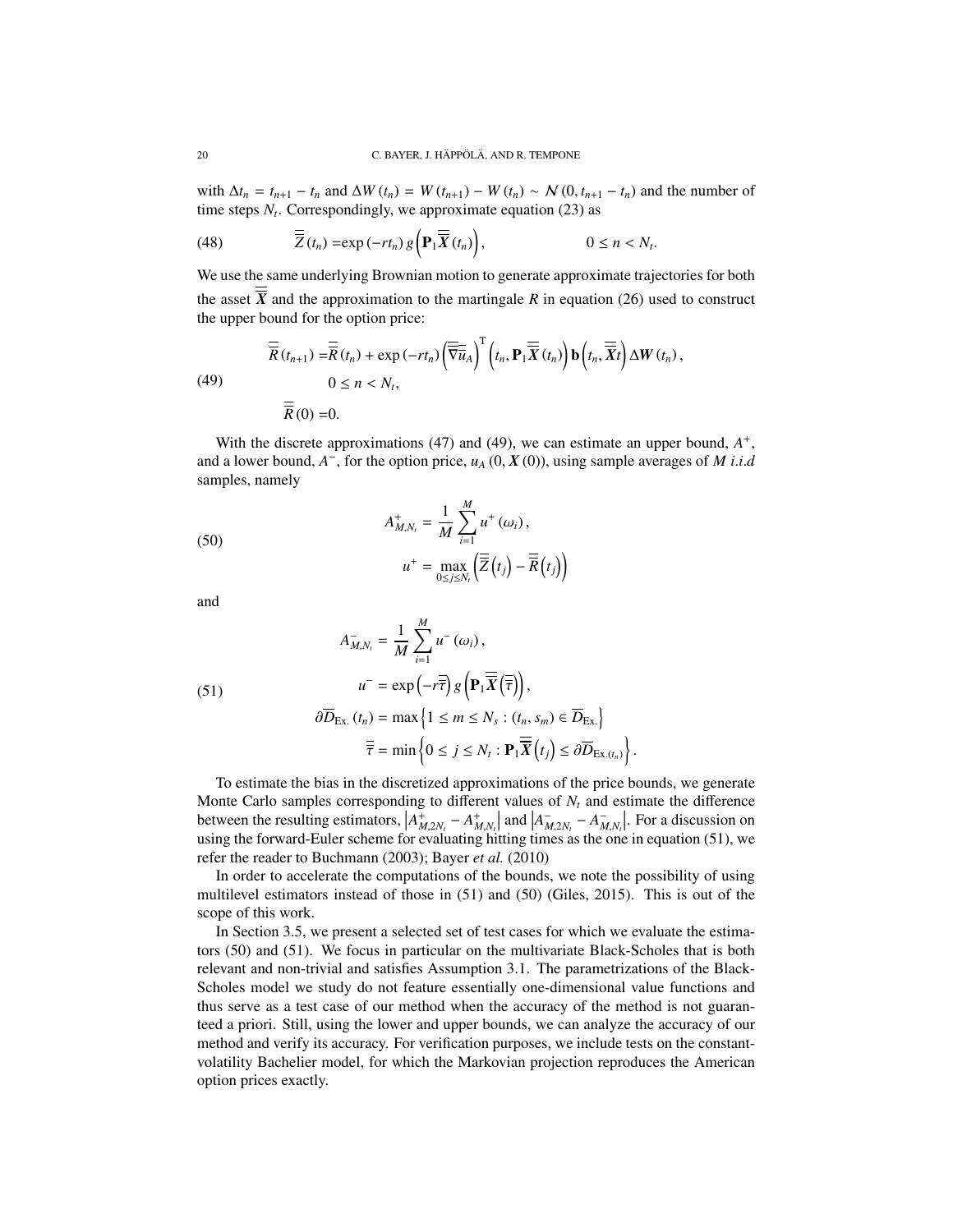3.4. Error decomposition. Before proceeding further into the numerical examples we provide a brief summary of the errors incurred in the numerical solution of our price bounds, decomposing the total error into its constituent parts. Denoting the estimators of equations (50) and (51) as

$$
A_{\infty,\infty}^{\pm} = \lim_{M,N_t \to \infty} A_{M,N_t}^{\pm},
$$

we have that the option price  $u_A$  satisfies

$$
A_{\infty,\infty}^{-} \leq u_A(0,\mathbf{x}) \leq A_{\infty,\infty}^{+}.
$$

In practice, we rely on estimators based on finite *M* and *N<sup>t</sup>* . The magnitude of the  $\lim_{A \to \infty} |A_{\infty,\infty}^+| = A_{\infty,\infty}^-|$  is dictated by the approximate value function  $\overline{u}_A$  that gives rise to the inexact stopping time (20) as well as the dual mattingale *M*. In general finding an approx inexact stopping time (20) as well as the dual martingale *M*. In general, finding an approximate function  $\bar{u}_A$  that approximates the true solution  $u_A$  closely might not be possible. Furthermore, even when a sound one-dimensional approximation  $\bar{u}_A$  exists, we rely on an approximate integration formula to recover it. Thus, for a general model, we are not able to control the error of our method and the magnitude of the gap  $|A_{\infty,\infty}^+ - A_{\infty,\infty}^-|$ . However, we are interested in choosing numerical parameters such that we get a reliable and useful<br>we are interested in choosing numerical parameters such that we get a reliable and useful estimate of the magnitude of this gap.

In addition to the gap between  $A^{\pm}_{\infty,\infty}$  and  $A^{-}_{\infty,\infty}$ , the difference between  $A^{\pm}_{\infty,\infty}$  and the cor-<br>ponding estimators  $A^{\pm}$  is of interest. Below, we outline the numerical approximations responding estimators  $A^{\pm}_{MN}$  is of interest. Below, we outline the numerical approximations  $\mu_{M,N_t}$  and  $M_{M,N_t}$  is of interest. Below, we off the fundamental error implied by approximations that give rise to these differences. Besides the fundamental error implied by approximating employed in the procedure, with each of them giving rise to a distinct component to the \* of equation (19) with  $\overline{\tau}^{\dagger}$  of equation (20), there are four main numerical approximations mployed in the procedure, with each of them giving rise to a distinct component to the error. These are:

- (1) the statistical error due to finite number of samples, *M*, in (50) and (51),
- (2) the step size bias introduced in the forward-Euler approximation (47),
- (3) the discretization errors of the solution  $\overline{u}$ , giving rise to inexact approximations to the early-exercise region and the sensitivity in equation (49)
- (4) the Laplace approximation error when evaluating the integrals for the coefficients of the projected dynamics and the corresponding backward solution in equation  $(40)$ .

Noting that the choice of the time-stepping scheme implies an optimal dependence between the number of temporal and spatial discretization steps, *N<sup>t</sup>* and *N<sup>s</sup>* , and using the optimal  $N_s$ , we expand the notation for the estimators  $A^-$  and  $A^+$  to

$$
A_{M,N_t}^{\pm}=A_{M,N_t,N_t,\tilde{b}_1}^{\pm},
$$

where the first  $N_t$  refers to the number of forward-Euler time steps and the latter to the corresponding steps in the backward solver. With the triangle inequality, we decompose

$$
\begin{split} \left|A_{\infty,\infty}^{\pm}-A_{M,N_{t}}^{\pm}\right|=&\left|A_{\infty,\infty,\infty,\overline{b}}^{\pm}(x_{0})-A_{M,N_{t},N_{t},\tilde{b}_{1}}^{\pm}\right|\\ \leq&\left|A_{\infty,\infty,\infty,\overline{b}}^{\pm}(x_{0})-A_{\infty,\infty,\infty,\tilde{b}_{1}}^{\pm}\right|+\left|A_{\infty,\infty,\infty,\tilde{b}_{1}}^{\pm}-A_{\infty,\infty,N_{t},\tilde{b}_{1}}^{\pm}\right|\\ &+\left|A_{\infty,\infty,N_{t},\tilde{b}_{1}}^{\pm}-A_{\infty,N_{t},N_{t},\tilde{b}_{1}}^{\pm}\right|+\left|A_{\infty,N_{t},N_{t},\tilde{b}_{1}}^{\pm}-A_{M,N_{t},N_{t},\tilde{b}_{1}}^{\pm}\right|. \end{split}
$$

For the Laplace error  $\left| \begin{array}{c} 1 \end{array} \right|$  $A^{\pm}$  $\frac{1}{\infty,\infty,\infty,\overline{b}}(x_0) - A^{\pm}_{\infty,\infty,\infty,\tilde{b}_1}$ <br>where the error through  $\begin{array}{c} \n\end{array}$ , there is no simple and practical way to control the error. We estimate the error through the numerical experiments as presented in the appendix A. All the other components are well defined and can be controlled using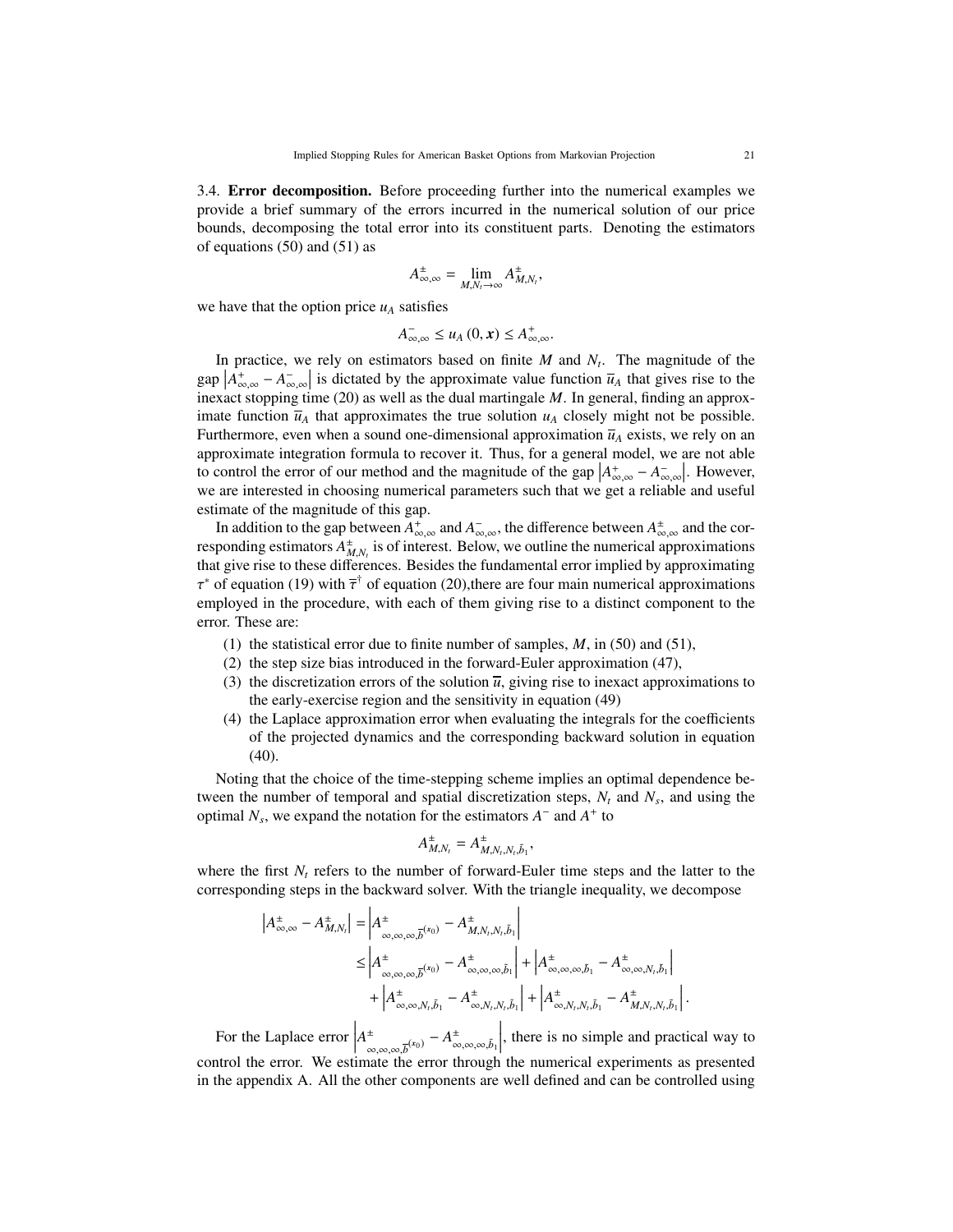



(a) Convergence of the expected hitting time  $(\tau_a, \text{green})$  to the early exercise region and the expected maximum  $(X_{\text{max}})$ , blue) over the interval  $0 \le t \le \frac{1}{2}$  for a 3-dimensional correlated Black-Scholes model (56) along with the  $N_t^{-\frac{1}{2}}$  reference line (dashed red).

(b) The implied volatility for the American put option corresponding to the local volatility of the projected 3-dimensional Black-Scholes model (56). Each of the values for  $\sigma_{\text{imp}}$  produces the option prices for their respective strike price, *K*, for the American option price, when the local volatility is given by the projected dynamics.

Figure 2

standard arguments in their respective numerical methods. Firstly, with regard to the finite sample size, we can, given a confidence parameter, exploit the central limit theorem (CLT) and control the statistical error in probability by increasing the sample size,

(52) 
$$
\left| A_{\infty, N_t, N_t, \tilde{b}_1}^{\pm} - A_{M, N_t, N_t, \tilde{b}_1}^{\pm} \right| = O_P\left(M^{-\frac{1}{2}}\right).
$$

As for the temporal discretization parameter, for the backward-Euler method, we set  $N_s$  in equation (44) to  $N_s^2 = cN_t$ , giving rise to the discretization error,

(53) 
$$
\left| A^{\pm}_{\infty,\infty,\infty,\tilde{b}_1} - A^{\pm}_{\infty,\infty,N_t,\tilde{b}_1} \right| = O(N_t^{-1}).
$$

Finally, for the simulation of the extremal point of the dual martingale in equation (26) and the hitting time into the early exercise region implied by  $\bar{u}_A$ , we have

(54) 
$$
\left| A^{\pm}_{\infty,\infty,N_t,\tilde{b}_1} - A^{\pm}_{\infty,N_t,N_t,\tilde{b}_1} \right| = O\left(N_t^{-\frac{1}{2}}\right),
$$

for each, as shown in Figure 2(a).

The novel contribution of this work is the use of the projected process for determining an implied exercise strategy for the true pricing problem (7) using the projected value function  $\bar{u}_A$  that solves (18). In the following sections, we wish to demonstrate the feasibility of this approach, and measure the resulting error, choosing parameters such that the errors (52), (53) and (54) are small compared to the error implied by the use of the surrogate process and its approximate evaluation using Laplace approximation. We proceed to do this in the following section.

3.5. Examples. This section demonstrates the performance of our proposed method for pricing American put options written on a basket. First, we verify our results using a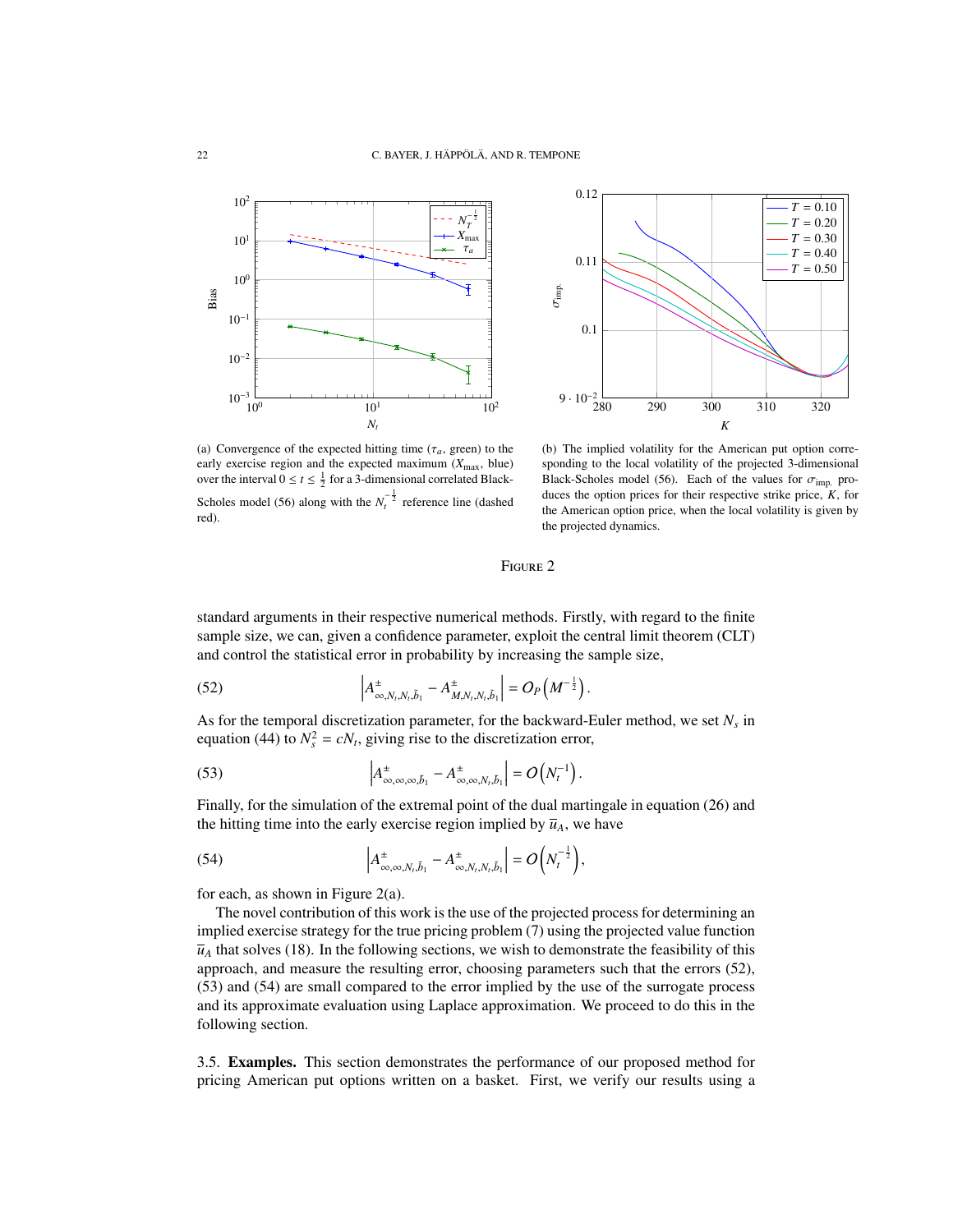



(a) The upper  $A_{128000,N_f}^+$  (Blue) and lower bound  $A_{128000,N_f}^-$ <br>(Green) for the American put price for varying numbers of time (Green) for the American put price for varying numbers of time steps, *N<sup>t</sup>* , in the forward-Euler discretization. Error bounds correspond to 95 percent confidence level. For the corresponding behavior of the relative width of the confidence interval, see Figure 3(b).

(b) The distance of the error bounds relative to the underlying option price for the at-the-money put for the test case presented in Figure 3(a). The estimate for the uncertainty is achieved as a combination of the upper and lower bounds presented in 3(a), together with an estimate of the statistical error and bias for both.

Figure 3. Convergence of the upper and lower bounds for the Bachelier model described in Section 3.5.1 and the resulting relative errors for the American and at-the-money put options.

50-dimensional Bachelier model in Section 3.5.1. Having verified that our numerical implementation reproduces the results expected based on Lemma 2.7, we proceed to apply the method in multivariate Black-Scholes model in Sections 3.5.2-3.5.4.

3.5.1. *American put on a basket in the Bachelier model.* Here we wish to verify the numerical implementation of the finite difference solver for the approximate value function  $\bar{u}_A$  of (44) and the resulting Monte Carlo estimators, (51) and (50), for the upper and lower bounds, respectively. We examine the solution of a 50-dimensional American put option in the Bachelier model (see equations (2) and (3)). As our prime test case, we focus on the at-the-money put with maturity  $T = \frac{1}{4}$ . To guarantee a non-trivial early exercise region, we set a relatively high interest rate of  $r = 0.05$ . We choose an upper diagonal  $\Sigma$  with the diagonal elements  $\Sigma_{ii} = 20$  for all assets  $1 \le i \le 50$  and draw the off-diagonal components  $\Sigma_{ij}$ ,  $j > i$  from a standard normal distribution.

Simulating the asset dynamics,  $\overline{X}$ , for a sequence of time discretizations,  $N_t = 1000 \times 2^k$ ,  $4 \leq k \leq 11$ , we observe that as  $N_t$  increases, the difference between our upper and lower bounds for  $u_A(0, x)$  becomes negligible. Figure 3(a) shows this behavior of converging bounds, alongside the statistical error of the upper bound estimator,  $A^+$ , which is far overshadowed by the corresponding statistical error from the lower bound estimator, *A*<sup>−</sup>. Indeed, as the number of time steps in the forward simulation increases, we see the upper bound intersecting the confidence interval of the lower bound, resulting in the sub-onepercent relative error of the method.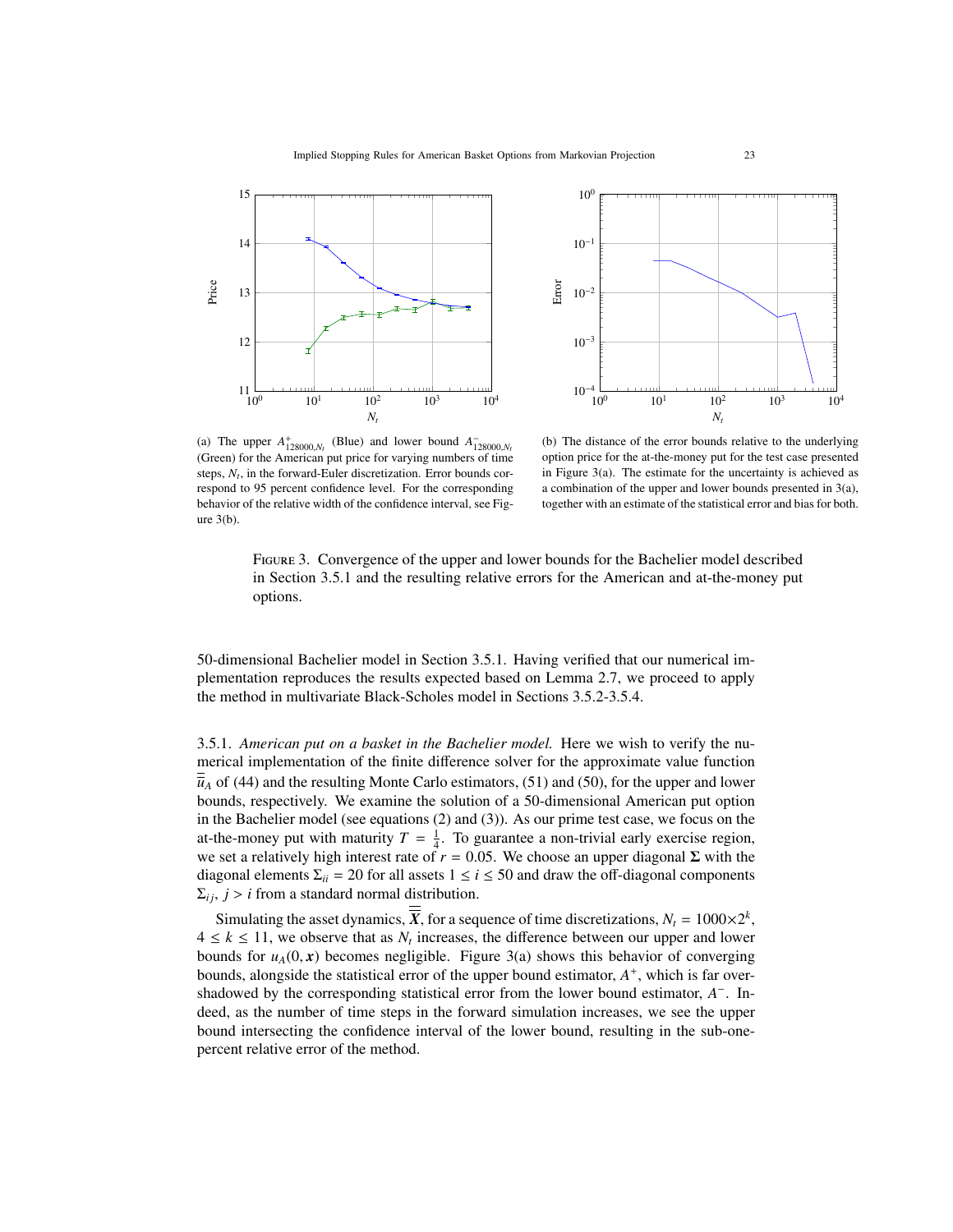3.5.2. *3-to-1 dimensional Black-Scholes model.* As the first test parametrization of the Black-Scholes model we consider the case of a correlated 3-dimensional Black-Scholes model (see equations(2) and (4)). We decompose the volatility function into the individual volatilities,  $\sigma$ , and the correlation structure of asset returns. We denote with G the Cholesky decomposition of the correlation matrix of the log-returns

(55) 
$$
\Sigma_{ij} = \sigma_i G_{ij}.
$$

We set the numerical parameters of our test case to

(56)  
\n
$$
\sigma = (0.2, 0.15, 0.1)^{\mathrm{T}},
$$
\n
$$
\mathbf{G}\mathbf{G}^{\mathrm{T}} = \begin{pmatrix} 1 & 0.8 & 0.3 \\ 0.8 & 1 & 0.1 \\ 0.3 & 0.1 & 1 \end{pmatrix},
$$

and a portfolio of equally weighted assets

(57) 
$$
\mathbf{P}_1 = [1, 1, 1],
$$

as a representative test case of three moderately correlated assets in a high short rate environment. The projected local volatility features noticeable skew, as shown in Figures 1(b) and 2(b).

We evaluate the Laplace-approximated projected volatility,  $\tilde{b}$ , on a mesh of a few dozen nodes in the region where the the density of the portfolio differs significantly from zero. Performing a regression to a third-degree polynomial on this mesh provides a close fit as seen in Figure 1(a). The third-order approximation also allows us to extend the evaluation of the projected volatility outside the domain in which the Laplace approximation is well behaved. Furthermore, the coefficients of the low-order polynomial fit to the projected volatility are well approximated by a constant, or a linear function of time. This means that for large times we can solve for the projected volatility  $\overline{b}^{(x_0)}$  particularly sparsely in time and still have an acceptable interpolation error.

To assess the accuracy of the method, we focus on a set of put options at  $T = \frac{1}{2}$  with varying moneyness and report relative numerical accuracy in the approximation of around one percent. For the results of the prices and the corresponding relative errors, we refer to Figure 4.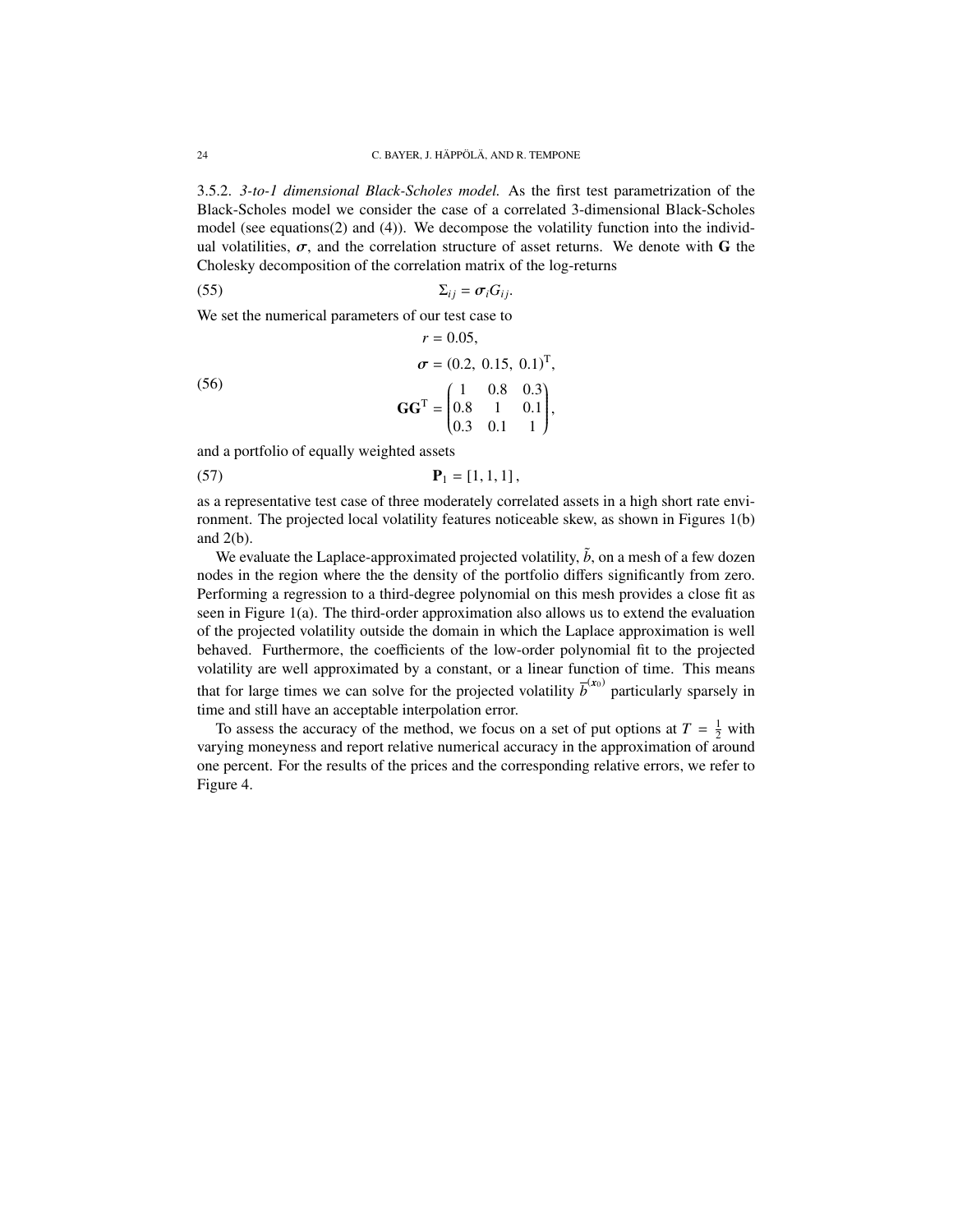



(a) European (Blue) and American (Green) option prices, using forward-Euler Monte Carlo approximation and projected volatility based stopping rule and a martingale bound.

(b) Relative errors in evaluating the American (green) and European (blue) option prices using forward-Euler Monte Carlo approximation for varying ranges of moneyness. At high strike, *K* we observe trivial stopping time  $P(\bar{\tau}^{\dagger} = 0) = 1$ .

Figure 4. Both European and American put option prices for the test case (56) and the corresponding relative errors. For comparison of the solvers, identical spatial and temporal meshes, sample sizes and number of Monte Carlo realizations are used for solving both the European and the American options.





(a) Finite-difference approximation to the American value function of the 3-to-1-dimensional projected problem (56). Note that the values of the value function are used to determine an earlyexercise boundary only and have no real-world interpretation except at the point  $s = 300$ ,  $t = 0$ .

(b) Numerical finite-difference approximation of early exercise boundary of the 3-to-1-dimensional projected problem (56) with maturity  $T = 0.5$  for at-the-money put option. A slight kink at *<sup>t</sup>* < <sup>0</sup>.05 resulting from the drop in projected volatility as seen in Figure 1 clearly visible.

Figure 5. The value function of the 3-to-1-dimensional Black-Scholes example (56) and the corresponding early exercise boundary.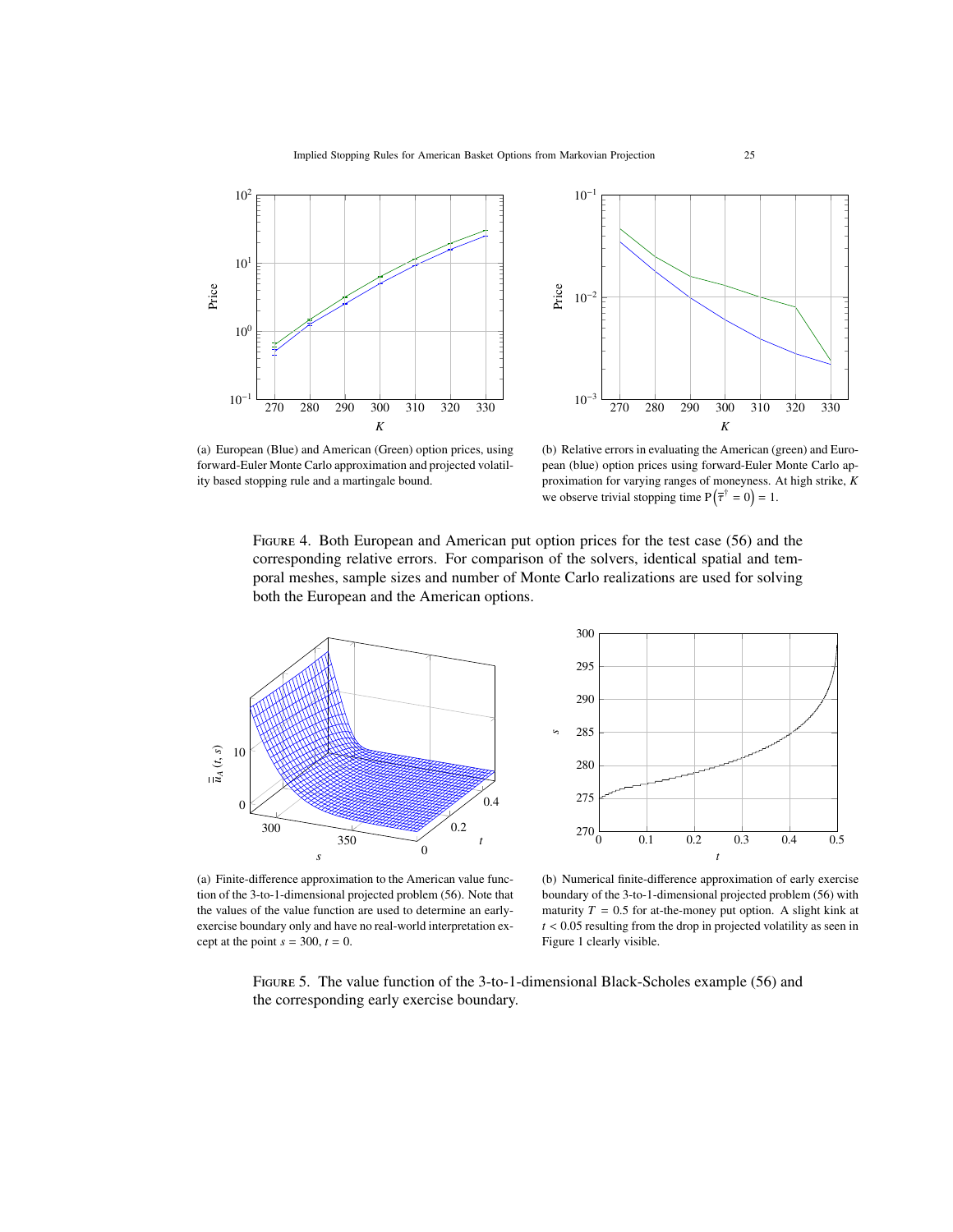



(a) European (Blue) and American (Green) put option prices for the 10-dimensional Black-Scholes test case (58) at  $T = 0.5$ , using forward-Euler Monte Carlo approximation and projected volatility based stopping rule and a martingale bound.

(b) Relative errors in evaluating the American (green) and European (blue) option prices for the 10-dimensional Black-Scholes model (58) using forward-Euler Monte Carlo approximation with varying ranges of moneyness.

FIGURE 6. Convergence of the upper and lower bounds for the 10-to-1 dimensional Black-Scholes model (58) and the resulting relative errors. As in Figure 4, same numerical parameters have been used for solving both the European and the American prices for ease of comparison.

3.5.3. *10-to-1 dimensional Black-Scholes model.* Next, we consider an example similar to (56), increasing the number of dimensions to ten. Continuing with the decomposition (55), we set

|      |                 | $r = 0.05$ , |                                         |                |       |     |                |      |        |       |        |
|------|-----------------|--------------|-----------------------------------------|----------------|-------|-----|----------------|------|--------|-------|--------|
|      |                 |              | $\sigma_i = 0.125, 1 \leq i \leq 10,$   |                |       |     |                |      |        |       |        |
| (58) | GG <sup>T</sup> |              | 0.2                                     | 0.2            | 0.35  | 0.2 | 0.25           | 0.2  | 0.2    | 0.3   | 0.2    |
|      |                 | 0.2          | $\begin{array}{c} 1 \\ 0.2 \end{array}$ | 0.2            | 0.2   | 0.2 | 0.125          | 0.45 | 0.2    | 0.2   | 0.45   |
|      |                 | 0.2          |                                         | $\overline{1}$ | 0.2   | 0.2 | 0.2            | 0.2  | 0.2    | 0.45  | 0.2    |
|      |                 | 0.35         | 0.2                                     | 0.2            | -1    | 0.2 | 0.2            | 0.2  | 0.2    | 0.425 | 0.2    |
|      |                 | 0.25         | 0.125                                   | 0.2            | 0.2   | -1  | 0.2            | 0.2  | 0.5    | 0.35  | 0.2    |
|      |                 | 0.2          | 0.45                                    | 0.2            | 0.2   | 0.2 | $\overline{1}$ | 0.2  | 0.2    | 0.2   | 0.2    |
|      |                 | 0.2          | 0.45                                    | 0.2            | 0.2   | 0.2 | 0.2            | 1    | 0.2    | 0.2   | 0.2    |
|      |                 | 0.2          | 0.2                                     | 0.2            | 0.2   | 0.2 | 0.2            | 0.2  | 1      | 0.2   | $-0.1$ |
|      |                 | 0.3          | 0.2                                     | 0.45           | 0.425 | 0.5 | 0.35           | 0.2  | 0.2    | -1    | 0.2    |
|      |                 |              | 0.45                                    | 0.2            | 0.2   | 0.2 | 0.2            | 0.2  | $-0.1$ | 0.2   |        |
|      |                 |              |                                         |                |       |     |                |      |        |       |        |

We evaluate a sequence of put options with varying moneyness for the equally weighted portfolio of assets namely we set  $P_{1i} = 1$ , for all indices. As before, we observe a relative accuracy of a few percent, with decreasing relative error as moneyness increases. As in the previous case, with extreme moneyness, we notice the tendency for an exercise at the initial time, resulting in a variance drop of the estimators and subsequently the relative error, as shown in Figure 6. The behavior of the price uncertainty of the American and European options in the 10-dimensional case, as a function of the number of time steps, *Nt* , is illustrated in Figure 7(b).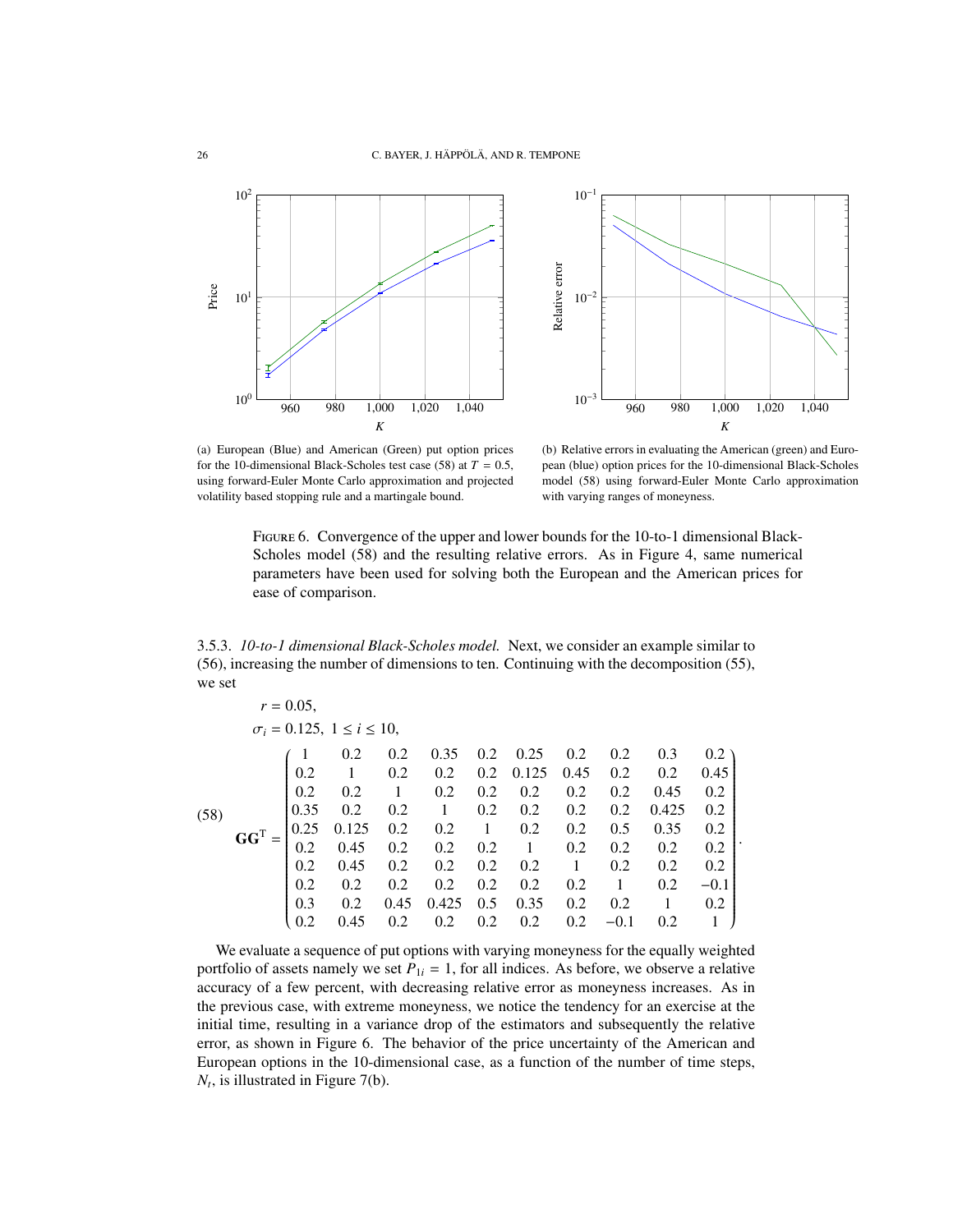

(a) Price uncertainty as a function of the number of time steps  $N_t$ for the 10-dimensional Black-Scholes model for the American option (Blue) and the corresponding European option (Green)

(b) Relative error in estimating the American (Blue) And the European (Green) option price.

Figure 7. Price uncertainty in the 10-dimensional Black-Scholes model (58) with varying numbers of time steps  $N_t$  in the forward-Euler monte Carlo.

3.5.4. *25-to-1 dimensional Black-Scholes model.* Finally, we consider a case with a high dimension that is certainly beyond the reach of most PDE solvers. We choose the 25 dimensional GBM considered by Bayer *et al.* (2016). For the remaining parameters, we set

(59) 
$$
X_i(0) = 100, i \in \{1, 2, ..., 25\}
$$

$$
r = 0.05,
$$

and evaluate the options with equal portfolio weights,  $P_{1i} = 1$ ,  $i \in \{1, 2, ..., 25\}$ .

With the 25-dimensional model, we continue to observe numerical performance of a few percent of relative errors with the projected stopping rule for basket put options of maturity  $T = \frac{1}{2}$  as well as a significant early-exercise premium clearly exceeding the accuracy of the method. Results for the option price estimates for the American and European options and the corresponding error bounds are presented in Figures 8(a) and 8(b), respectively. To demonstrate the consistency and robustness of our approach towards the particular choice of parameters, we replicate the runs multiple times with various portfolio weights. The results of these repeated trials are illustrated in Figure 9.

We note that even though we have not proven asymptotic convergence for a general multivariate model, the approximation of the true problem with the one-dimensional stopping rule gives consistently results that are comparable to the bid-ask spread of the most liquid American index options, and well below those of less-liquid regional indices and ETFs tracking them. We also note that the relative accuracy for the American put price is greatest in the crucial region of in-the money, where the violation of the put-call parity is most profound.

# 4. Conclusions

In this work, we have demonstrated the practicability of using Markovian Projection in the framework of pricing American options written on a basket. In the implementation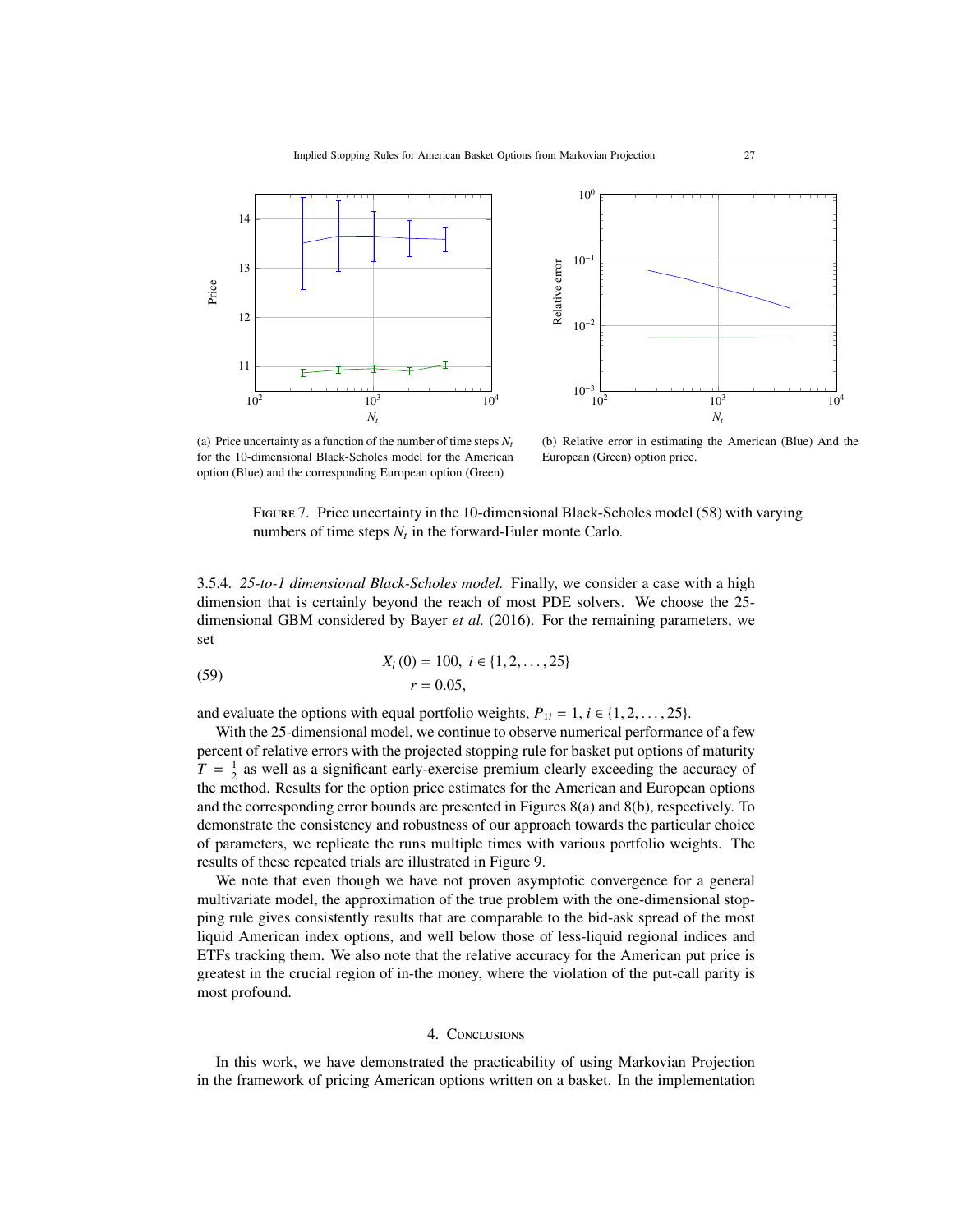



(a) European (Blue) and American (Green) put option prices for the 25-dimensional Black-Scholes test case at  $T = 0.5$  of Section 3.5.4, using forward-Euler Monte Carlo approximation and projected volatility based stopping rule and a martingale bound.

(b) Relative errors in evaluating the American (green) and European (blue) option prices for the 25-dimensional Black-Scholes model using forward-Euler Monte Carlo approximation for varying ranges of moneyness. As in earlier Figures 4 and 6 identical numerical parameters are used for both the American and European options.





FIGURE 9. American put prices  $(9(a))$  and corresponding relative errors  $(9(b))$  for 43 independent randomized repetitions on evaluating the American put on the 25-to-1 dimensional Black-Scholes model with 258 individual option price valuations for varying strike, *K*. In addition to the random structure of the test problem by Bayer *et al.* (2016) and the parameters (59) and  $T = \frac{1}{4}$ , we also randomize the portfolio weights. For each of the runs, we choose  $P_{1i}$  independently from an uniform distribution  $U[\frac{1}{2},$  $\frac{3}{2}$ ] and finally rescale the weights so that  $\sum_{n=1}^{25}$ *i*=1  $P_{1i} = 25.$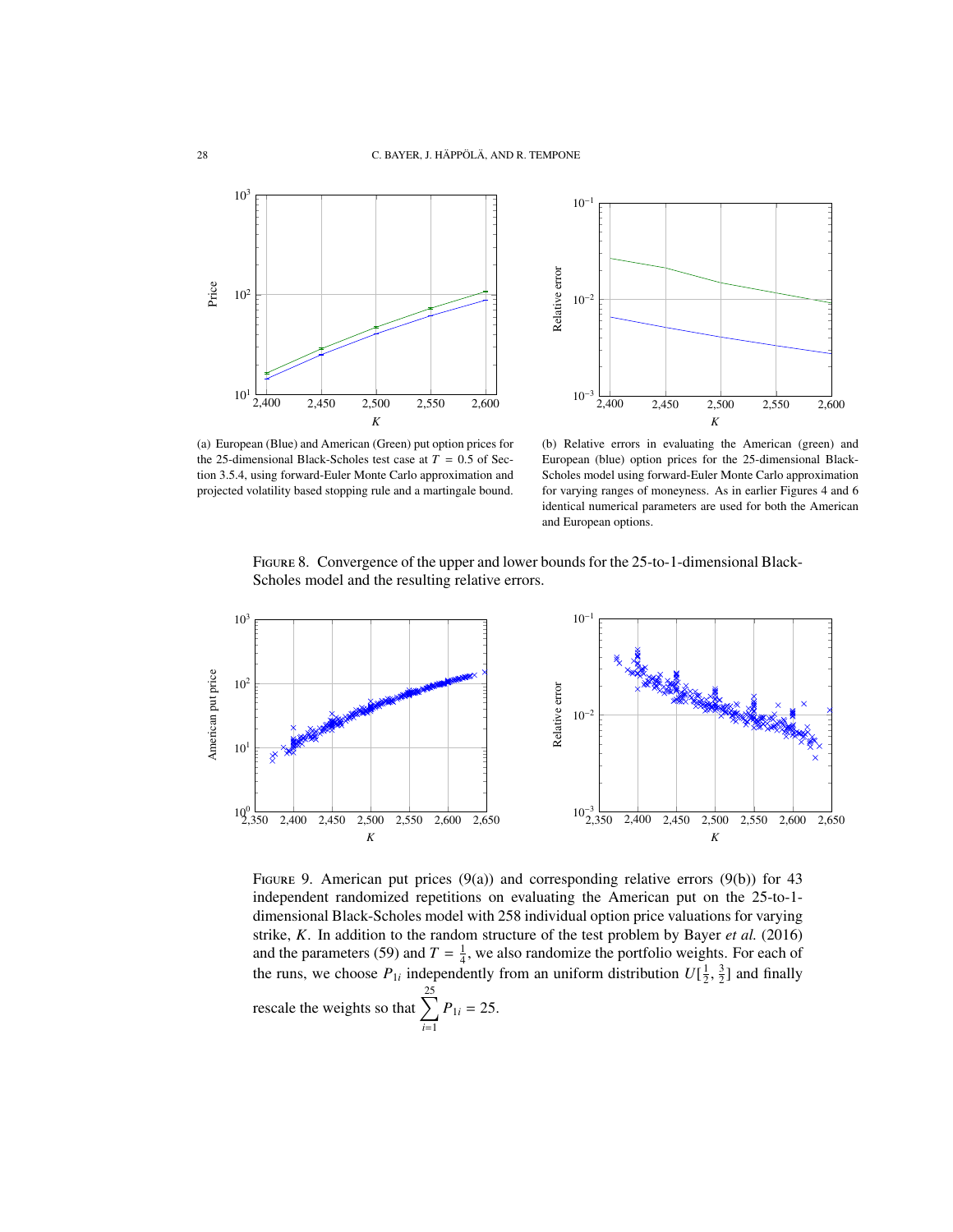of the numerical examples, we have exploited the explicitly known density of the Black-Scholes model, as well as the specific structure of the Bachelier model. Using the known density, we devised a Laplace approximation to evaluate the volatility of a Markovian projection process that describes the projected and approximate dynamics of the basket.

We have shown that for the Bachelier model the Markovian projection gives rise to exact projected option prices, even when considering options with path-dependence. We have also demonstrated how the vanishing derivatives of the cost-to-go function are a manifest of the process dynamics, not the early exercise nature of the option. Leveraging this result, we have demonstrated the existence of nontrivial characterisations of the Black-Scholes model that are essentially of low dimension.

Using the Markovian projection in conjunction with the Laplace approximation, we have implemented low-dimensional approximations of various parametrizations of the multivariate Black-Scholes model. With numerical experiments, we have shown that these approximations perform surprisingly well in evaluating prices of American options written on a basket. We interpret these results as a manifestation of the Black-Scholes model being well approximated by a corresponding Bachelier model. What sets these results apart from many of the earlier works is the fact that we approximate the full trajectory of a basket of assets in the Black-Scholes model, not only instantaneous returns.

The primary method used to solve such problems so far has been the least-squares Monte Carlo method that shares some common attributes with our proposed method. Unlike least-squares Monte Carlo, our proposed method does not rely on a choice of basis vectors that are used to evaluate the holding price of an option, but only on the direction or directions along which we evaluate the projected dynamics.

Our results leave the door open for future developments including the extension of the current research into models beyond the GBM model. We validate the accuracy of our stopping rule using a forward-simulation. One possible extension of this work would be to use the forward sample also to evaluate the projected volatilities, an approach used in calibration of correlation structures by Guyon (2015). As the only non-controlled error in our method is the bias incurred in evaluating the local volatility  $\overline{b}^{(x_0)}$ , the possibility to implement such an evaluation efficiently but without introducing bias would be very useful. From a theoretical viewpoint, our work raises the question of whether the approximation improves if the projection dimension is increased.

In this work, we have not aimed to demonstrate the use of Markovian-projected models for evaluating implied stopping times. In doing so, we have not aimed for the greatest possible computational efficiency, and many possibilities for further optimization exist in this area. In terms of orders of convergence, the bottleneck of the computation is the forward Euler simulation and subsequent evaluation of maxima and hitting times of realizations of an SDE. These Monte Carlo methods could be enhanced through adaptivity, multi-level methods, use of quasi-Monte Carlo (Birge, 1994; Joy *et al.*, 1996), or analytic approximations. Likewise, there is a possibility for optimization of the numerical solver to evaluate the value function using a highly optimized backward solver (Khaliq *et al.*, 2008). For the possibility of extending the projection to higher dimensions to allow for higherdimensional approximation of the early exercise boundary, we refer reader to (Hager *et al.*, 2010). We also note the possibility of using a binomial tree method (Joshi, 2007), that naturally takes into account the shape of the domain *D* for the projected PDE.

We have focused on the commercially most relevant application of American options that are widely quoted on the market. For the case of binary options the analysis remains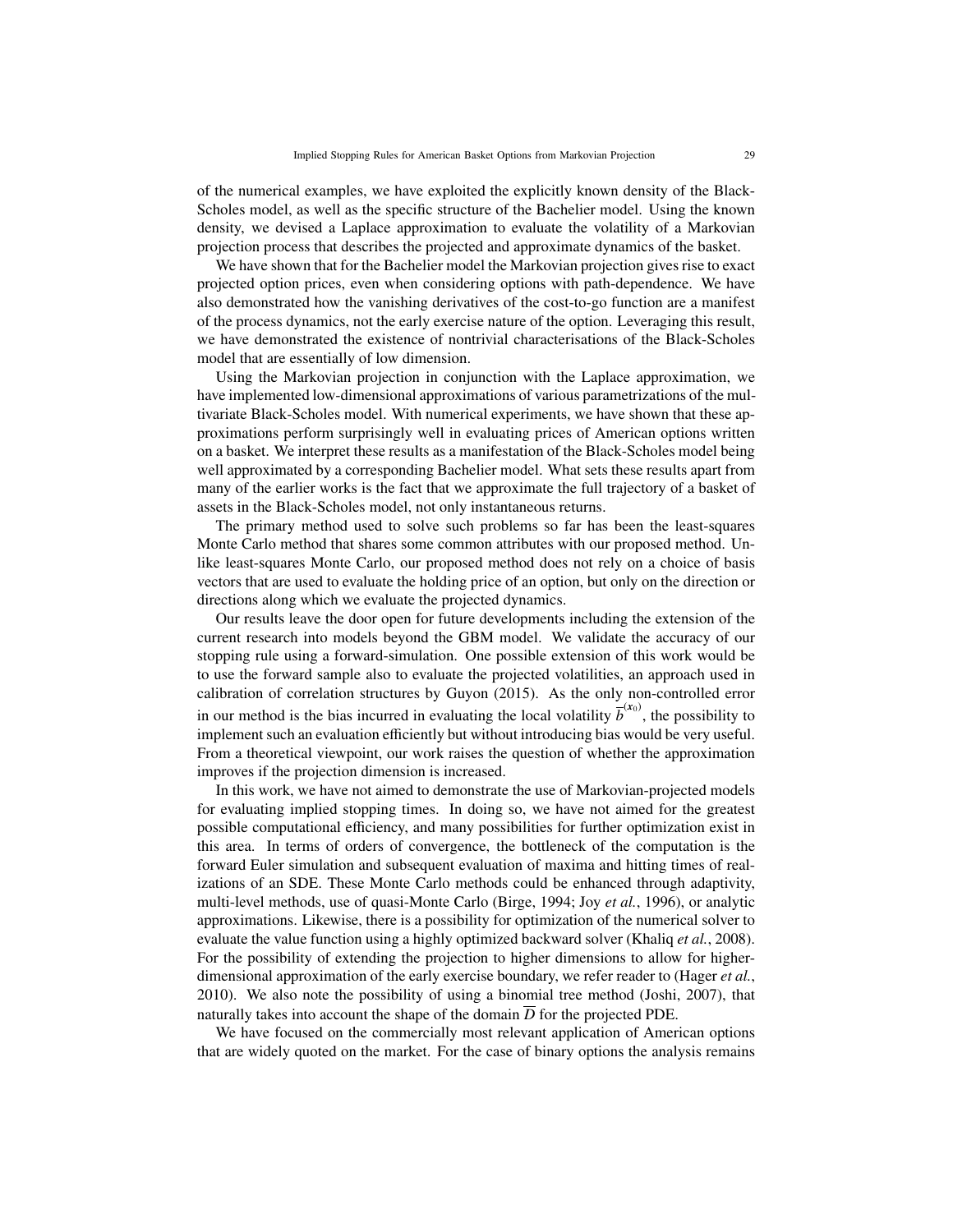identical, only the functional form of the payoff *g* changes. It would also be of interest to study the performance of the Markovian-projected dynamics in pricing other pathdependent options such as Asian and knockoff options. Study of more general payoff functions is possible, assuming the projected volatility corresponding to these state variables could be efficiently evaluated.

Acknowledgements. We thank Professors Ernesto Mordecki and Fabian Crocce for their ´ feedback which significantly improved this manuscript. Gillis Danielsen provided muchvalued practitioner's views.

## **REFERENCES**

Achdou, Y. and Pironneau, O., *Computational methods for option pricing*, 2005, SIAM.

- Ametrano, F. and Ballabio, L., QuantLib a free/open-source library for quantitative finance. , 2003.
- Bally, V., Printems, J. *et al.*, A quantization tree method for pricing and hedging multidimensional American options. *Mathematical finance*, 2005, 15, 119–168.
- Barraquand, J. and Martineau, D., Numerical valuation of high dimensional multivariate American securities. *Journal of financial and quantitative analysis*, 1995, 30, 383–405.
- Bayer, C. and Laurence, P., Asymptotics beats Monte Carlo: The case of correlated local vol baskets. *Communications on Pure and Applied Mathematics*, 2014, 67, 1618–1657.
- Bayer, C., Siebenmorgen, M. and Tempone, R., Smoothing the payoff for efficient computation of basket option prices. *arXiv preprint arXiv:1607.05572*, 2016.
- Bayer, C., Szepessy, A. and Tempone, R., Adaptive weak approximation of reflected and stopped diffusions. *Monte Carlo Methods and Applications*, 2010, 16, 1–67.
- Belomestny, D., Dickmann, F. and Nagapetyan, T., Pricing American options via multilevel approximation methods. *arXiv preprint arXiv:1303.1334*, 2013.
- Belomestny, D., Dickmann, F. and Nagapetyan, T., Pricing Bermudan options via multilevel approximation methods. *SIAM Journal on Financial Mathematics*, 2015, 6, 448– 466.
- Birge, J.R., Quasi-Monte Carlo approaches to option pricing. *Ann Arbor*, 1994, 1001, 48109.
- Black, F. and Scholes, M., The pricing of options and corporate liabilities. *The journal of political economy*, 1973, pp. 637–654.
- Broadie, M. and Glasserman, P., Pricing American-style securities using simulation. *Journal of Economic Dynamics and Control*, 1997, 21, 1323–1352.
- Buchmann, F., Computing exit times with the Euler scheme. In *Proceedings of the Seminar f¨ur Angewandte Mathematik, Eidgen ¨ossische Technische Hochschule*, 2003.
- Choi, S. and Marcozzi, M.D., A numerical approach to American currency option valuation. *The Journal of Derivatives*, 2001, 9, 19–29.
- Cont, R., Empirical properties of asset returns: stylized facts and statistical issues. , 2001.
- Cox, J., Notes on option pricing I: Constant elasticity of variance diffusions. *Unpublished note, Stanford University, Graduate School of Business*, 1975.
- Djehiche, B. and Löfdahl, B., Risk aggregation and stochastic claims reserving in disability insurance. *Insurance: Mathematics and Economics*, 2014, 59, 100–108.
- Fama, E.F., The behavior of stock-market prices. *The journal of Business*, 1965, 38, 34– 105.
- Feng, L., Kovalov, P., Linetsky, V. and Marcozzi, M., Variational methods in derivatives pricing. *Handbooks in Operations Research and Management Science*, 2007, 15, 301– 342.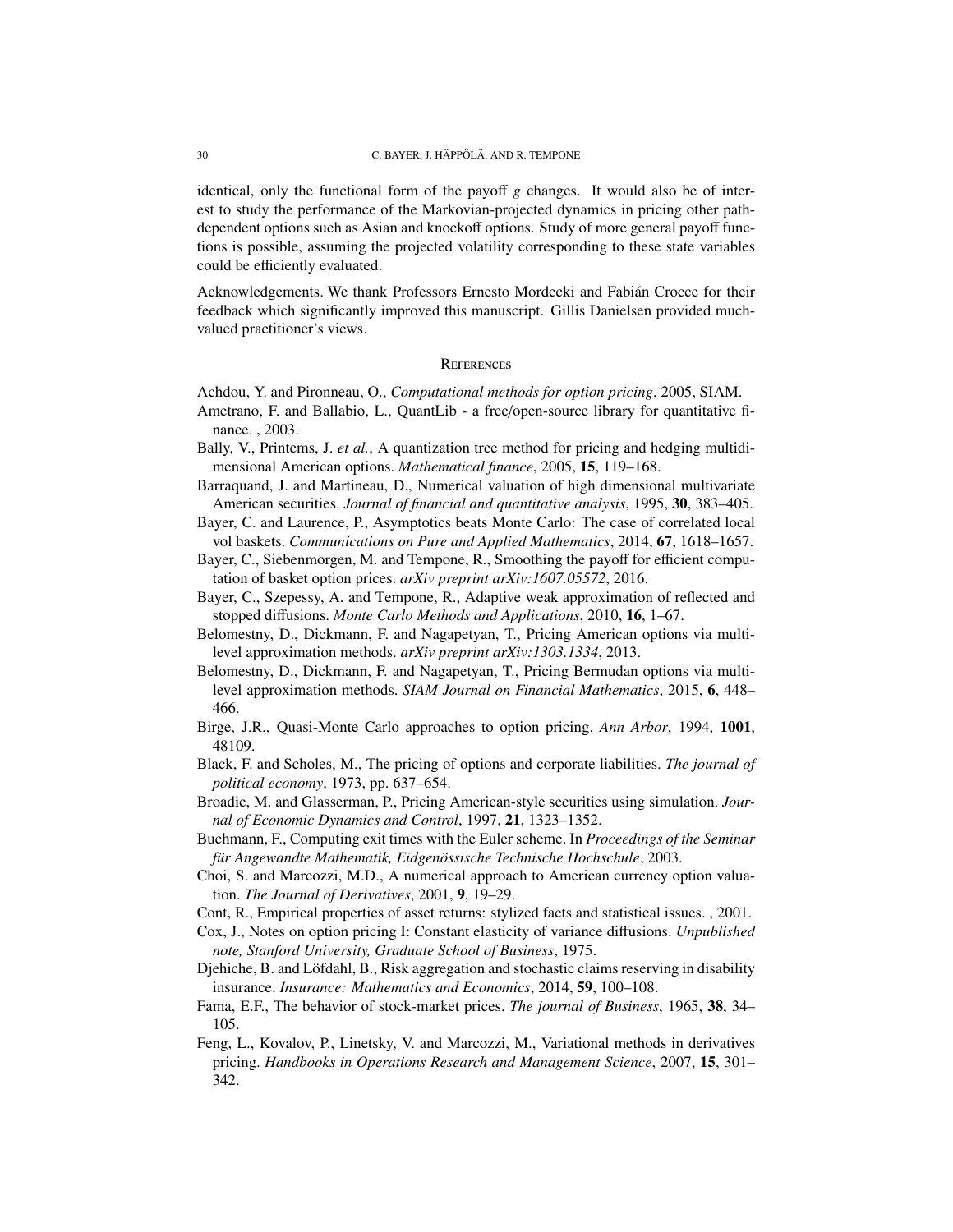Giles, M.B., Multilevel Monte Carlo methods. *Acta Numerica*, 2015, 24, 259.

- Glasserman, P., Yu, B. *et al.*, Number of paths versus number of basis functions in American option pricing. *The Annals of Applied Probability*, 2004, 14, 2090–2119.
- Goutis, C. and Casella, G., Explaining the saddlepoint approximation. *The American Statistician*, 1999, 53, 216–224.
- Grunspan, C., A Note on the Equivalence between the Normal and the Lognormal Implied Volatility: A Model Free Approach. *Available at SSRN 1894652*, 2011.
- Guyon, J., Cross-dependent volatility. *Available at SSRN 2615162*, 2015.
- Gyöngy, I., Mimicking the one-dimensional marginal distributions of processes having an Itô differential. *Probability theory and related fields*, 1986, 71, 501-516.
- Hager, C., Hüeber, S. and Wohlmuth, B.I., Numerical techniques for the valuation of basket options and their Greeks. *The Journal of Computational Finance*, 2010, 13, 3.
- Haugh, M.B. and Kogan, L., Pricing American options: a duality approach. *Operations Research*, 2004, 52, 258–270.
- Hilber, N., Matache, A.M. and Schwab, C., Sparse wavelet methods for option pricing under stochastic volatility. In *Proceedings of the* , 2004.
- Joshi, M.S., The convergence of binomial trees for pricing the American put. *Available at SSRN 1030143*, 2007.
- Joy, C., Boyle, P.P. and Tan, K.S., Quasi-Monte Carlo methods in numerical finance. *Management Science*, 1996, 42, 926–938.
- Kangro, R. and Nicolaides, R., Far Field Boundary Conditions for Black–Scholes Equations. *SIAM Journal on Numerical Analysis*, 2000, 38, 1357–1368.
- Khaliq, A.Q., Voss, D.A. and Kazmi, K., Adaptive  $\theta$ -methods for pricing American options. *Journal of Computational and Applied Mathematics*, 2008, 222, 210–227.
- Longstaff, F.A. and Schwartz, E.S., Valuing American options by simulation: a simple least-squares approach. *Review of Financial studies*, 2001, 14, 113–147.
- Mandelbrot, B.B., The variation of certain speculative prices. In *Fractals and Scaling in Finance*, pp. 371–418, 1997, Springer.
- Matache, A.M., Von Petersdorff, T. and Schwab, C., Fast deterministic pricing of options on Levy driven assets. ´ *ESAIM: Mathematical Modelling and Numerical Analysis*, 2004, 38, 37–71.
- Mehta, N.B., Wu, J., Molisch, A.F. and Zhang, J., Approximating a sum of random variables with a lognormal. *IEEE Transactions on Wireless Communications*, 2007, 6.
- Melino, A. and Turnbull, S.M., The pricing of foreign currency options. *Canadian Journal of Economics*, 1991, pp. 251–281.
- Merton, R.C., Brennan, M.J. and Schwartz, E.S., The valuation of American put options. *The Journal of Finance*, 1977, 32, 449–462.
- Piterbarg, V., A stochastic volatility forward Libor model with a term structure of volatility smiles. *SSRN eLibrary*, 2003.
- Piterbarg, V., Markovian projection method for volatility calibration. *Available at SSRN 906473*, 2006.
- Piterbarg, V.V., Stochastic Volatility Model with Time-dependent Skew. *Applied Mathematical Finance*, 2005, 12, 147–185.
- Rogers, L.C., Monte Carlo valuation of American options. *Mathematical Finance*, 2002, 12, 271–286.
- Schachermayer, W. and Teichmann, J., How close are the option pricing formulas of Bachelier and Black–Merton–Scholes?. *Mathematical Finance*, 2008, 18, 155–170.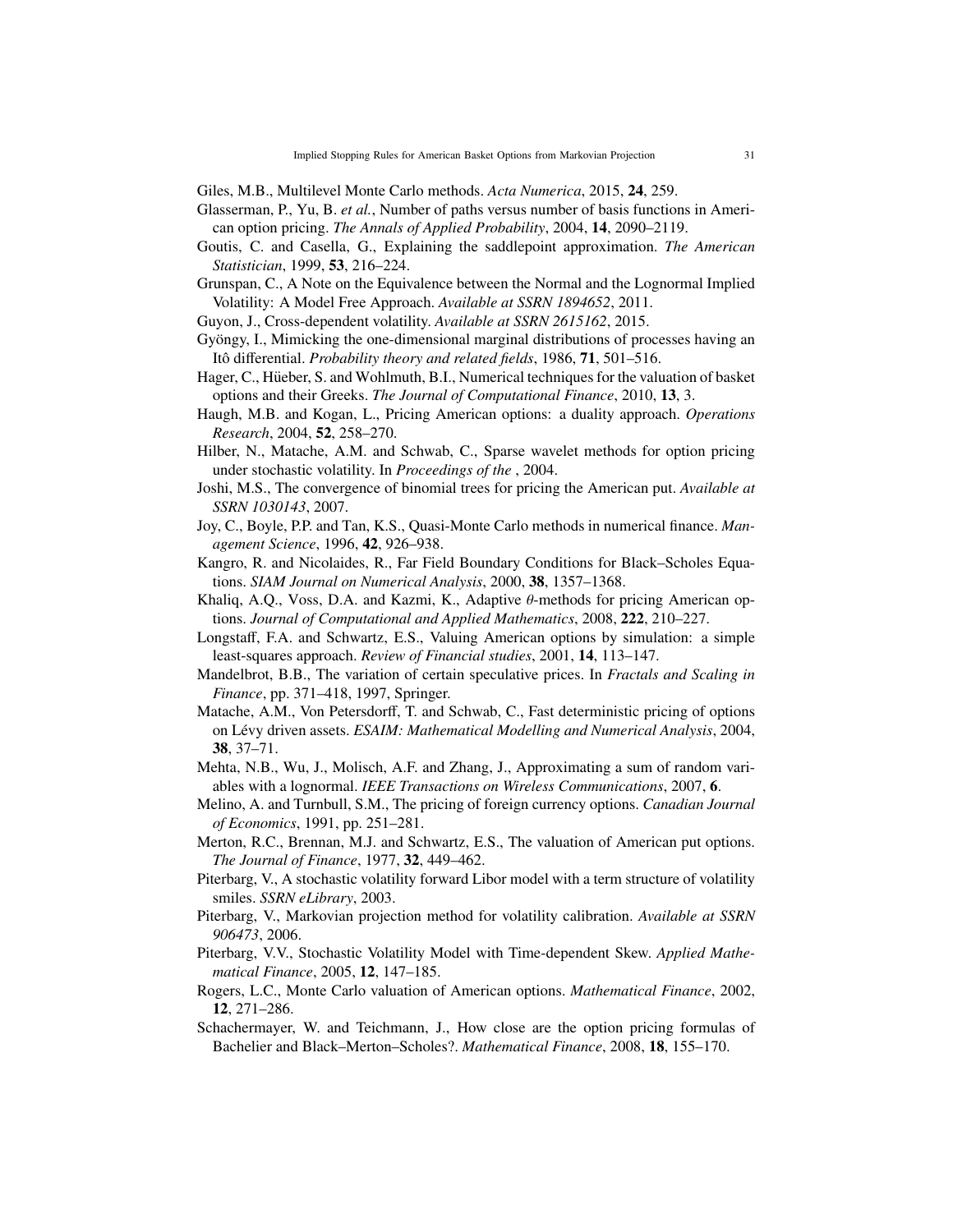- Shun, Z. and McCullagh, P., Laplace approximation of high dimensional integrals. *Journal of the Royal Statistical Society. Series B (Methodological)*, 1995, pp. 749–760.
- Sullivan, E.J. and Weithers, T.M., Louis Bachelier: The father of modern option pricing theory. *The Journal of Economic Education*, 1991, 22, 165–171.
- Thomson, I.A., Option Pricing Model: Comparing Louis Bachelier with Black-Scholes Merton. *Available at SSRN*, 2016.
- Yosida, K., On the fundamental solution of the parabolic equation in a Riemannian space. *Osaka Mathematical Journal*, 1953, 5, 65–74.
- Zanger, D.Z., Quantitative error estimates for a least-squares Monte Carlo algorithm for American option pricing. *Finance and Stochastics*, 2013, 17, 503–534.
- Zanger, D.Z., Convergence of a least-squares Monte Carlo algorithm for American option pricing with dependent sample data. *Mathematical Finance*, 2016.

## Appendix A. Laplace approximation

The Taylor expansion of the integrands in equation (39) can be done in various ways, and we discuss and illustrate some natural choices here. For the test case, let us consider the equal-volatility, equal weight non-correlated two-dimensional Black-Scholes model with *r* = 0 and

$$
\mathbf{P}_1 = [1, 1],
$$
  
\n
$$
\Sigma = \text{diag} \left( [\sigma, \sigma]^{\text{T}} \right),
$$
  
\n
$$
X(0) = [100, 100]^{\text{T}},
$$

with the volatility,  $\sigma = 0.1$ . For such a simple test case, we can evaluate the relevant expansion by hand. For a high-dimensional model, we need to resort to quadratures or Monte Carlo.

Fixing the portfolio value to  $P_1X(0)$ , the relevant unimodal integrands in terms of the natural price of the second asset  $s_2$  are given as (60)

$$
f_1(s_2) = \frac{\exp\left(-\frac{(\log(2-\frac{s_2}{100}))^2}{2\sigma^2} - \frac{(\log\frac{s_2}{100})^2}{2\sigma^2} + 2\log\sigma + \log\left(s_2^2 - 400s^2 + 40000\right) - \log(200 - s_2) - \log s_2\right)}{2\pi\sigma^2}
$$

for the numerator and

(61) 
$$
\frac{\exp\left(-\frac{(\log(2-\frac{s_2}{100}))^2}{2\sigma^2} - \frac{(\log\frac{s_2}{100})^2}{2\sigma^2} - \log(200-s_2) - \log s_2\right)}{2\pi\sigma^2}
$$

for the denominator. Alternatively, we can express the integrals in terms of log-price  $x_2 =$ log  $\frac{s_2}{100}$ ,

(62) 
$$
f_2(x_2) = \frac{-\frac{(\log(2-e^{x_2}))^2}{2\sigma^2} - \frac{x_2^2}{2\sigma^2} + 2\log\sigma + \log\left(2e^{2x_2} - 4e^{x_2} + 4\right) - \log(2 - e^{x_2}) - x_2}{2\pi\sigma^2}
$$

for the numerator and

(63) 
$$
\tilde{f}_2(x_2) = \frac{-\frac{(\log(2 - e^{x_2}))^2}{2\sigma^2} - \frac{x_2^2}{2\sigma^2} - \log(2 - e^{x_2}) - x_2}{2\pi\sigma^2}
$$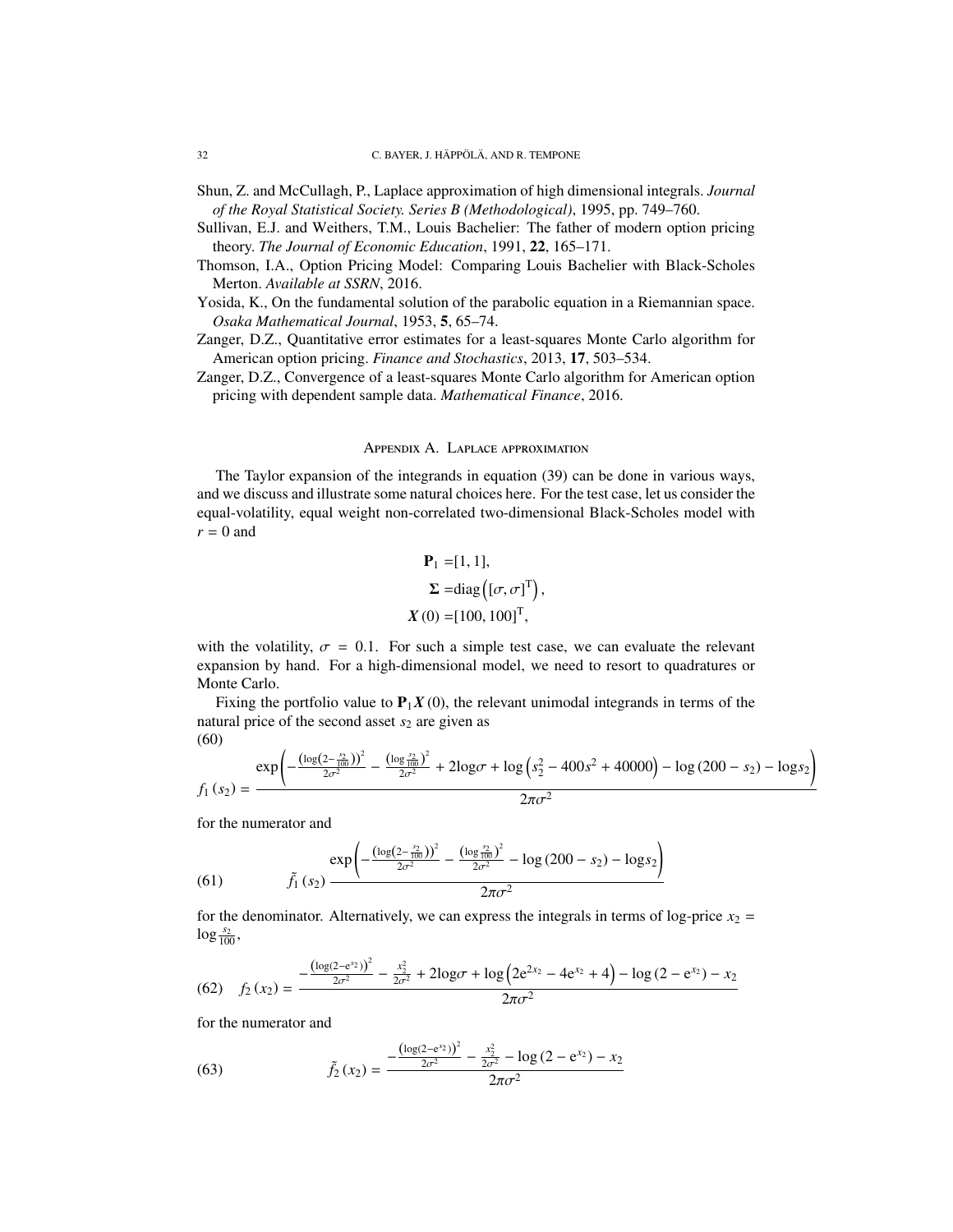Implied Stopping Rules for American Basket Options from Markovian Projection 33



FIGURE 10. Functions  $f_1$  of (61) (10(a)) and  $\tilde{f}_1$  of (60) (10(b)) in blue and their respective approximations based on the second-order Taylor expansions of their logarithms in dashed red.



FIGURE 11. Functions  $f_2$  of (63) (11(a)) and  $\tilde{f}_2$  of (62) (11(b)) in blue and and their respective approximations based on the second-order Taylor expansions of their logarithms in dashed red.

for the denominator. With these definitions we have the unit-time projected volatility

$$
\left(\overline{b}^{(x_0)}\right)^2(1,200) = \frac{\int_{\mathbb{R}} f_1(s_2) \, ds_2}{\int_{\mathbb{R}} \tilde{f}_1(s_2) \, ds_2} = \frac{\int_{\mathbb{R}} f_2(x_2) \, dx_2}{\int_{\mathbb{R}} f_2(x_2) \, dx_2}.
$$

The integrands  $f_1$ ,  $\tilde{f}_1$  and their respective second-order approximations of the form  $\exp((\eta + \kappa (z_2 - z^*))^2)$  are illustrated in Figure 10 for the price expansion and in Figure 11, log-price respectively.